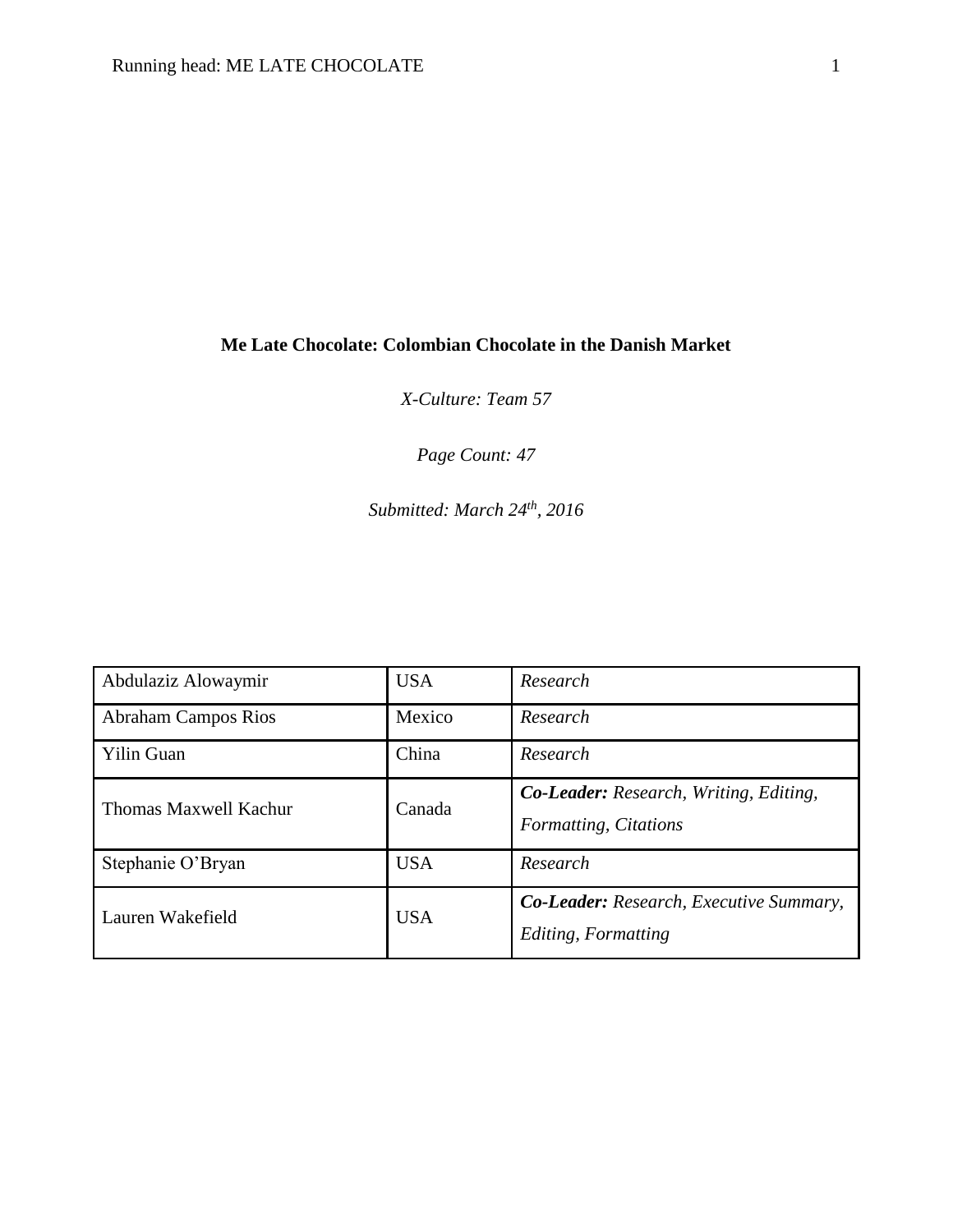### **Executive Summary**

- *Company Analysis:* This section covers the company history and a SWOT analysis for Me Late Chocolate which was founded and is currently located in Medellin, Columbia. The company manufactures and sells artisanal, high-quality chocolates made with entirely Colombian ingredients. Although Me Late Chocolate may be small, it is extremely interested in expanding abroad.
- *Market Success Criteria:* This section contains information on the several key factors that were used to identify the market with the most potential for Me Late Chocolate. The five key factors used were income levels, ease of doing business, political and legal systems, cultural tastes based on indulgence, and climate. All countries were considered and eliminated based on the five outlined criteria, using Colombia as a benchmark.
- *Market Selection and Analysis*: Based on the market success criteria, five potential markets were identified as being similar or favorable to the Colombian market: Denmark, the United Kingdom, Sweden, and Australia. Denmark was selected as the most viable country to expand to, and this section provides an in-depth analysis on the Danish market.
- *Entry Mode and Distribution*: Me Late Chocolate's products should be directly exported with the assistance of a Danish distribution team. Three potential distributors were selected, and ScanChoco was identified as being the best potential distributor to work with. Contractual considerations are also outlined in this section.
- *Pricing:* This section offers a cost analysis considering various margins that distributors and retailers may apply, in order to gain an understanding of potential price points for a Me Late Chocolate chocolate bar in the Danish market. In order to maintain existing profit from each chocolate bar sold, the selling price will be between 125 and 198 DKK, allowing the product to be positioned as premium. Utilizing even-pricing, bundling, and wholesaler discounts will contribute to the perception that this product is affordably indulgent and high-quality.
- *Marketing:* This section provides a feasible marketing strategy, with a modest budget of \$7200 USD and a recommended budget allocation. By strengthening Me Late Chocolate's branding, website, social media usage, and festival attendance, the company will be able to promote a consistent, premium brand.
- *Regulations and Policies*: This section discusses the policies and regulations that Me Late Chocolate needs to be aware of when doing business abroad. Considerations outlined include Colombian export requirements, Danish import requirements, and distributor contract agreements.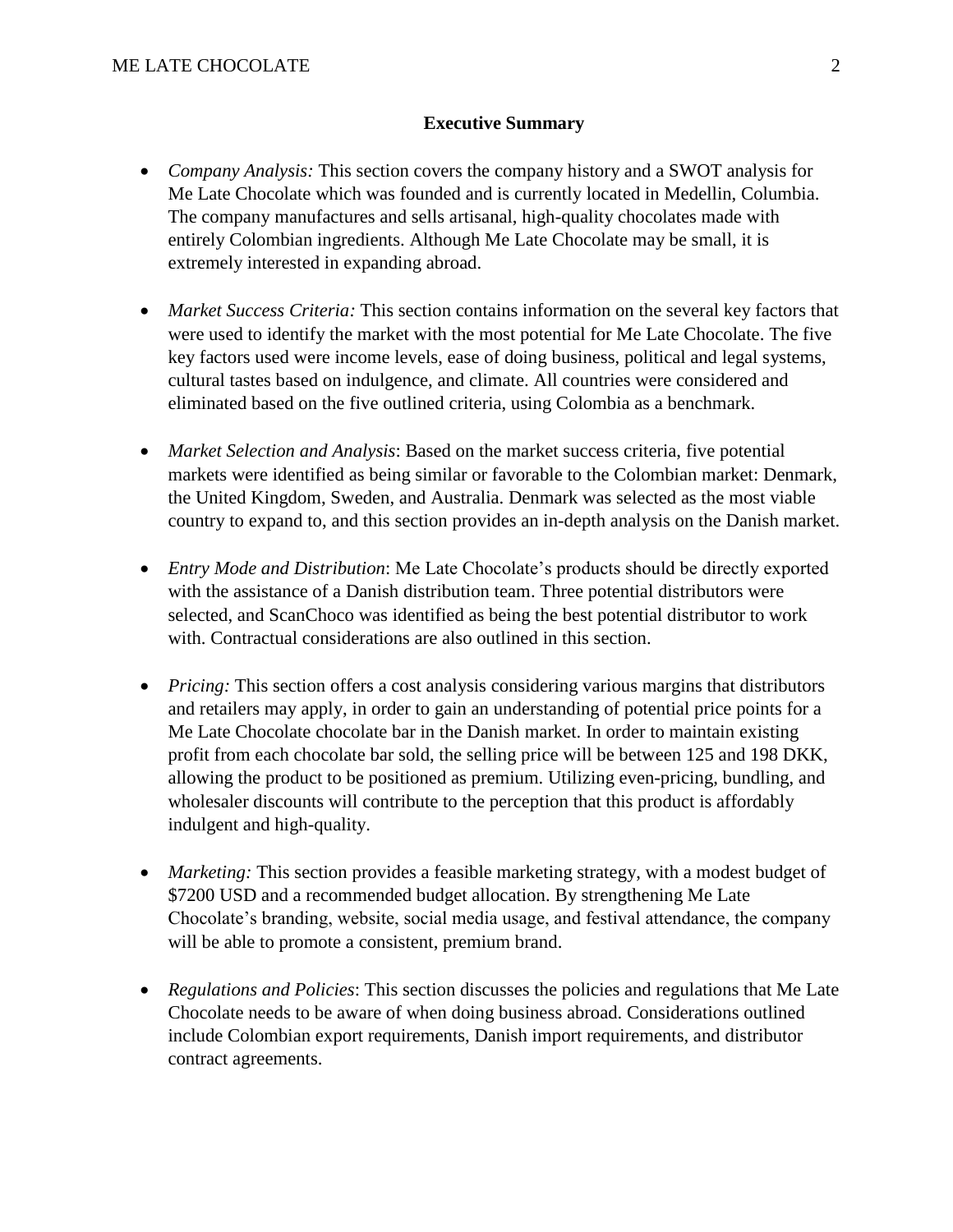# **Table of Contents**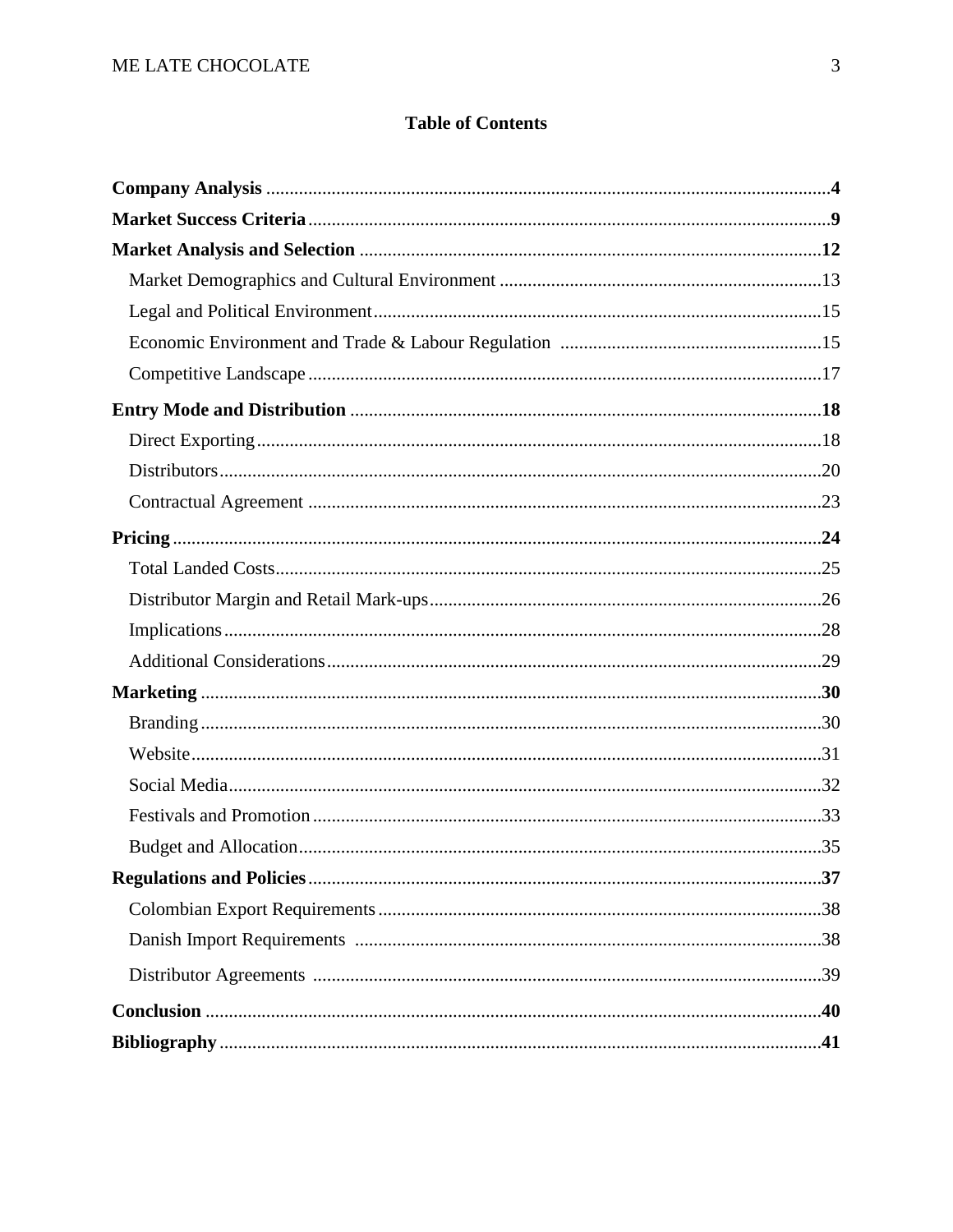### **Company Analysis**

After years of planning, on November  $26<sup>th</sup>$ , 2010, Me Late Chocolate opened up its first store in Mendellin, Colombia (Rendón, 2015). Me Late Chocolate is an artisan chocolate store, focused on providing consumers with high quality, real, Colombian chocolate products. It sells products such as chocolate bars, truffles, pralines, pastries, cakes, and hot drinks, ranging in price from approximately \$4 - \$11 USD (Rendón, 2015).

In a webinar presented by one of Me Late Chocolate's owners, Verónica Rendón (Rendón, 2015), explains how Me Late Chocolate was met with a positive response in the local market. She acknowledges that until this point, there were no specialty chocolate shops in Mendellin, which allowed Me Late Chocolate to begin with a strong position. In fact, throughout her education, Rendón knew what she wanted to do, so she was able to be begin drafting an effective business plan early on. She adds that the Me Late Chocolate team had a clear vision mind; they didn't want to only provide chocolate, but they wanted to provide customers with the *experience* of enjoying real, Colombian chocolate. According to a review from James Martinez, each product from Me Late Chocolate "is made with a lot of mysticism and passion that represents the chocolate" (Martinez, 2013, p. 3). Martinez also describes the chocolate as being legendary in Colombia.

The company operates on a small scale. With a total of 8 staff members, it currently has the production capacity to produce 1,600 chocolates per day on average (Rendón, 2015). Rendón states that because it is artisan made and uses only high quality ingredients, Me Late Chocolate's product is able to gain a 60% margin on sale. She points out that although the price points for its products are not as low as mass producers', the business's competitive advantage comes from its ability to create added value for the customer through attention to detail, quality, and overall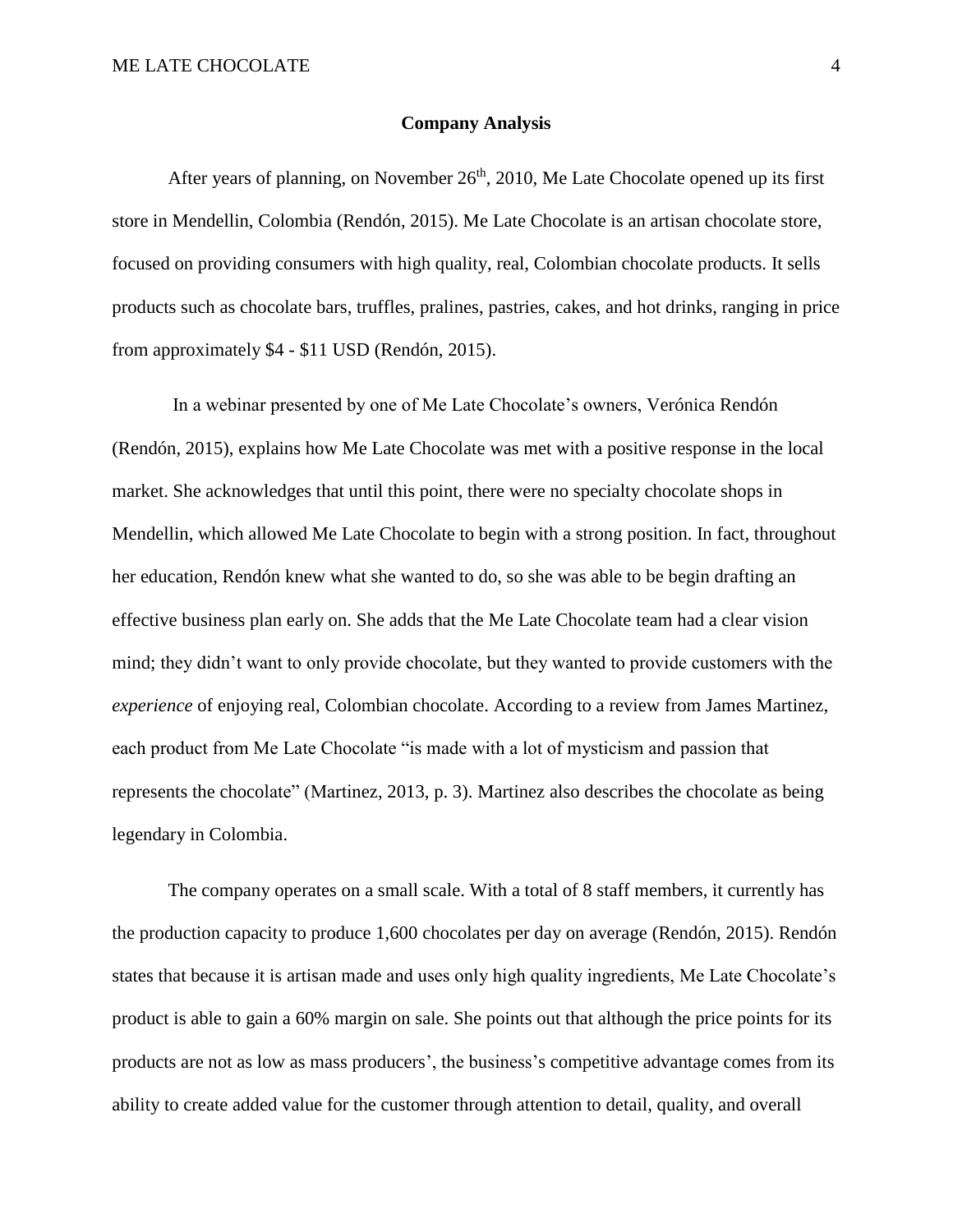design. While the company is currently operating from one physical store location, Rendón is looking to expand both nationally and internationally by opening carefully selected distribution channels. For an in-depth analysis of Me Late Chocolate's current competitive position, see Figure 1.1.

In her webinar, Rendón (2015) recognizes that the chocolate market is by no means a niche market. She adds that because of this, Me Late Chocolate attempts to gain market share by catering to 4 distinct "psychological" groups: chocoholics, social consumers, gift givers, and socially responsible consumers. Rendón suggests that the company distinctly markets to these groups by choosing the *way* it talks about the products, as well as by adjusting the packaging and presentation to appeal to different segments. She adds that aside from this, the marketing strategy is almost entirely digital – the company utilizes social media, its website, and email blasts to keep its customers aware and talking. Additionally, the company represents itself at local fairs and tradeshows, while offering periodic in-shop events (Rendón, 2015).

Me Late Chocolate evaluates its competitors on 3 levels: local, national and international (Rendón, 2015). Rendón notes that because the company was the first to identify a gap in the local market, at the time of its opening there were no direct competitors in the market. She adds that since then, one chocolate shop has opened in Mendellin, but due to this shop's low quality ingredients and chocolate substitutes, Me Late Chocolate maintains a competitive advantage. Rendón outlines the competitive climate as follows: indirectly, Me Late Chocolate competes with local bakeries and pastry shops; on a national level, Me Late Chocolate has a number of competitors that vary in quality and price, including a number of tourist chocolate stores that operate in Colombia's capital city of Bogota. As well, both on a national and international level, Me Late Chocolate must compete with large scale, recognizable producers of chocolate bars such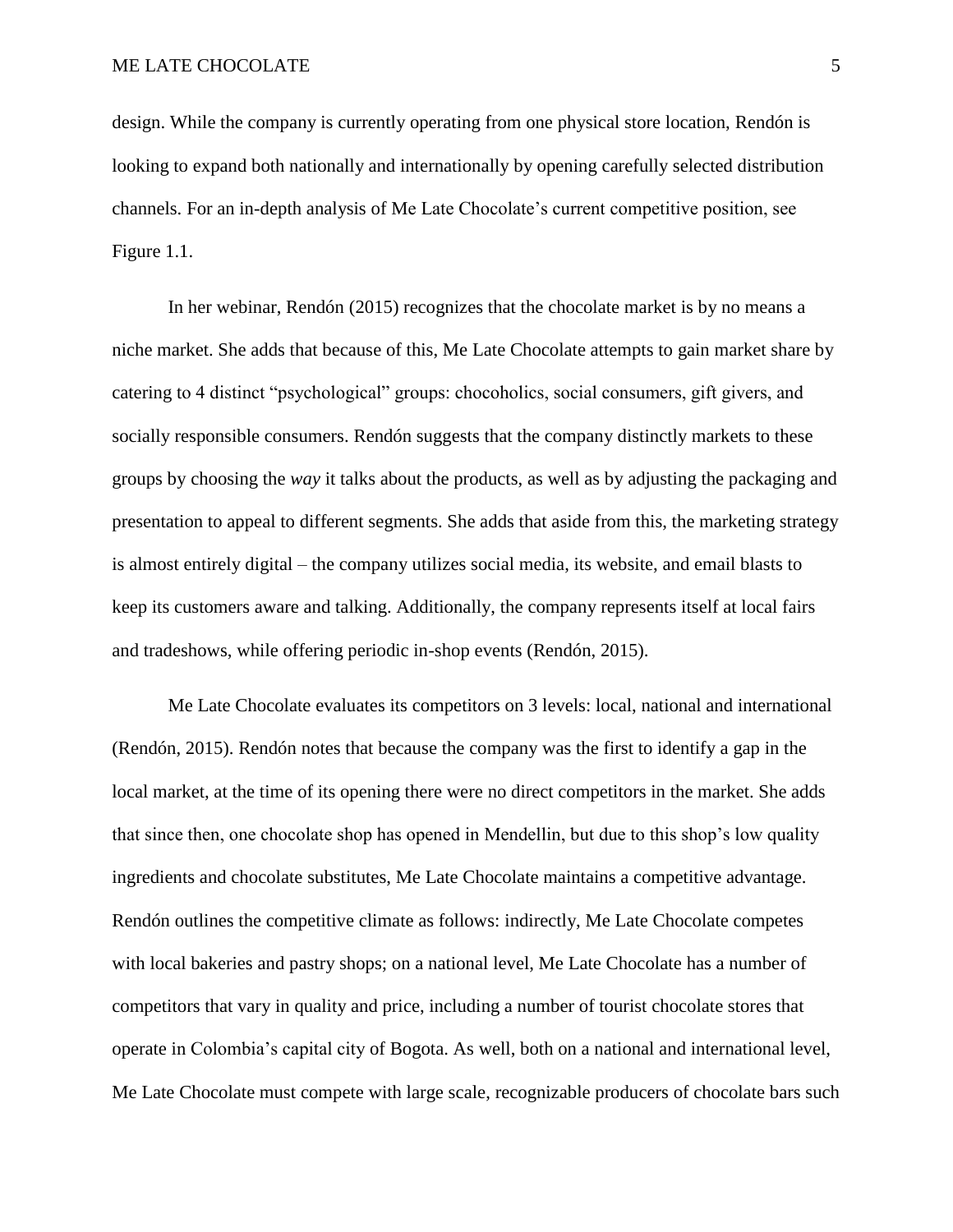as El Astor, Nacional de Chocolates, and Mars (Rendón, 2015). Currently, Rendón and her coowners have identified the Asian market (countries such as Korea and Japan), as well as the competitive U.S. market and the Canadian market as potential places to enter.

*Figure 1.1:*

# **STRENGTHS**

- *Background of founder:* Rendón has an international business degree, a masters in marketing and has taken chocolate making classes; one of her partners has an accredited degree in chocolate making (Rendón, 2015)
- *First mover advantage:* the company entered a market with an identifiable gap
- *High quality ingredients:* the company uses only real, Colombian chocolate; no artificial flavouring or chemicals are used (Rendón, 2015)
- *Competition:* local competitors don't use real Colombian chocolate, or they use chocolate substitutes (Rendón, 2015)
- *Prices:* prices are reasonable, and comparable to competitors
- *Acceptance in market:* customers value the experience as well as the product, and stay loyal to the brand (Rendón, 2015)
- *Store location:* the physical store is in a high-traffic location, amidst hotels and restaurants (Rendón, 2015)
- *Variety in product:* particularly in the chocolate line, as chocolate bars are some of the company's most sold products; as well, the product size is flexible to the needs of potential distributors (Rendón, 2015)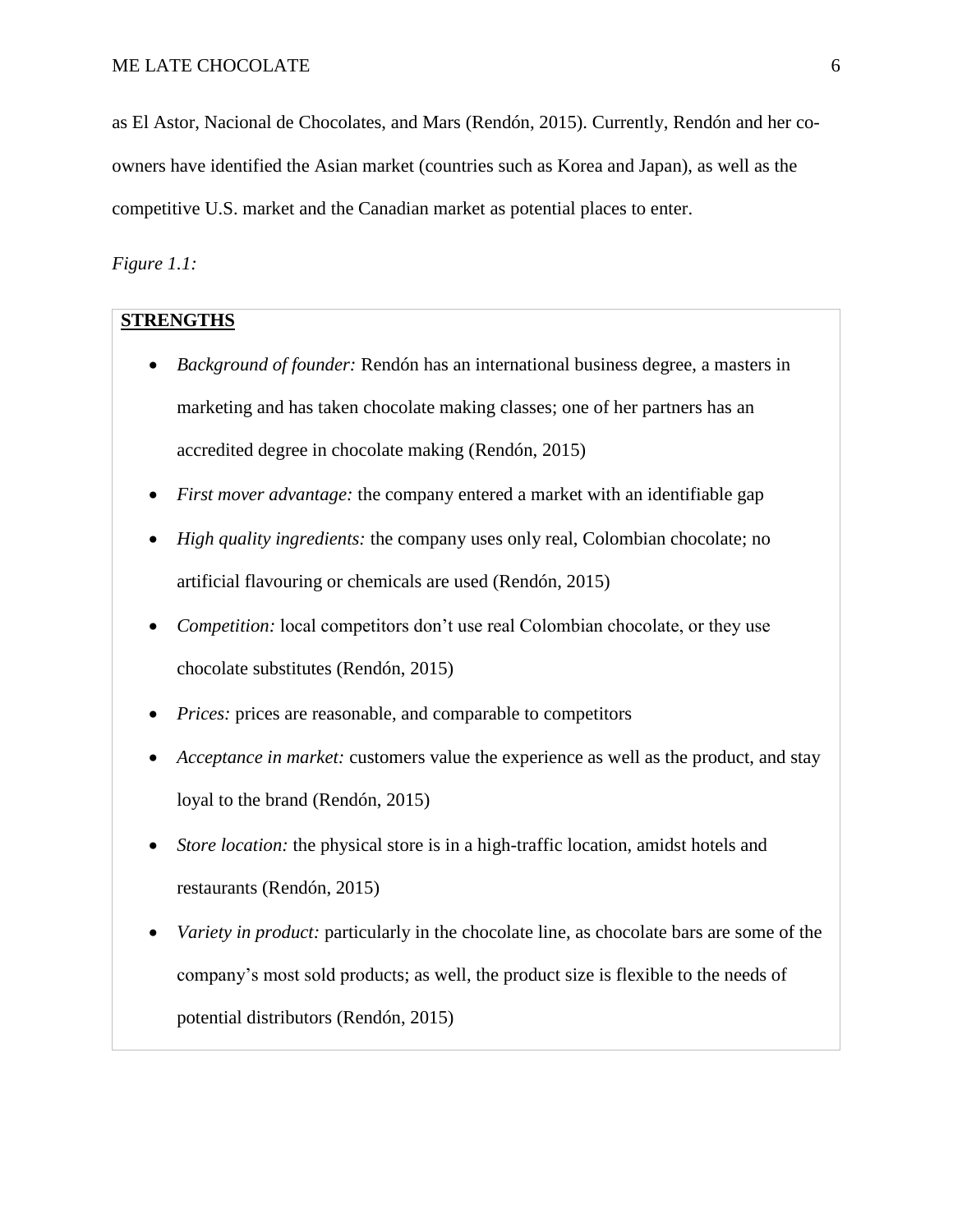- *Consumer base:* the company sells both B2C and B2B and are able to offer quantity discounts to B2B consumers (Rendón, 2015)
- *Colombia collection:* this line of chocolate bars is innovative and unique, angling its flavours and packaging to different regional landscapes in Colombia (Rendón, 2015)
- *Feedback:* the product has received positive feedback through social media such as Facebook (www.facebook.com/chocolateriaMeLate) and Instagram (www.instagram.com/melatechocolate), and review-based websites such as Tripadvisor (www.tripadvisor.ca/Restaurant\_Review-g297478-d2037481-Reviews-Me Late Chocolate-Medellin Antioquia Department.html)

# **WEAKNESSES**

- *Local expansion:* a second store location that opened at a shopping center in Mendellin in 2013 failed, as location costs were too expensive to maintain operations (Rendón, 2015)
- *Distribution channels:* products are only sold at one brick-and-mortar store, and the company has not yet gained a strong national or international presence (Rendón, 2015)
- *Costs:* artisan product is expensive to make as all manufacturing and packaging is done manually
- *Staffing:* due to financial constraints, management must take on nearly every role in the company, including all administrative work (Rendón, 2015)
- *Limitations of a small company:* due to its size, the company faces financial constraints and small scale production capability; efficiency and inventory capabilities will need to increase as demand increases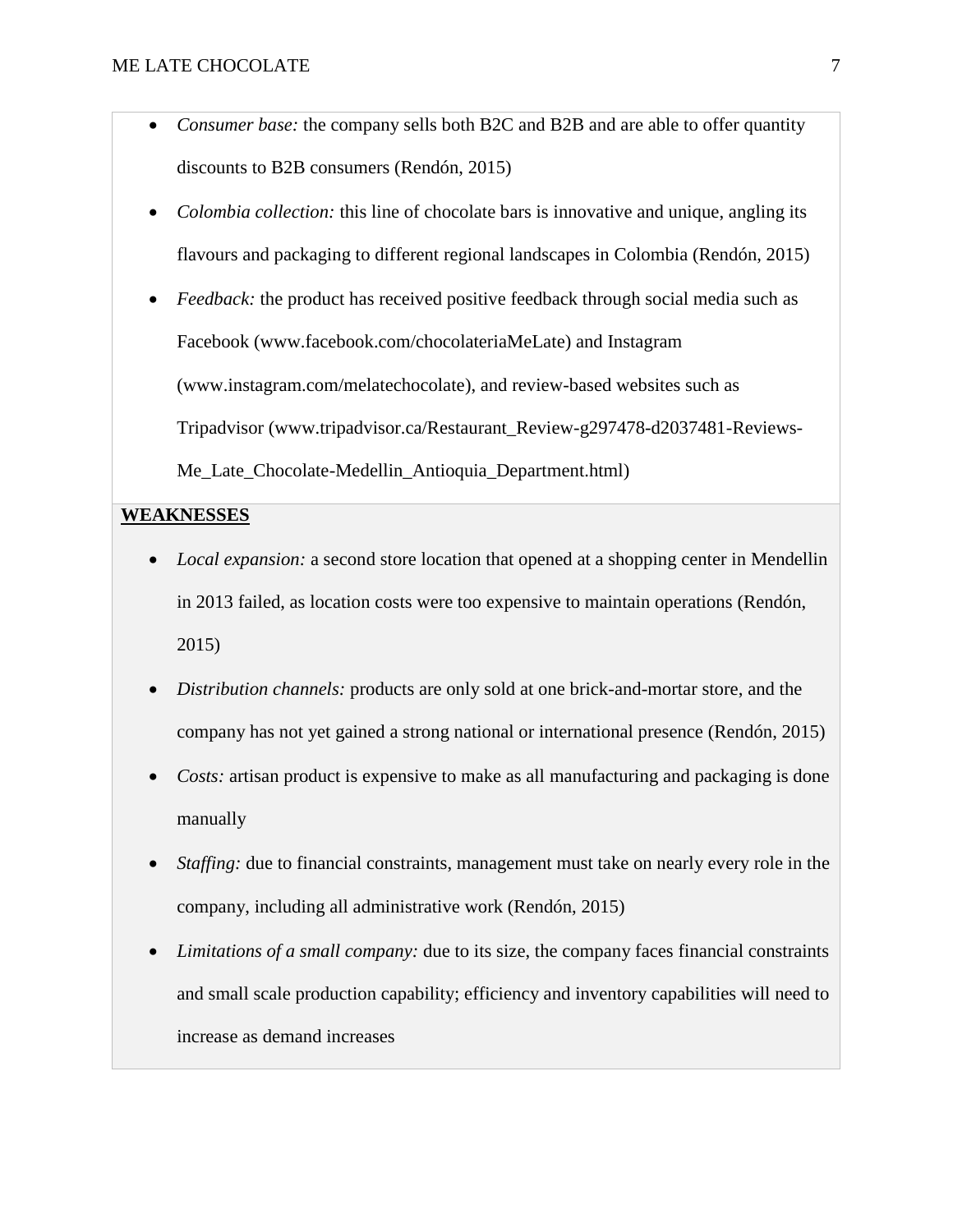• *Shelf-life:* since the business only uses fresh ingredients in its fillings, the shelf-life of certain products is approximately one month (Rendón, 2015)

### **OPPORTUNITIES**

- *International recognition:* the chocolate industry is encouraging acceptance of Colombian chocolate by the international market based on the quality of the cocoa (Rendón, 2015)
- *Methodology:* an important part of the chocolate making process, tempering, varies substantially in technique and process amongst producers; this process can be adjusted based on scale (Rendón, 2015)
- *Demographics:* the purchase of chocolate is not limited to any particular demographic
- *Growing middle class:* a global growth in the middle class means a potentially larger market; chocolate is seen as an "affordable luxury"
- *"Social Consciousness" trend-* consumers are placing an emphasis on high quality, socially aware products (including local ingredients and fair trade practices)
- *Seasonality-* the chocolate industry is seeing growth in "seasonal" or holiday centric product offerings
- *Benefits of dark chocolate-* increased interest in health and nutrition may increase the demand for 100% dark chocolate or low sugar/fat chocolate which can boost metabolism and provide energy

## **THREATS**

*Exporting:* regulations and paperwork can be daunting and tedious, and processes differ from country to country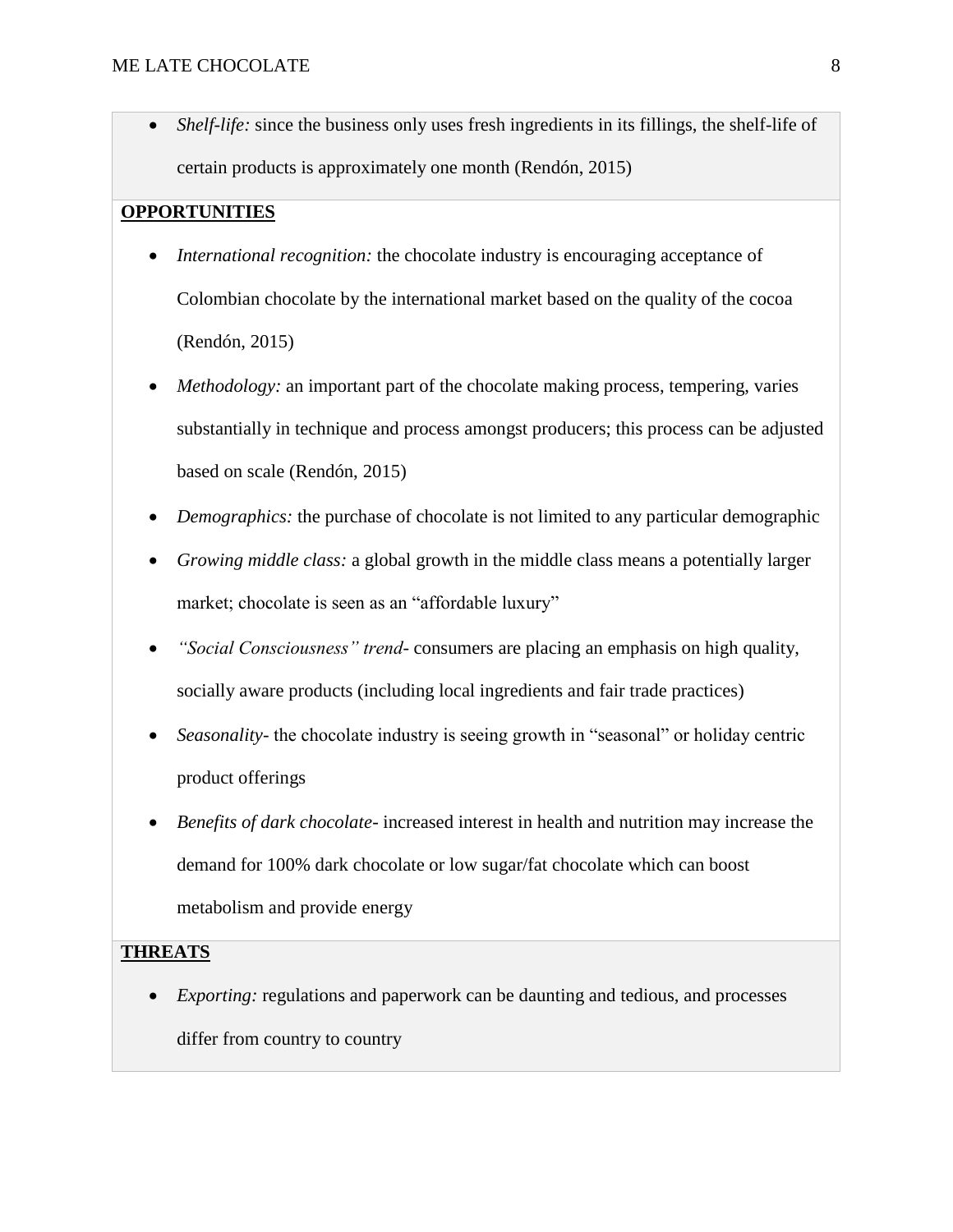- *Health trends:* health conscious consumers may be wary of purchasing or consuming chocolates, or other products with high sugar content
- *Economic downturn:* as various countries face economic recession, consumers may forgo the purchase of unnecessary items
- *Rising commodity prices:* fluctuating commodity prices, particularly that of cocoa, may impact both small and large chocolate manufacturers

#### **Market Success Criteria**

As the company expands from its current local customer base, Me Late Chocolate needs to be selective in choosing the correct market to enter. In order to ensure this process is efficient and thoughtful, key market factors must be identified to guarantee the success of the business outside of its Colombian borders. Outlined below are 5 key market selection indicators that will guide Me Late Chocolate as the business grows:

### **1. Economic environment: Ease of doing business**

Because this will be the company's first foray into the international business world, it is important that the business initially tests its success in an economically sound market with an established commerce system in place. Small businesses such as Me Late Chocolate do not have the financial flexibility to act with a high degree of uncertainty, however, they do have the flexibility to make decisions quickly and act on opportunity. Understanding the ease of doing business ranking in potential markets will indicate whether or not a market's "regulatory environment is more conducive to starting and operation of a local firm" ("Economy Rankings",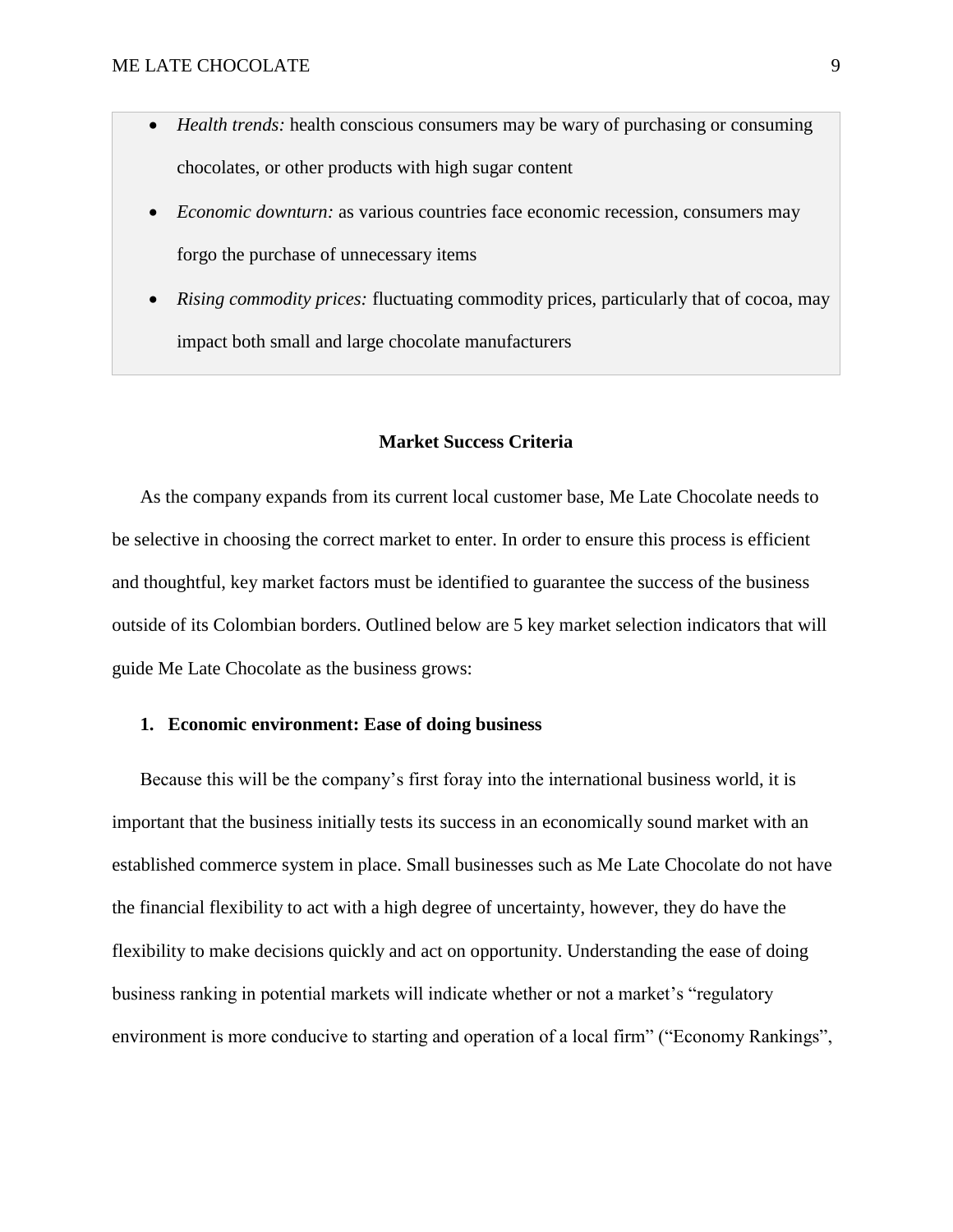2016). This is important to ensure that Me Late Chocolate's first international venture is a successful one.

### **2. Economic environment: Income levels**

When selecting a potential expansion market, it is necessary to consider the income level of the average consumer. By evaluating potential markets' Gross National Income per capita at PPP (purchasing power parity), one can more accurately understand the buying power of the population. In fact, the top ten countries by chocolate consumption are all in the top 15% of nations by per capita GDP, meaning that chocolate is typically consumed in wealthier countries (Gross, 2015). Chocolate is widely understood to be an affordable luxury. In markets where the consumer has a greater disposable income, a premium chocolate bar is a realistic and justifiable way to indulge without overspending. Although the price of Me Late Chocolate's products may be slightly more expensive than its competitors, premium brands often outperform the market. This indicates that a specialty brand advertising real, Colombian chocolate may maintain a competitive edge against large, mass-producing brand names.

# **3. Political and legal environment: Political and legal system**

Unexpected delays and political red-tape can seriously impede the success of an international business venture. Because countries vary in both political and legal structure, it is crucial to research legal issues and understand business risk in any particular market. This is particularly crucial for small businesses, as they are generally vulnerable both in financing and manpower. Being a company with 8 staff members, it is unlikely that Me Late Chocolate will have the human capital necessary to have a person on the ground at all times to mitigate contractual and political issues that arise in the international market. As an entrepreneurial venture, Me Late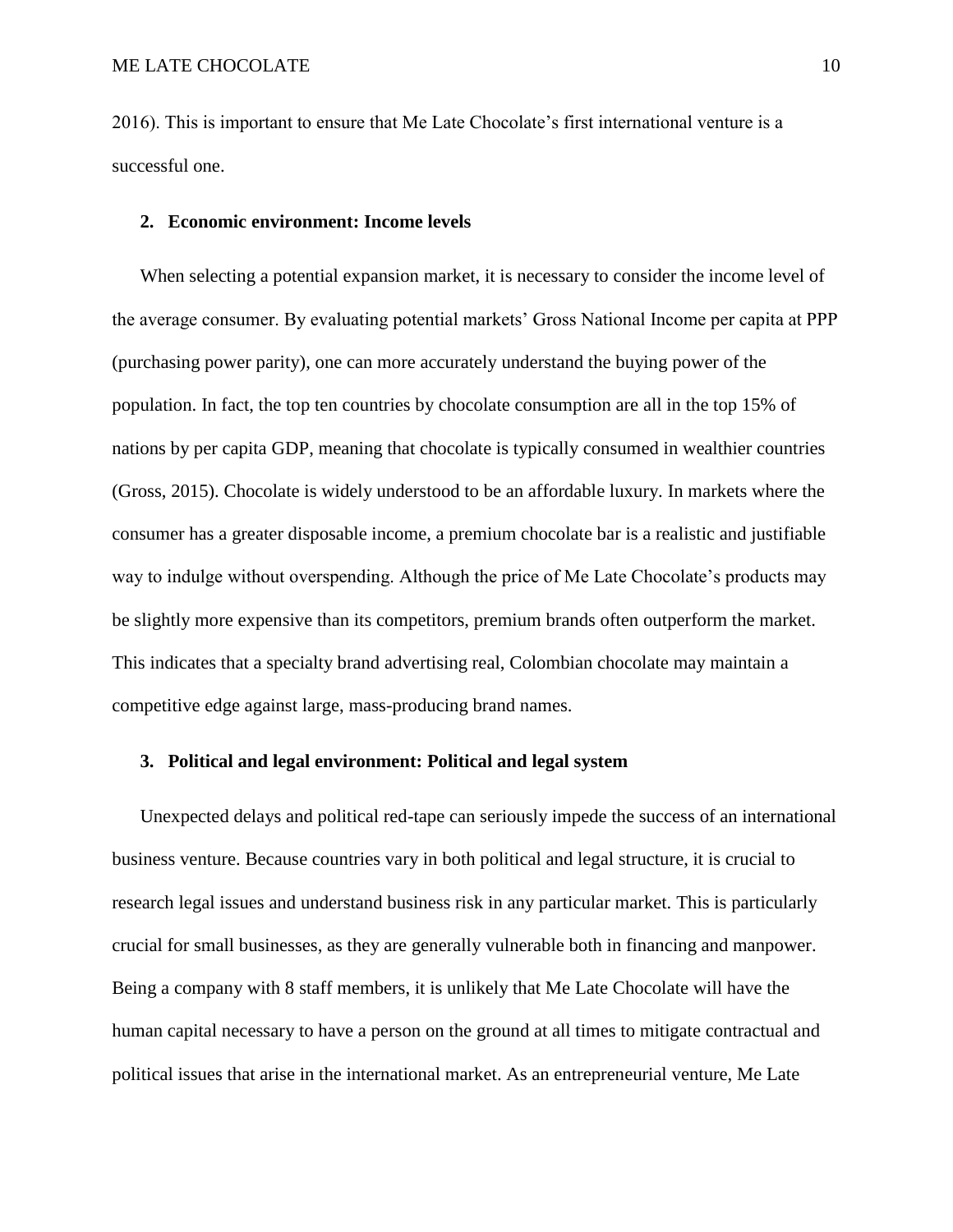Chocolate should select a market that supports and encourages business and trade.

Understanding and pre-emptively mitigating political and legal risks will greatly ease the process of selecting distributors, understanding tax systems, and overcoming government barriers.

### **4. Cultural environment: Customer preference and taste – Indulgence**

When bringing any product to a new market, a company must be sensitive to foreign cultures in order to stay competitive. Understanding the culture of a potential market will allow Me Late Chocolate to overcome marketing barriers by constructing a thoughtful business plan that will appeal to a specific consumer. Utilizing Geert Hofstede's framework analyzing the 6 dimensions of culture, Me Late Chocolate can gauge the level of indulgence vs. restraint that a particular market exercises. The indulgence factor acknowledges countries that allow "relatively free gratification of basic and natural human drives related to enjoying life and having fun" (Hofstede, 2001). Any small chocolate company would be wise to select a market where consumers show less restraint in purchasing indulgent items.

# **5. Geographical environment: Climate**

Me Late Chocolate's competitive advantage comes from its superior attention to detail, the high quality of the product, and its dedication to using only real, Colombian ingredients. In order to maintain its brand image and garner customer loyalty, it is crucial that the business focuses on maintaining the quality of its premium status. Climate can be a serious impediment to this. The quality of chocolate is often contingent on the condition it is stored in. Since Me Late Chocolate would likely be exporting, the business may not have control over how the product is stored once it leaves Colombia. In an online blog post about how to store chocolate, blogger Liz Gutman  $(2011)$  states that chocolate should be kept at  $16 - 18$  degrees Celsius. She adds that when filled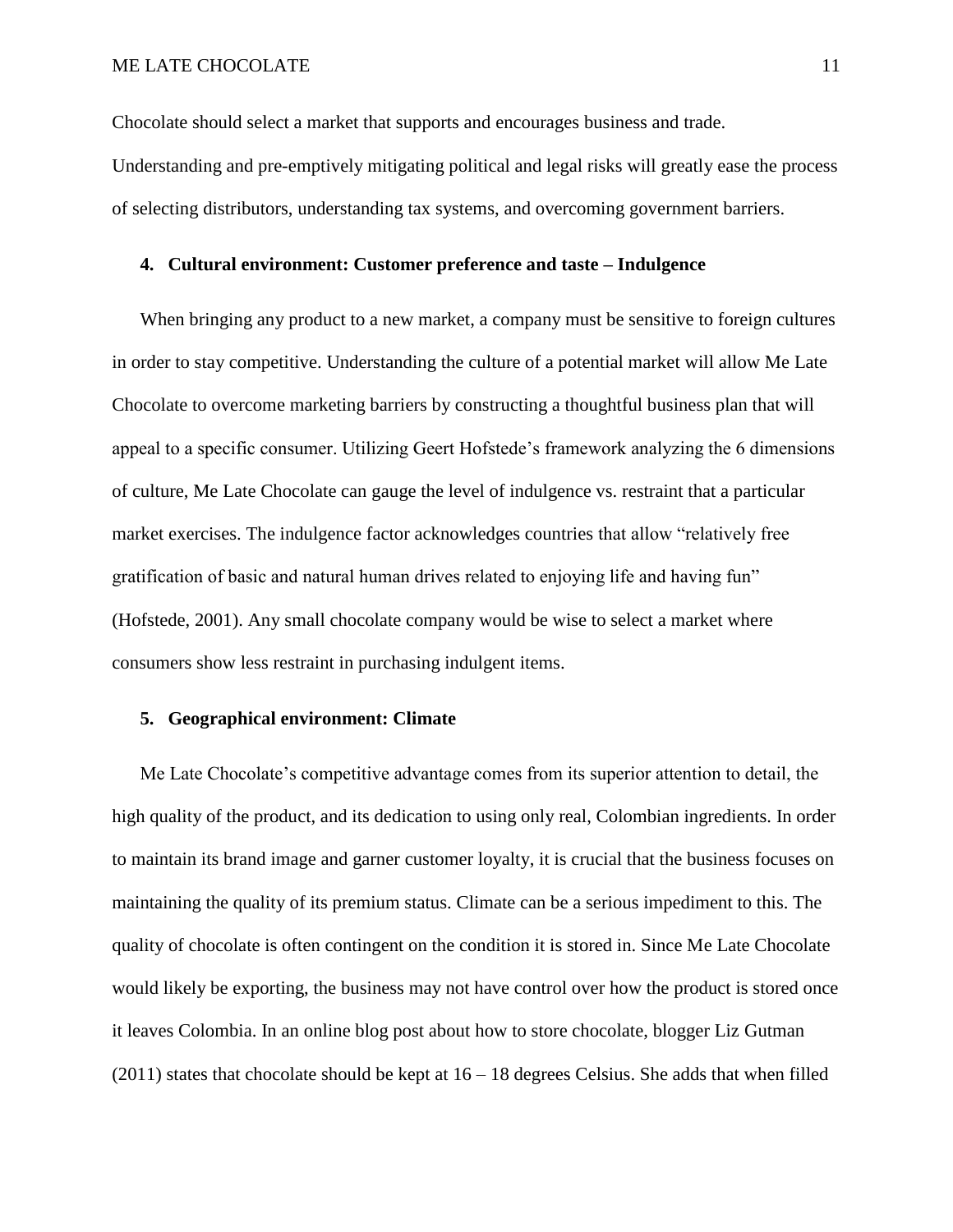chocolate is stored in a refrigerator, the center can become grainy. Gutman also notes that in an environment that is too hot or too humid, fat bloom and sugar bloom can deteriorate the texture of the chocolate. Additionally, heat drives away both the aroma and the flavour of the product (Koko Buzz, 2012). In order to maintain the quality of its premium brand chocolate, Me Late Chocolate should seek a market with a climate similar to its own.

### **Market Analysis and Selection**

Utilizing the previously outlined market success criteria, four suitable markets were identified and selected for comparison. Setting Colombia as a benchmark, countries with favourable conditions compared to the home market were selected in order to ensure success in entering an unfamiliar market. Sweden, Australia, Denmark, and the United Kingdom were identified as lucrative potential markets for Me Late Chocolate to expand to. In order to evaluate the ease of doing business, income levels (GNI per capita at PPP), and the political and legal environment of each country, statistics provided by Doing Business ("Economy Rankings", 2016) and The Global Economy ("Rule of law", n.d.) were analyzed. Hofstede's framework (2001) evaluating dimensions of culture was used to determine each market's indulgence level. See Figure 3.1 for a full comparison. Additionally, countries with extreme climates and unstable governments were excluded from consideration. Of the countries selected, both Sweden and Denmark offer a population with high income levels, while Denmark offers the easiest market to do business in and has the firmest rule of law, a metric evaluating how stable and structured a market's legal system is. Based on these metrics, Denmark was selected as the most promising market for Me Late Chocolate to enter.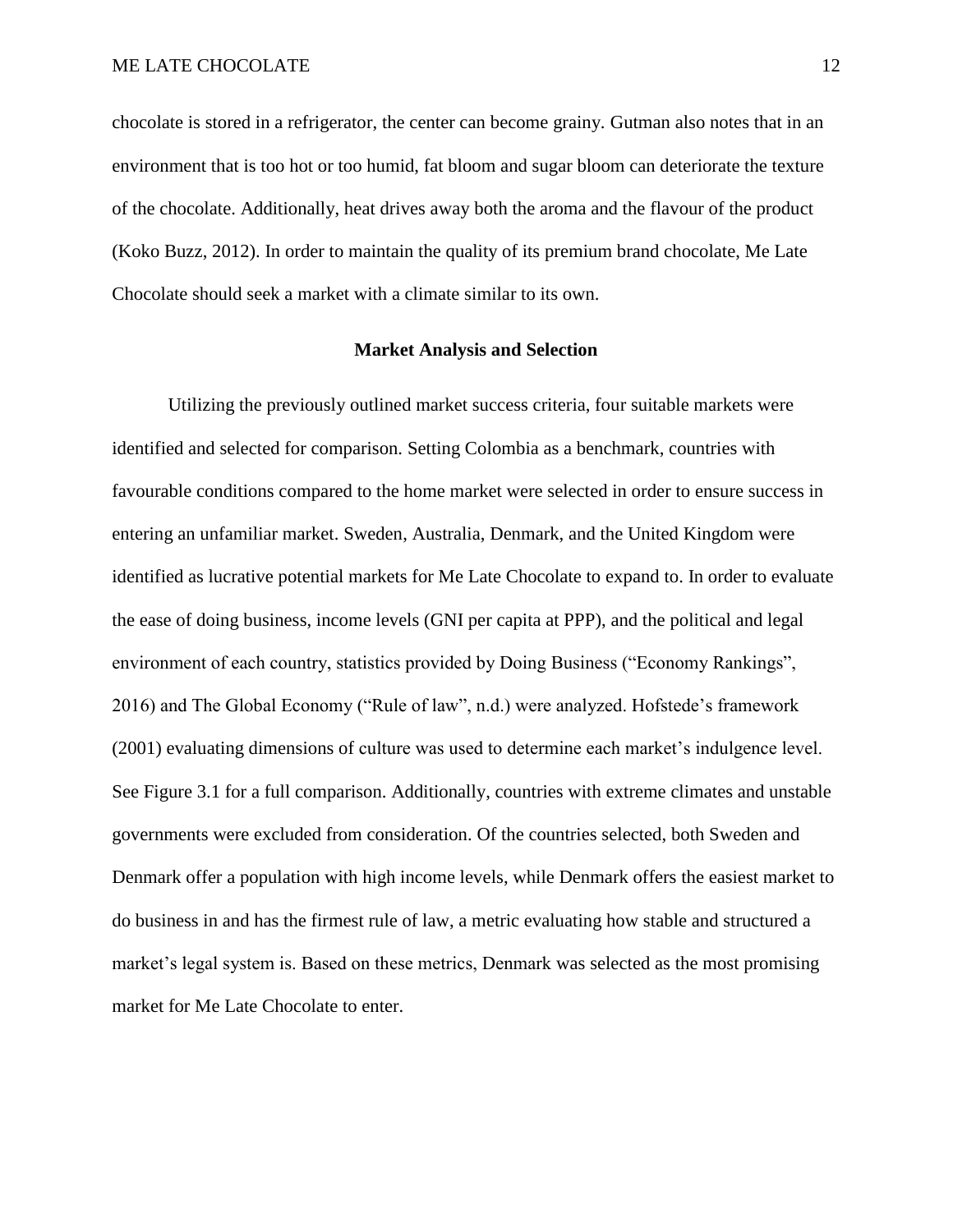| <b>Potential Market</b> | <b>Ease of Doing</b><br><b>Business Ranking</b><br>Out of 189<br>countries | <b>GNI per</b><br>Capita @ PPP | <b>Rule of Law Ranking</b><br>Ranging from -2.5<br>(weakest) to 2.5<br>(strongest) | <b>Cultural</b><br>Indulgence |
|-------------------------|----------------------------------------------------------------------------|--------------------------------|------------------------------------------------------------------------------------|-------------------------------|
| <b>Denmark</b>          | 3                                                                          | \$46,210                       | 2.09                                                                               | 70                            |
| The United Kingdom      | 6                                                                          | \$39,040                       | 1.89                                                                               | 69                            |
| Sweden                  | 8                                                                          | \$46,750                       | 1.99                                                                               | 78                            |
| Australia               | 13                                                                         | \$42,760                       | 1.93                                                                               | 71                            |
| Colombia (benchmark)    | 54                                                                         | \$12,910                       | $-0.34$                                                                            | 83                            |

*Figure 3.1:*

In order to gain a better understanding of why Denmark shows enormous potential for international business expansion, it is important to analyze the chocolate market within the country, including market demographics, as well as the cultural, legal, political, and economic environment of Denmark, trade and labour regulations within the country, and the competitive climate of the industry. This analysis will provide valuable insight on the structuring of market entry, marketing and operation strategies. By highlighting relevant information, Me Late Chocolate will be able to identify how its competitive advantages will help it navigate and capture this new market.

# **Market Demographics and Cultural Environment**

Denmark hosts a population of approximately 5.614 million people, with nearly 563,000 citizens living in Copenhagen, the nation's capital city. In segmenting the market, Me Late Chocolate can carry over its current psychological segmentation strategy, as it is not limited to one particular region. Denmark's climate is fairly moderate, ranging from 17.5°C on average in the summer to 0°C on average in the winter ("Denmark", n.d.). Denmark's location in central Europe offers itself as a connection between Western Europe and Scandinavian Europe, bordering both Northern Germany and Southern Sweden. Should Me Late Chocolate choose to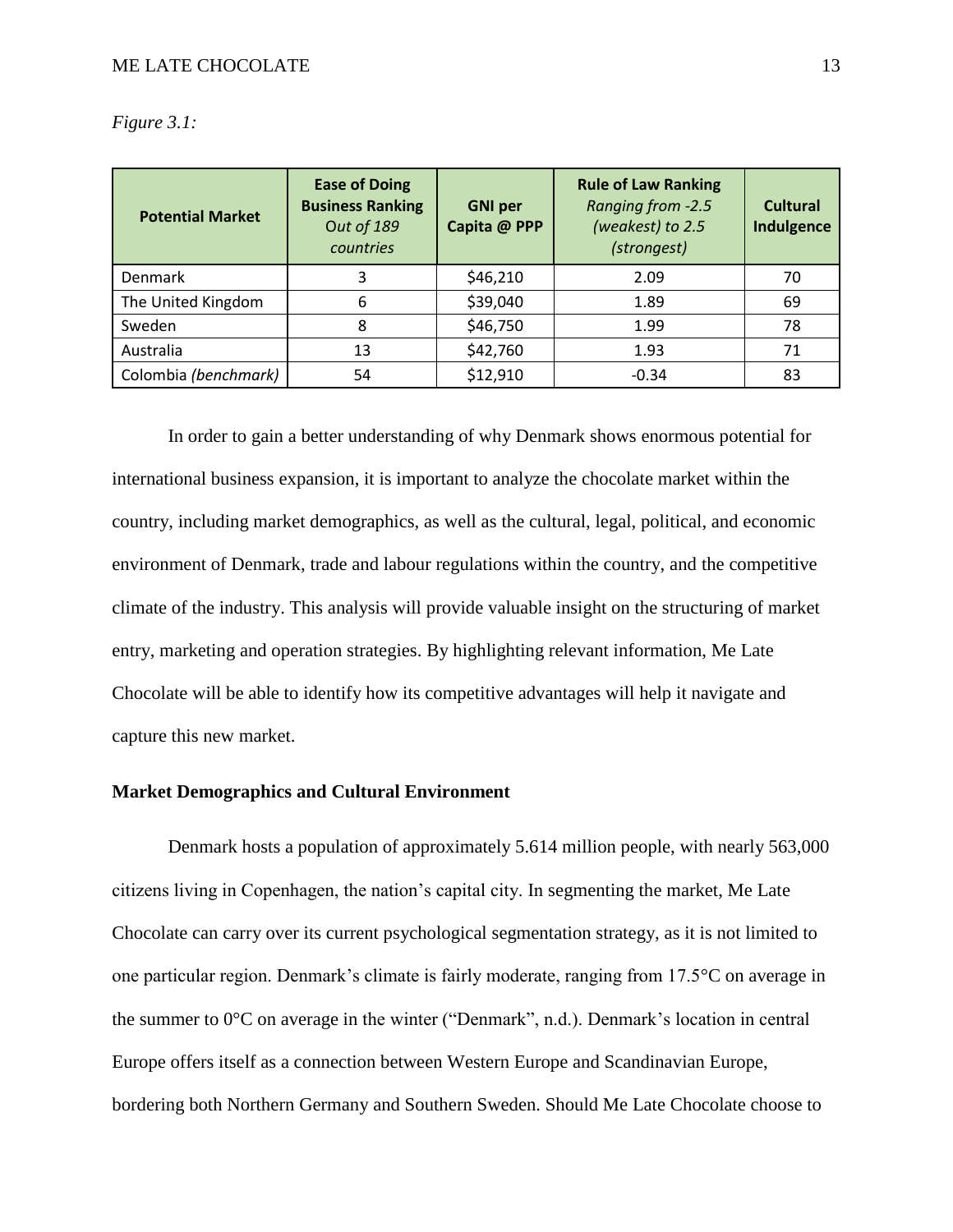distribute its product from Denmark to other EU member countries, European consumers would benefit from reduced taxes and shipping costs. Additionally, the Copenhagen Airport offers efficient service and short transit time for goods.

According to website Kwintessential ("Denmark – Language, Customs", n.d.), Denmark is known to be an Egalitarian country, offering equal opportunity and respecting women in business. The website also states that business is conducted in a professional and orderly manner, and communication is direct and respectful. Business may be conducted in English, as Denmark is rated the third most proficient in the English language out of 70 countries tested on the EF English Proficiency Index (2015). Additionally, e-commerce and online marketing are modern business options in Denmark, as 95% of the population has regular access to the internet ("EF English Proficiency Index", 2015).

Denmark is rated  $7<sup>th</sup>$  in the world for chocolate consumption (vbn.aau.uk). It is typical for high-quality chocolates to be given as gifts in Denmark, whether it be for birthdays, holidays, or dinner parties ("Denmark – Language, Customs",n.d.). Recent market evaluations suggest Danish consumers favour dark chocolate, likely in response to current health trends, and tend to purchase the good in convenient sizes, particularly in the form of tablets ("Kalev in Denmark", n.d.). Euromonitor International suggests 4 key trends to expect in the chocolate confectionary industry within Denmark: premium and unique flavours, busier lifestyles seeking convenient food packaging, health awareness, and the expansion of private labels ("Chocolate Confectionary", 2015). Interestingly, Me Late Chocolate is readily able to work with these trends without having to make any exceptional adjustments to its product or business strategy.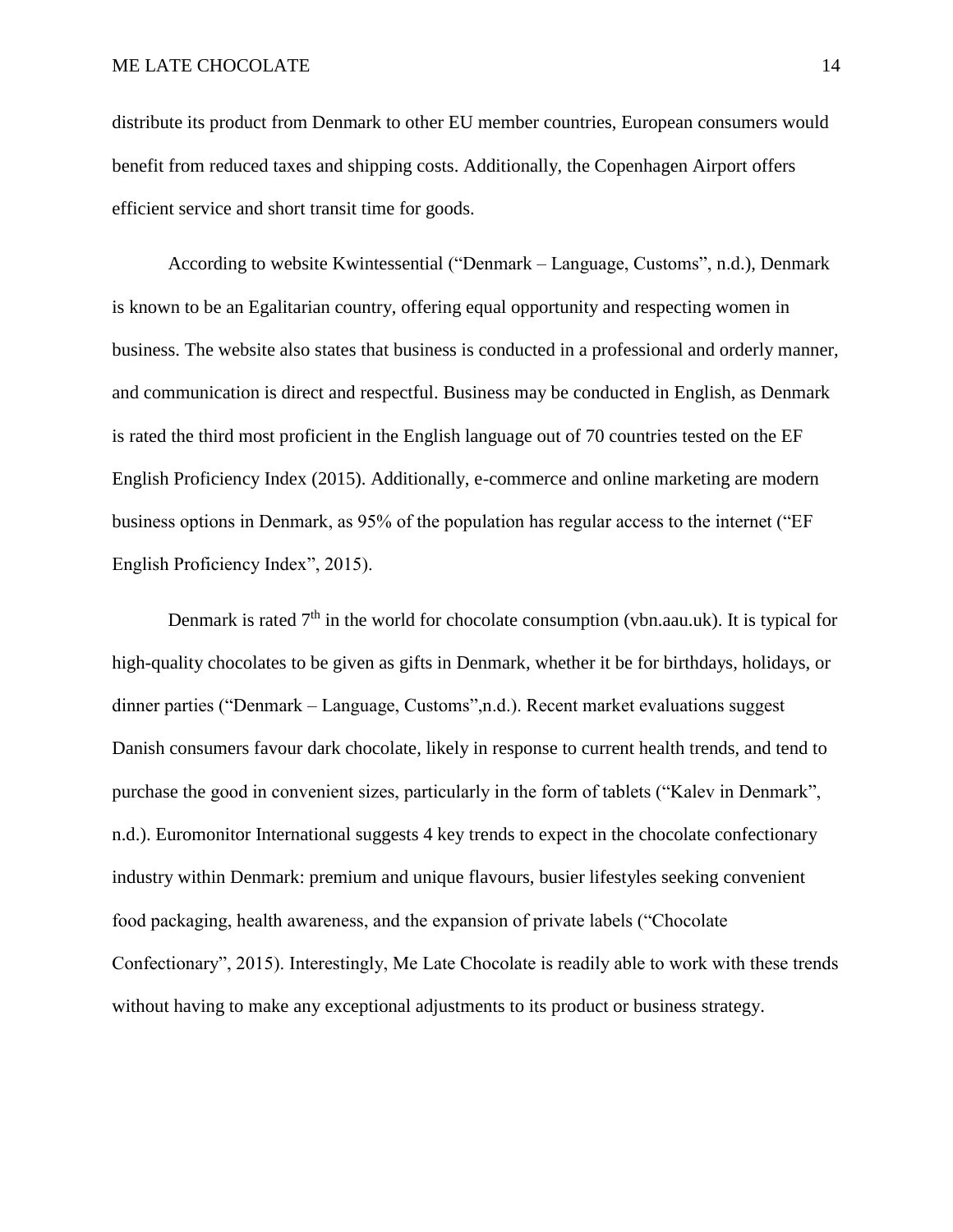### **Legal and Political Environment**

Denmark's legal system lends itself nicely to doing business. The country welcomes foreign direct investment, and ensures that a functional legal framework supports the ease of doing business in the country ("Ease of Doing Business in Denmark", n.d.). Denmark's strong rule of law indicates that the country protects property rights, demonstrates integrity in contract enforcement, recognizes political accountability, and guarantees clear and transparent business regulation ("Rule of law", n.d.). According to Santander Trade ("Denmark: Legal Environment", 2016), the country operates with a high degree of freedom of contract, meaning that negotiations between parties are flexible in the formation and content of the contract. As well, the country is a signatory of the Vienna Convention on international contracts, and is expected to uphold and work within the confines of international law ("Denmark: Legal Environment", 2016). Denmark's political system functions as a parliamentary, representative democracy. It is globally recognized for being a safe and transparent country to operate a business in. It ranks number one on the global transparency index ("Corruption by country", n.d.), indicating low levels of corruption, and "is one of the world's most open with respect to foreign investment, and the investment code is transparent and efficiently administered" ("2016 Index", 2016, p.1). These factors have influenced it first place ranking in Forbes' 2015 list of the best countries to do business in (Badenhausen, 2015).

### **Economic Environment and Trade & Labour Regulation**

Denmark currently boasts a stable and growing economy. With a GDP valued at \$249.5 billion dollars at PPP ("2016 Index", 2016), Denmark continues to see a 1.1% growth going into 2016 (Badenhausen, 2015). The population holds a high level of income, earning \$46,210 GNI per capita at PPP, leaving most of people with a fair level of discretionary income. The country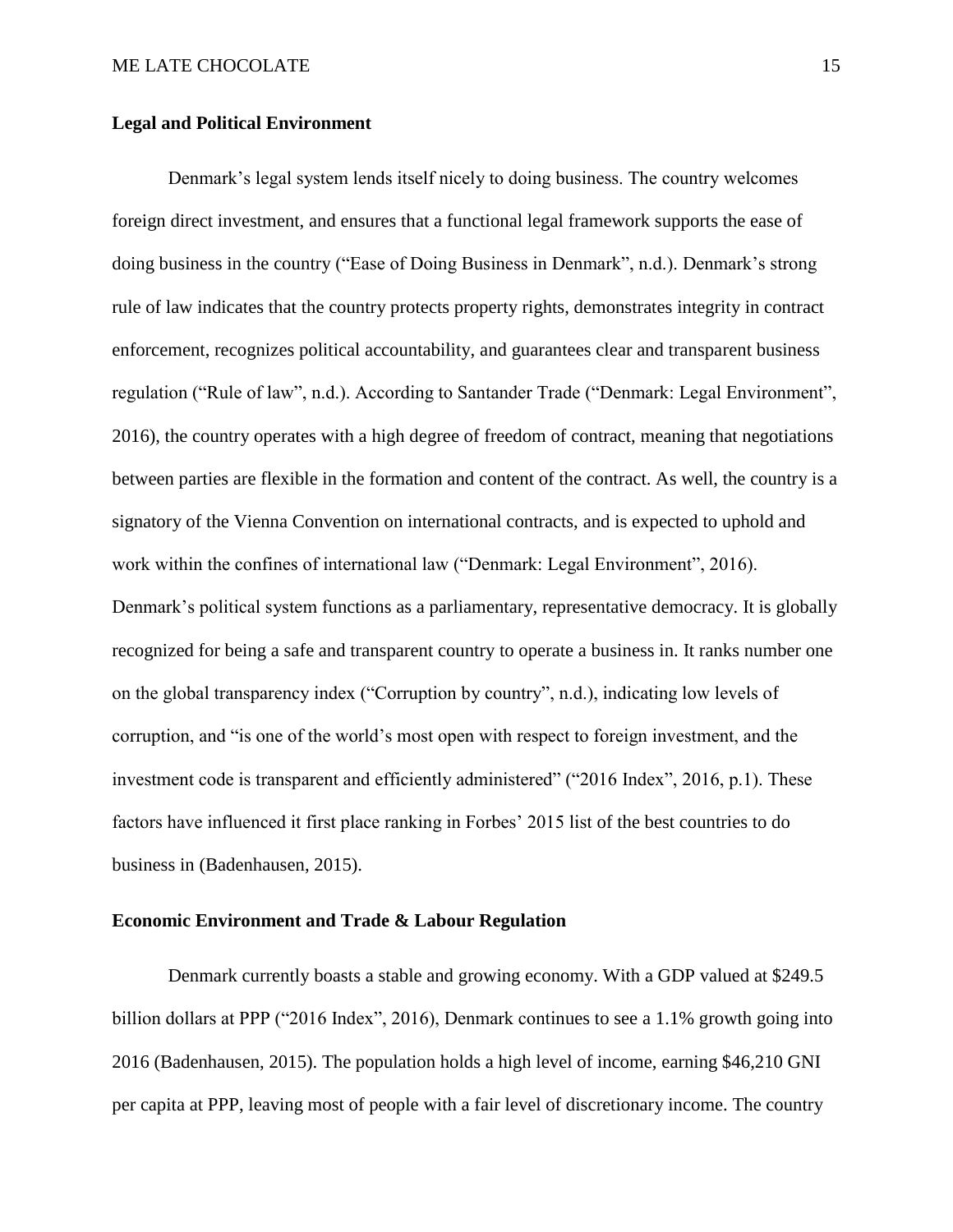welcomes international trade, ranking at number one for "trade across borders" ("Economic Rankings", 2016), with open-market policy and regulation to support and uphold this endeavour. As noted by the European Commission ("Andean Community", 2015), both Colombia and Denmark are members of the WTO, adhering to international trade regulations. Additionally, the European Commission acknowledges that both countries are members of the ANDEAN trade agreement between the EU and particular South American countries. This trade agreement aides greatly in facilitating open market relationships with a degree of trust and predictability ("Andean Community", 2015). Both Colombia and Denmark have an embassy in each other's countries, which provides an extra degree of reassurance and diplomatic resolution should any major issues arise while strengthening trade relationships and establishing political dialogue between the nations ("Denmark will open", 2015).

A report by Euromonitor suggest that one of the biggest hurdles Me Late Chocolate will need to overcome when entering Denmark is a recent increase in Denmark's excise duties (or "sugar tax") placed on various products with high-sugar content, including chocolate and sugar confectionary ("Chocolate Confectionary", 2015). The report explains that this tax was recently raised in order to promote health and wellness, and discourage the population from overconsumption. It also notes that the burden of the tax is allocated early in the supply chain and is assigned by product weight, usually being handled by producers or importers, so that as little impact as possible is passed on to the end consumer. As expected, this tax has resulted in a slight increase in the price of these products and has been followed by a slight decrease in demand (Ecorys, 2014). Interestingly, the decrease in demand for chocolate is not proportional to the price increase, suggesting a relatively inelastic demand for chocolate products, whereas other high-sugar products have seen a more significant decrease in demand (Ecorys, 2014). The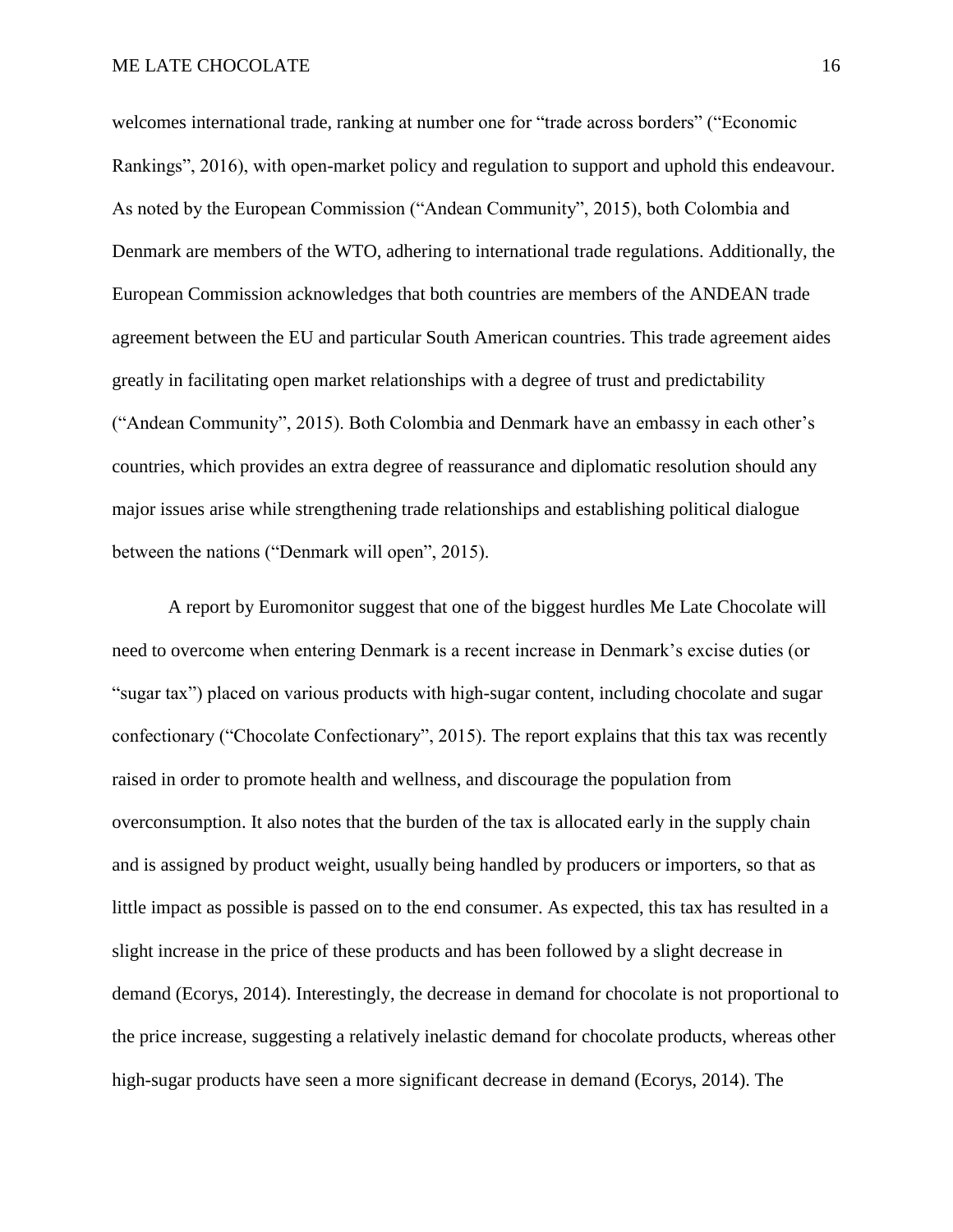question of whether or not these sorts of taxes work remains a topic of interest. For example, Denmark recently repealed a failed "fat tax" that operated in a similar manner, after seeing the negative impact it had on industry as consumers began to look outside of the country to purchase goods (Strom, 2015).

### **Competitive Landscape**

The market share for chocolate confectionary is dominated by a large local sweets manufacturer, Toms Gruppen A/S, who has currently captured 31% of the market value share ("Chocolate Confectionary", 2015). The rest of the market share is held by both large and independent chocolate manufacturers, most of which were established locally in Denmark. Large producers such as Toms and Mars primarily distribute through supermarkets and convenience stores, while smaller, artisanal manufacturers such as Peter Beier Chokolade and Frederiksberg Chokolade operate out of independent shops, retailers, and online stores (Janne, 2011). A report published by Marketline (2014) notes that while consumers often choose to stick with the brands they know, switching costs for chocolate products are quite low, suggesting flexible opportunity to capture market share. The same report also states that chocolate producers have the ability to create competitive rivalry by maintaining a hold on their existing customers through inherent quality and strong branding.

Marketline (2014) asserts that when entering the Danish chocolate market, large producers of confectionary require substantial financial resources to establish production facilities. The report adds that because these producers often offer large quantities of varied goods, they must adopt a mass marketing strategy and produce in large volumes to maintain profitability. Alternatively, smaller scale entrants must provide added-value and high-quality artisanal products in order to be successful in the Danish market (Marketline, 2014). These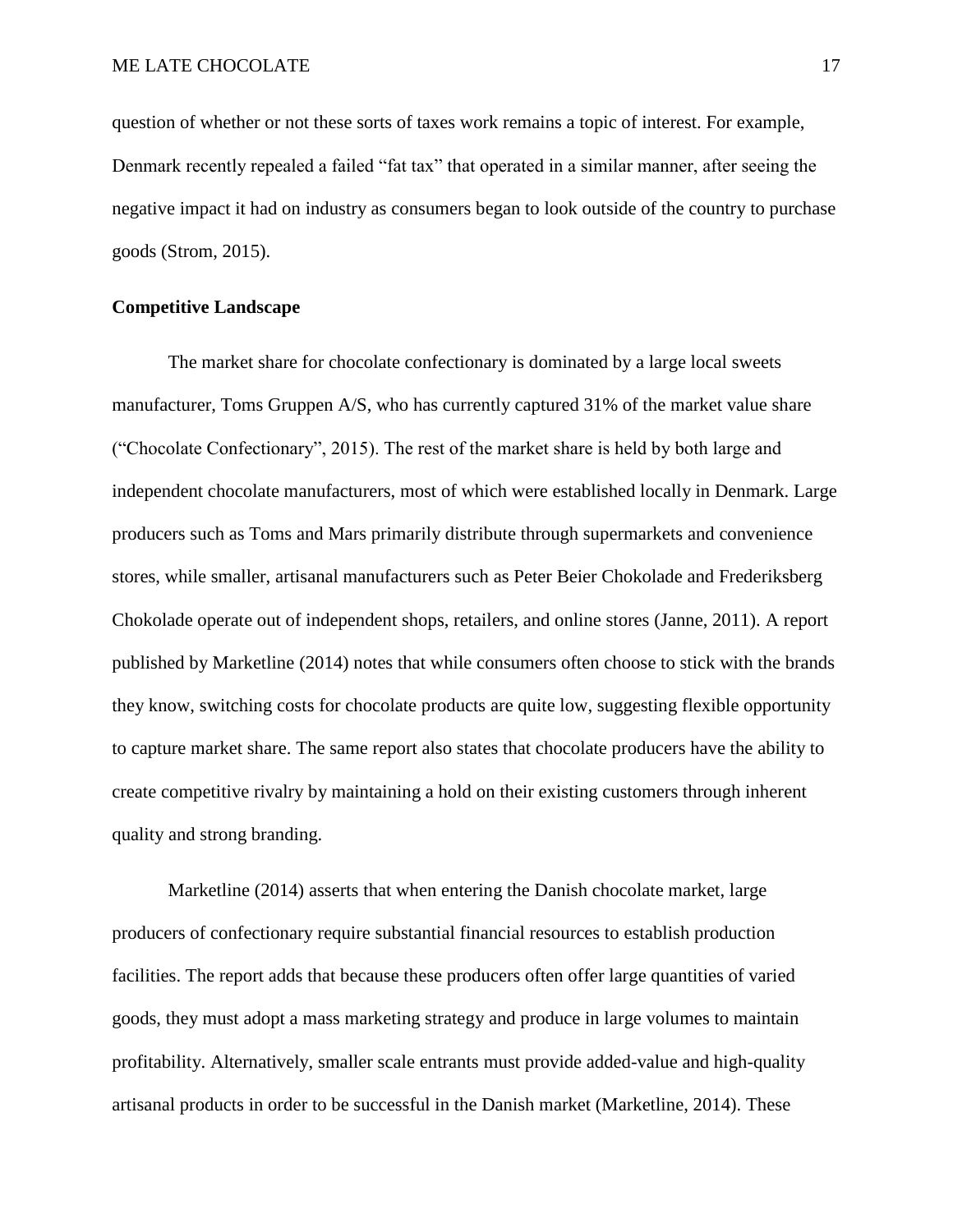smaller scale producers must offer new, exotic flavours and premium product variants to capture consumer interest ("Chocolate Confectionary", 2015). Established brands within Denmark, both large and small, benefit from reputation and existing consumer loyalty, and have seen success in offering an online-shopping alternative. Additionally, large producers benefit from greater access to financial and human capital, higher capacity, and variety in products offered, while smaller scale producers benefit from established networks and partnerships, community visibility through events and festivals, and the offering of additional services such as catering and classes (Janne, 2011).

Although existing Danish brands have established their own unique competitive advantages, businesses in this industry still face a number of challenges. Large producers may choose to sacrifice focus and quality in order to mass produce at high value. On the other hand, small producers may not have the resources to see significant market reach and thereby suffer from low brand awareness. Sourcing cocoa in this industry can be fickle; rising commodity prices and ethical issues can impact both small and large producers, particularly those sourcing from West African countries. Additionally, the recent rise in the Danish sugar tax has impacted profit margins for those producing chocolate in, or exporting to, Denmark. As smaller business who cannot adapt to this tax begin to leave Denmark, it may be a good time for Me Late Chocolate to enter while the market is shifting.

### **Entry Mode and Distribution**

### **Direct Exporting**

As small business entering an international market, Me Late Chocolate will need to be selective in choosing an entry mode to access the Danish consumer base. Due to its production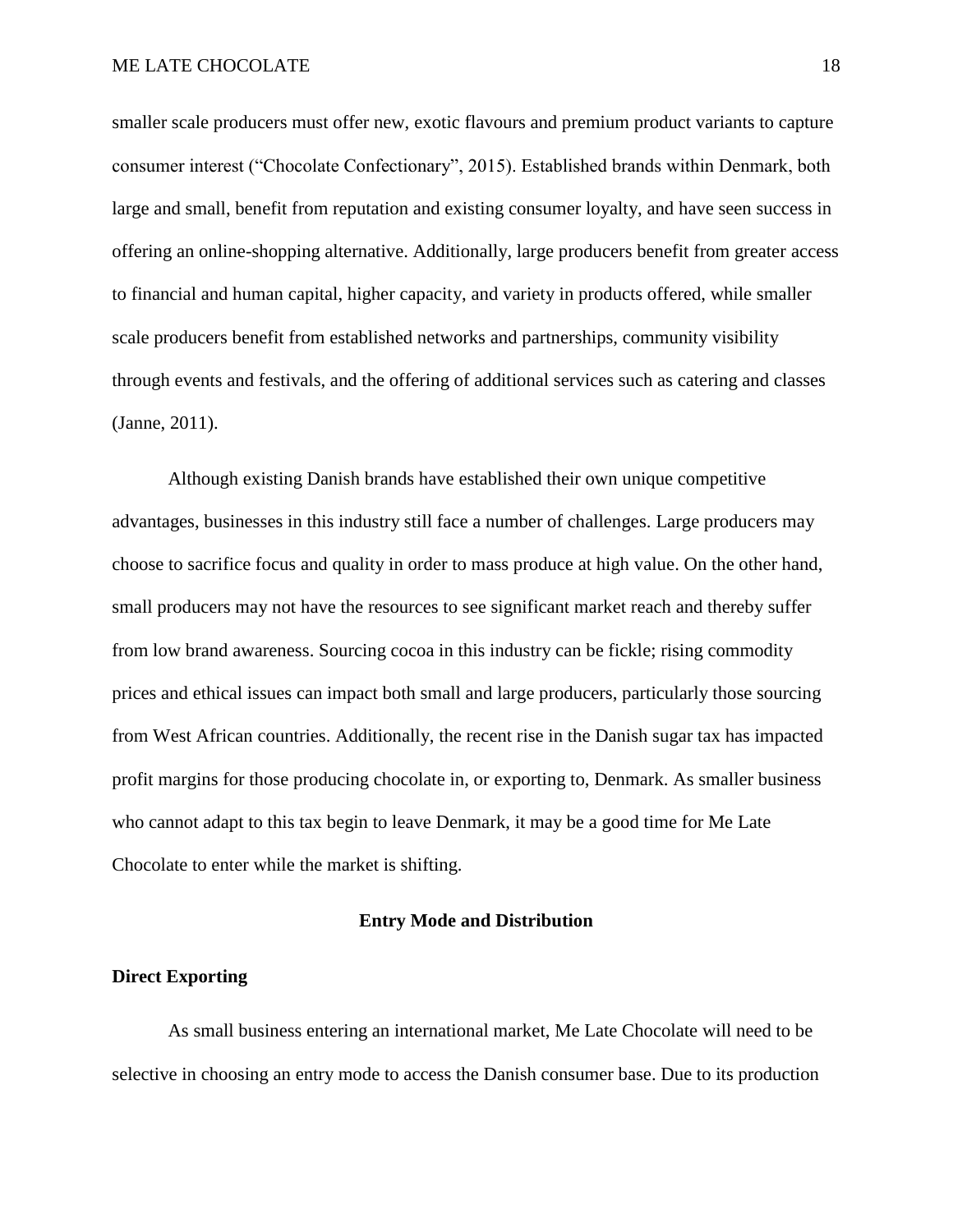capacity and financial limitations, the most suitable entry mode for Me Late Chocolate would be through direct exporting, utilizing a Danish distributor to penetrate the market. By working with a local distributor, Me Late Chocolate will be able to overcome trade challenges, gain access to retailers, and trust that its business is being handled professionally by local experts. To access consumer markets in Denmark, this approach utilizes a traditional small retail channel, by moving products from the manufacturer to a distributor/wholesaler to retailers, and finally to the end consumers ("Distributing Your Product", 2016).

Working with a distributor to enter the Danish market is wise, as it presents unique advantages for consumer access while still being a relatively cost-conscious option compared to indirect exporting through commissioned agents or export management companies. Distribution agreements are generally low risk, though a certain degree of control must be relinquished by the manufacturer, so selecting the right distributor is crucial. Distributors will take a  $17 - 30\%$ margin on wholesale prices and retain control over service, delivery, returns, inventory maintenance, and invoicing and administration responsibilities in the host market ("The Role of Distributors", n.d.). Alternatively, an agent or food broker may have a much stronger sales force than a distributor, however, selling remains their primary focus while the bulk of the responsibility is left with the manufacturer ("The Role of Distributors", n.d.). This suggests that Me Late Chocolate will need to be diligent in keeping a focus on the strength of its branding to peak retailer interest, and ensure it doesn't get lost amongst its distributor's other products. It is recommended that Me Late Chocolate continues to develop its website to promote ease of communication and trust between itself, its distributor, and potential retailers. By carefully selecting and developing a distribution relationship in Denmark, Me Late Chocolate will see success in the sale of its product abroad.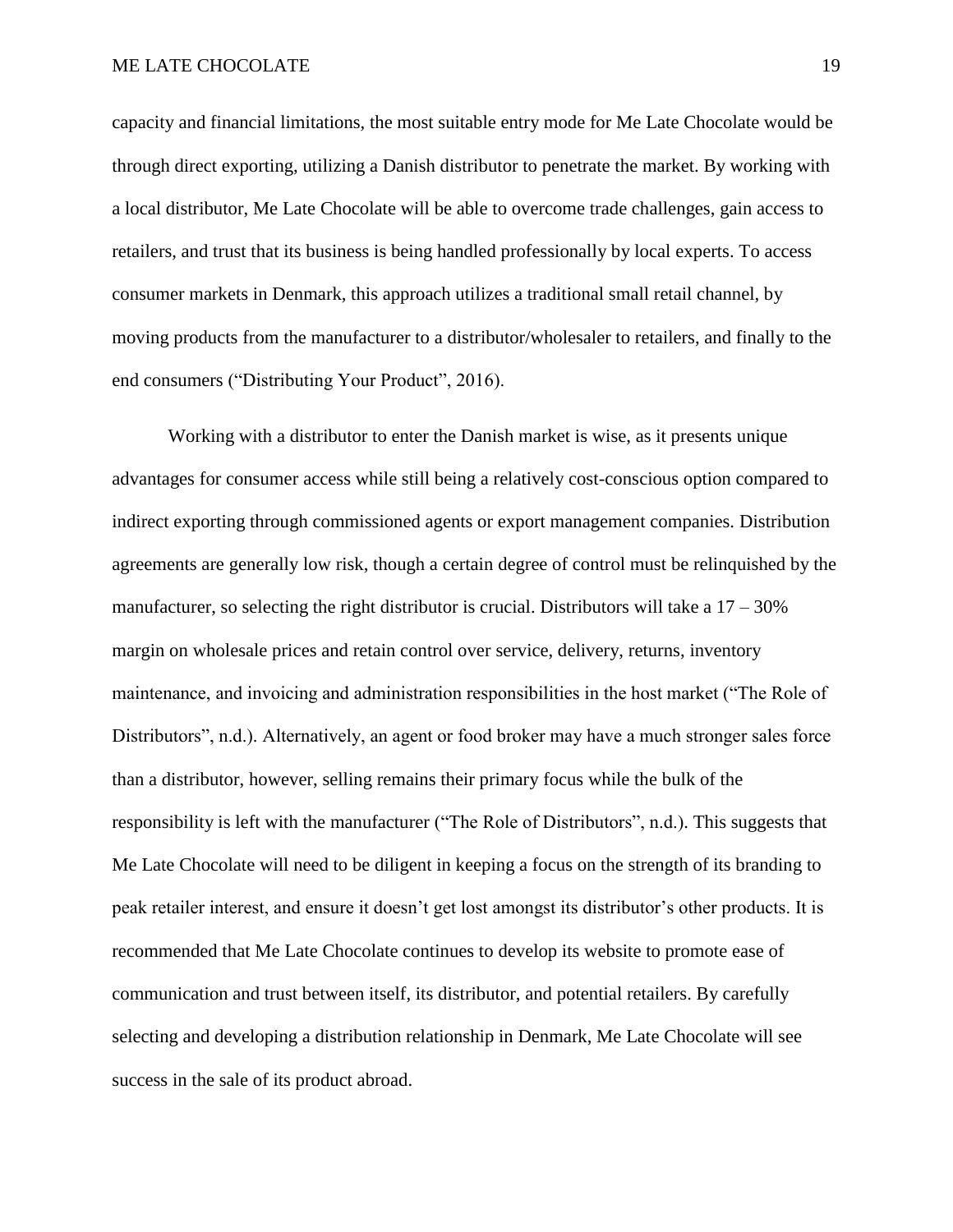### **Distributors**

In an effort to ease the distributor selection process, 3 potential distributors have been outlined in Figure 4.1, all of which specialize in chocolate and confectionary distribution within Denmark. These distributors have been ranked based on their level of potential in establishing a relationship with Me Late Chocolate:

- 1. ScanChoco
- 2. Kiwi Group
- 3. NaturSlik

While all of these companies offer potential for helping Me Late Chocolate succeed in the Danish market, ScanChoco's capabilities, expertise, and history align most favorably with Me Late Chocolate's values and product offerings. It is likely that this company would be interested in distributing Me Late Chocolate's product as they currently do not offer any premium chocolate product lines from South America, yet they do have expertise in making similar, complementary products from abroad successful in the Danish market, such as a premium licorice product called LaQris imported from Iceland ("LaQris", n.d.). Me Late Chocolate would offer ScanChoco the potential to diversify further and be the first in the market to offer a premium chocolate bar made with real, Colombian cocoa and all natural ingredients. ScanChoco has an existing retail network and established industry knowledge within Denmark, and is still small scale enough to place greater emphasis on promotion and selling relationships than its larger competitors, making it an ideal match for Me Late Chocolate.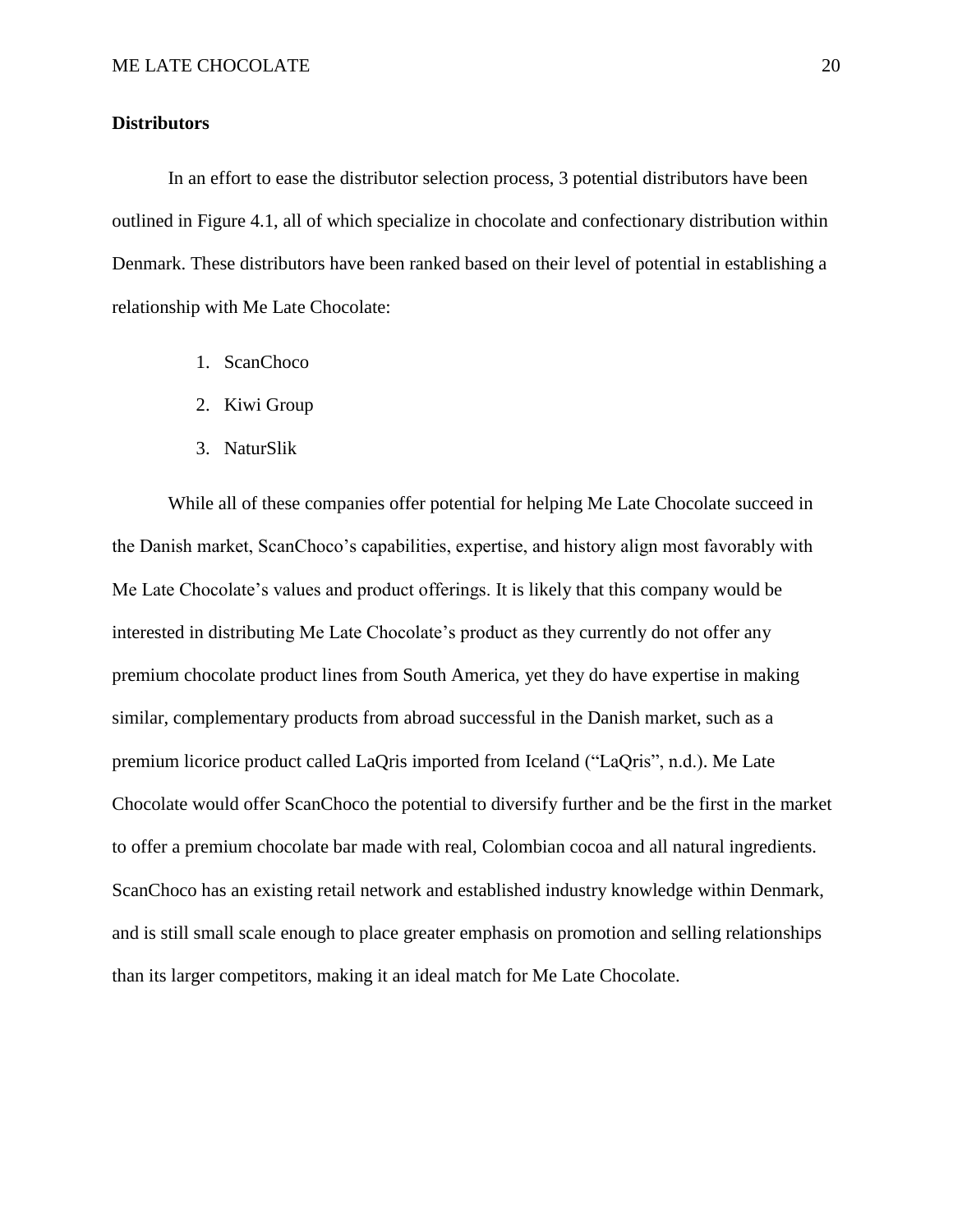*Figure 4.1*

# **ScanChoco**

**Contact Person:** Allan Sorensen

**Website:** http://www.scanchoco.dk/

**Street Address:** Hojbjergaxel Kiersej 18h, Hojbjerg, Denmark

**Telephone Number: +**45 87348875



*ScanChoco has been in operation since 1972, beginning when 4 chocolate and confectionary wholesalers combined forces to bring unique chocolate products from around the world into the Danish market. It has had vast expansion over the years and is currently the largest privately-held distributor of chocolate and confectionary in Denmark. It specializes in bringing new, trendy products into Denmark and it garners appeal from both children and adults by providing creatively branded products and exciting seasonal offerings to its customers. It has a staff of less than 50 employees, and has a newly renovated warehouse with temperature control to maintain the quality of its products. It has access to a large number of retail locations, including wholesale firms, supermarkets, and discount stores. Sample of Dealers: Kvickly, SuperBrugsen, Dagli 'coop, Facts, Bilka*

*Sample of Products: Dracula, LaQris, Sismofytter, Astro Kids* 

*(Information gathered from http://www.scanchoco.dk/)*

#### **Kiwi Group**

**Contact Person:** Kim Soya

**Website:** http://kiwi-group.dk/

**Address:** Grusbakken 20, 2820 Gentofte, Denmark

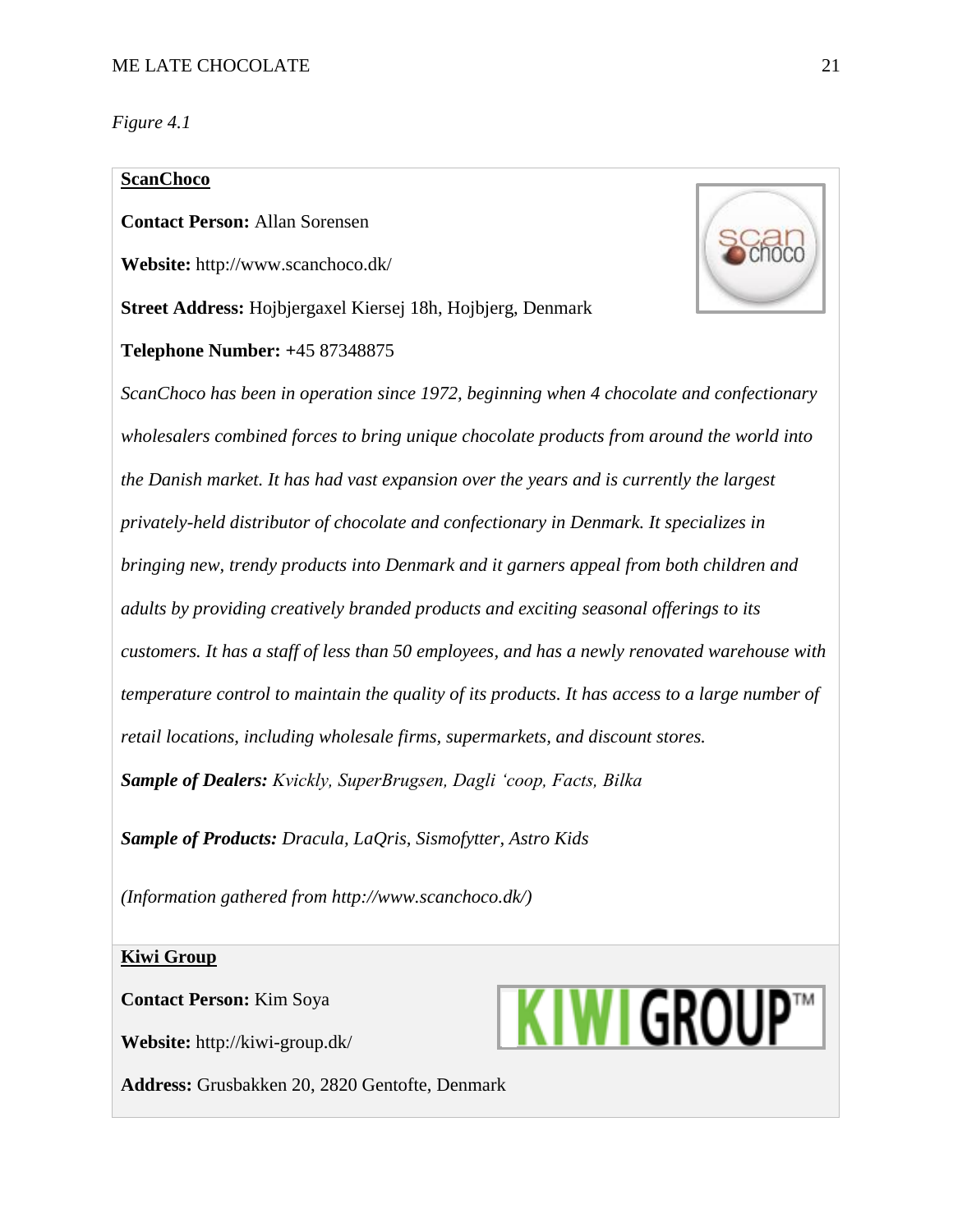### **Phone number:** +45 39617600

*Kiwi Group is large scale distributor located in Denmark. In operation for 23 years, the business has 3 main components: vending machines, accessing hard to reach international markets, and retail. It carries a large number of high-calibre brands and has global reach, specializing in the operation of vending machines, and being a food option at non-food retail locations. It has strength in its networks and relationships, exercising sound strategy that has allowed it to grow and be profitable. It is able to utilize its knowledge and customer relationships to feature products and lead campaigns successfully. Sample of Dealers: vending machines, non-food retailers*

*Sample of Products: Marabou, Baileys, Nutella, Mars*

*(Information gathered from http://kiwi-group.dk/)*

# **Naturslik**

**Contact Person:** *via email at* js@natur-slik.dk

**Website:** http://www.natur-slik.dk/

**Address:** A.C. Illumsvej 12, 8600 Silkeborg, Denmark

**Phone:** +45 86819026

*Naturslik is operated by a company called Coala's Natural Products, which formed in 1991. The company aims to provide healthy, natural candy products to the Danish consumer. While initially focusing on products without any additives or preservatives, it has since expanded its focus to sugar-free, gluten-free, and fair trade products. They seek chocolate products where the cocoa beans are sourced from areas guaranteed to be free of child-labour. Its product offerings are premium in nature, with a focus on healthy alternatives being the company's* 

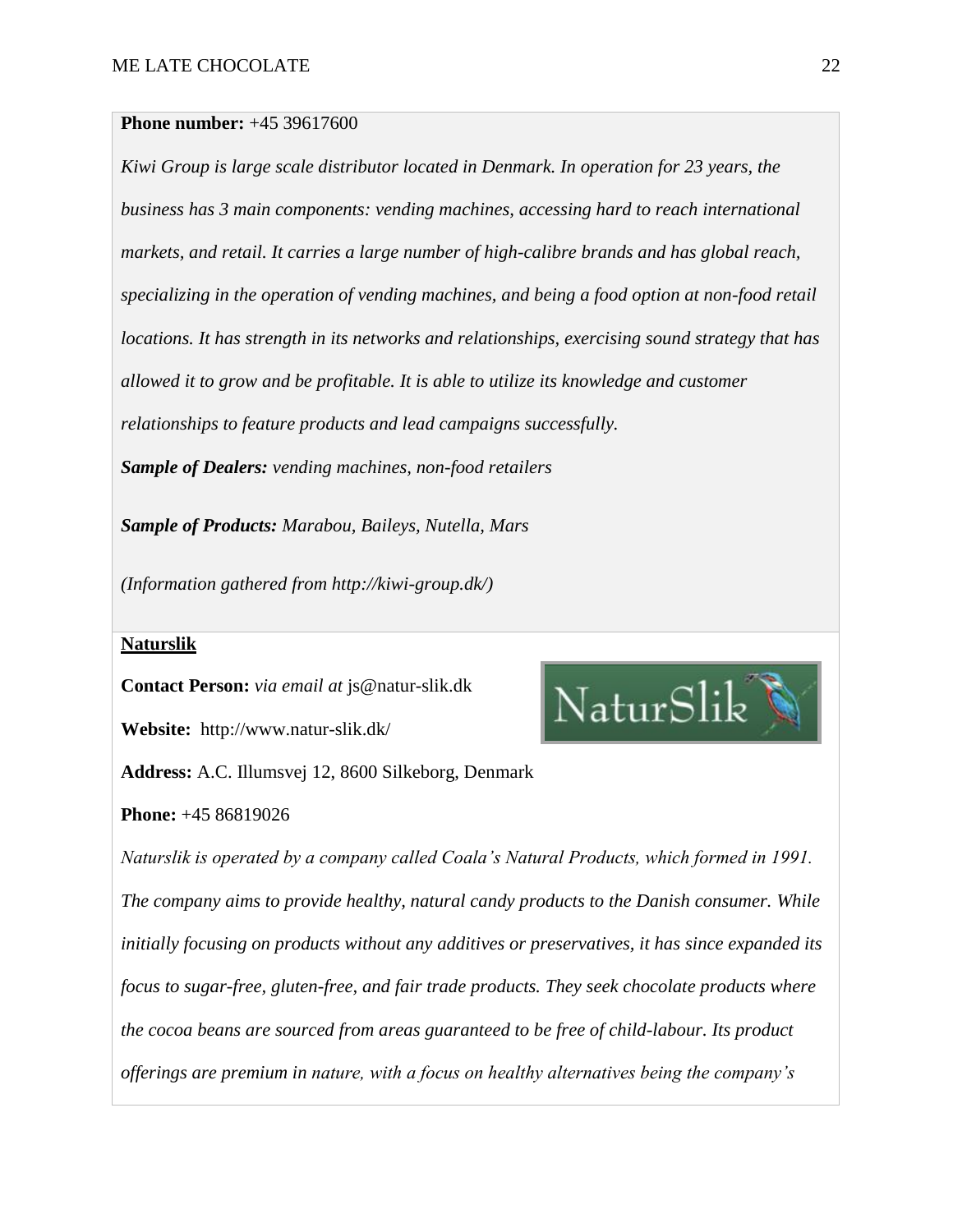*specialty. The company boasts an AAA rating, a designation awarded to less than 2% of Danish companies. Of note, the company does not distribute to private retailers. Sample of Dealers: health food stores, pharmacies, Matas*

*Sample of Products: 100% Cocoa Paste, Stevia Chocolate Egg, Milk Chocolate Plate (no added sugar)*

*(Information gathered from http://www.natur-slik.dk/)*

# **Contractual Agreement**

When drafting a distribution agreement, there are many details that must be considered to ensure the integrity of the contract. Denmark's contract laws are fairly liberal, meaning that the structure and content is almost purely discretionary to the parties. Me Late Chocolate would do well to request for blind copies of agreements in effect from the selected distributor, in order to better understand the nature of the agreement and ensure no important details are overlooked (Balzer, 2003). Smriti Chand (n.d.) notes with importance that according to Danish law, manufacturers cannot set a minimum price for re-sale, but they can set a maximum cap price. Chand offers that an approach to working around this stipulation would be for Me Late Chocolate to advertise a *recommended* re-sale price, so long as it is clearly "not-binding". This means that selling at a fixed price may not be within Me Late Chocolate's control in the Danish market. Additionally, when considering termination clauses, Me Late Chocolate may want to consider annual termination and semi-automatic renewal, giving both parties the opportunity to re-evaluate the success of the relationship on a yearly basis (Balzer, 2003). Termination of the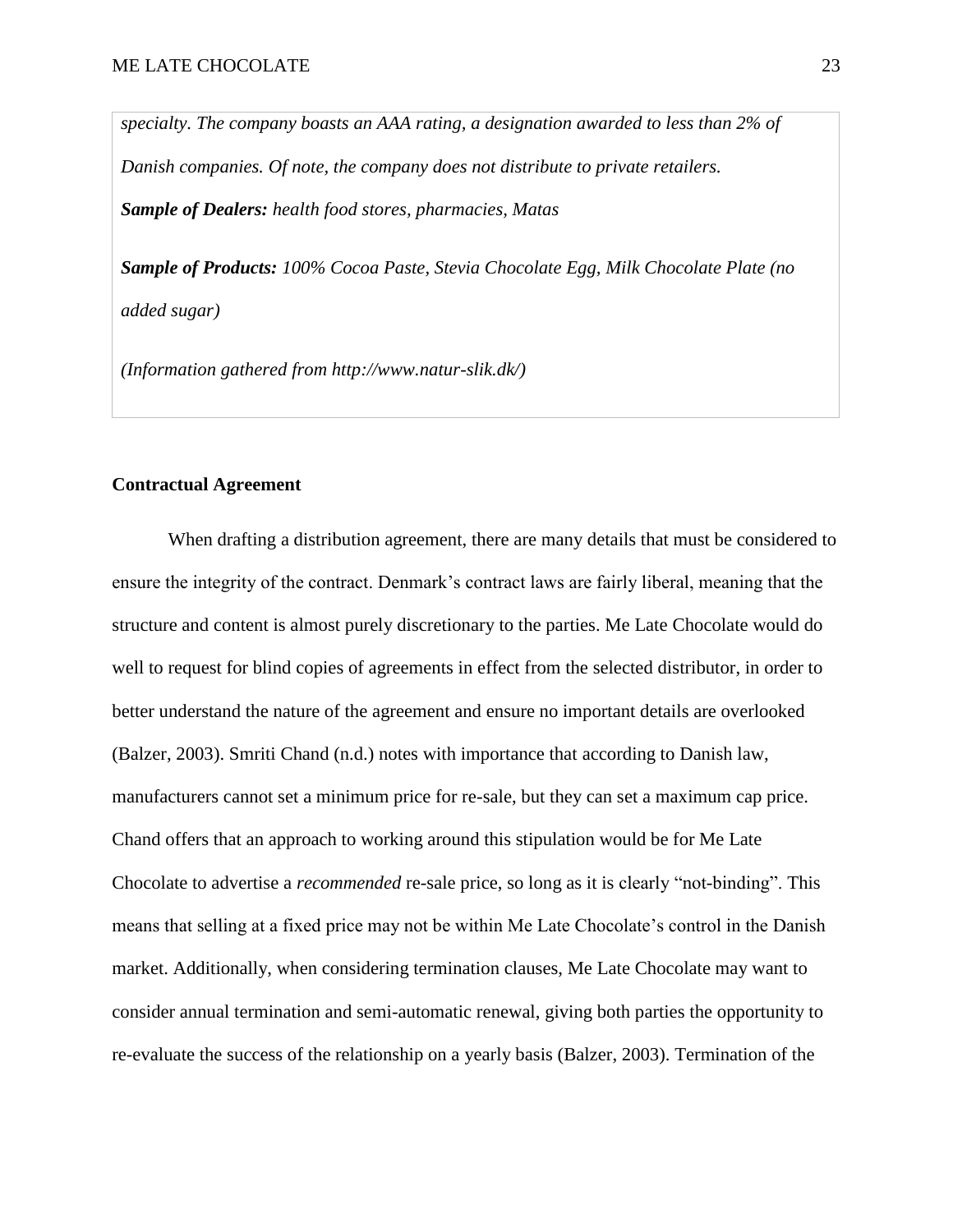relationship outside of contractual breach is allowed with notice, which is typically a period of 3- 6 months in Denmark (Chand, n.d.).

Me Late Chocolate should pursue a selective distribution agreement. This would ensure that the product is being placed in a smaller number of carefully selected locations, consistent with the products niche appeal and acting as a measure to ensure the manufacturer's production capabilities are not spread too thin (Chand, n.d.). Me Late Chocolate can also request to train the distributor's sales team to guarantee they are selling the high quality features of Me Late Chocolate's product in an appealing way. According to an article posted by Steen Rosenfalck (2015), when negotiating with a potential distributor, Me Late Chocolate should request a sole distribution agreement. This would guarantee that Me Late Chocolate would utilize the selected distributor as the *only* distributor in Denmark, while still retaining the right to sell directly to retailers so long as these sales are attributed to the distributor (Rosenfalck, 2015). This would allow Me Late Chocolate to identify particular retail locations it would like its product featured at as the company becomes more familiar with the Danish market, consistent with its desire to sell in unique, artisan, retail locations. With these considerations in mind, Me Late Chocolate will be able to create a successful distribution relationship that will allow it to capture the Danish consumer market.

### **Pricing**

In determining the appropriate pricing strategy for Me Late Chocolate's products in Denmark, the company must first acknowledge that due to Danish contract law, Me Late Chocolate is unable to pursue a fixed price point, however it is still able to provide a recommended selling price. Additionally, the company must understand that its current pricing structure cannot be feasibly maintained overseas if the manufacturer wants to earn a reasonable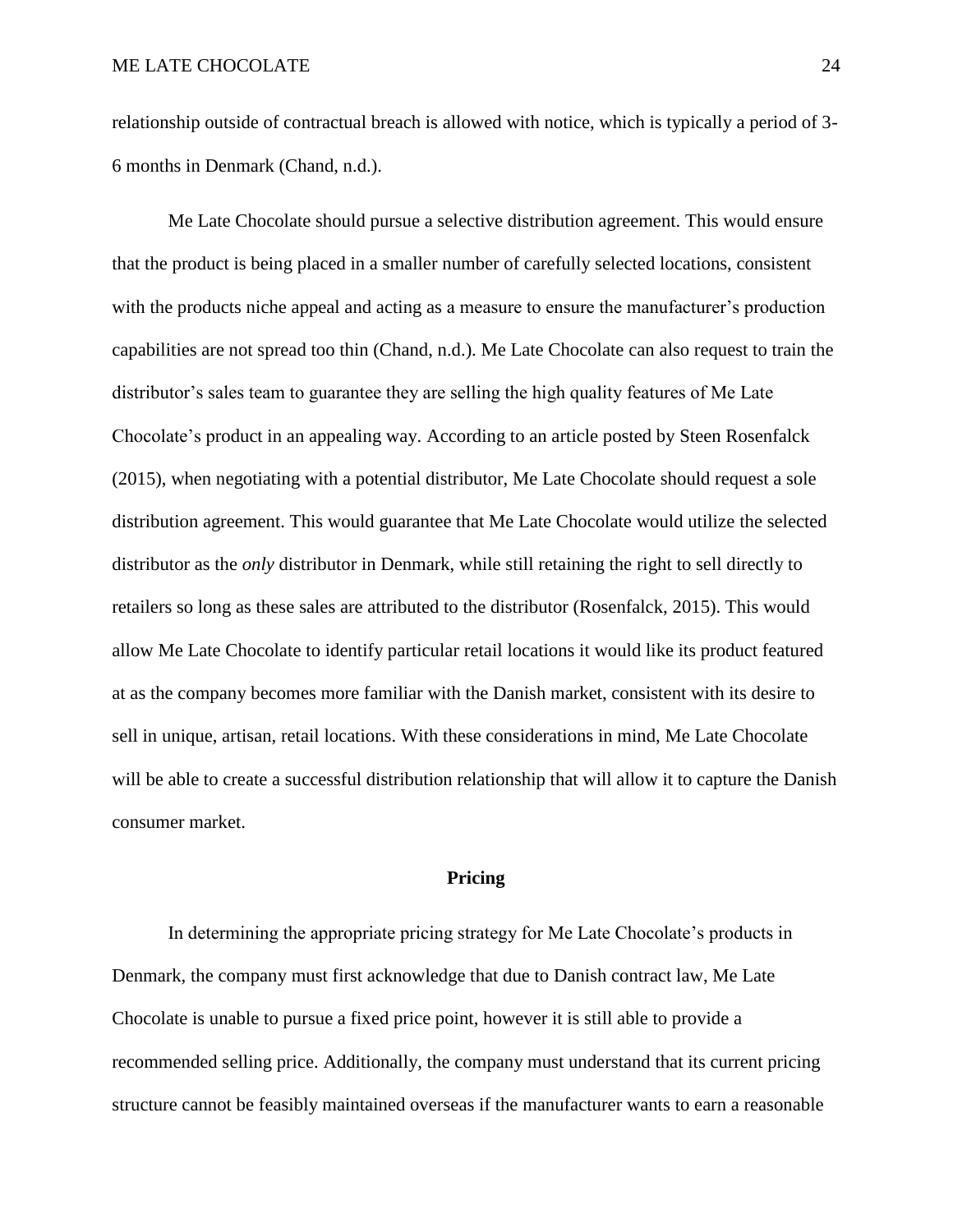#### ME LATE CHOCOLATE 25

profit margin from its sales abroad. The current prices will see a significant increase due to added shipping costs, import duties and taxes, profit margins for the distributors, and retail markups. Although these cost considerations may seem daunting, the product stands to be positioned as a premium, luxury product that is distinct from its competitors, and therefore consumers will likely be willing to spend more for a product that is perceived as high-quality.

As an example pricing strategy, a cost analysis has been performed on Me Late Chocolate's 100 gram chocolate bars to demonstrate the potential price structure of this product in Denmark. This product has been selected as its Colombia collection has seen significant success in the home market due to its powerful branding and distinct flavors. These elements of the product work in conjunction with consumer trends that favour private labels, and unique and exotic flavors. Additionally, because this product is made with real, Colombian ingredients, with no additives, it will likely be perceived as high quality and healthier compared to sugary alternatives in the confectionary industry. The suggested pricing allows Me Late Chocolate to maintain an equivalent of its current 60% margin on sales for its chocolate bar. Its current price of \$5 USD suggests that the cost of goods sold for the manufacturer stands at approximately \$2 USD per chocolate bar.

### **Total Landed Cost**

For the purpose of this analysis, a shipment of 500 chocolate bars being exported to Denmark has been assumed. See Figure 5.1 for a full breakdown of landed costs for 500 bars of this product in Danish krone, Colombian pesos, and U.S. Dollars. This analysis includes shipping costs calculated using UPS Worldwide Expedited Shipping for a 50 kg package from Colombia to Denmark (www.ups.com), and estimates insurance costs to be approximately \$70 USD. This analysis also considers import duties including an excise duty on sugary products, as well as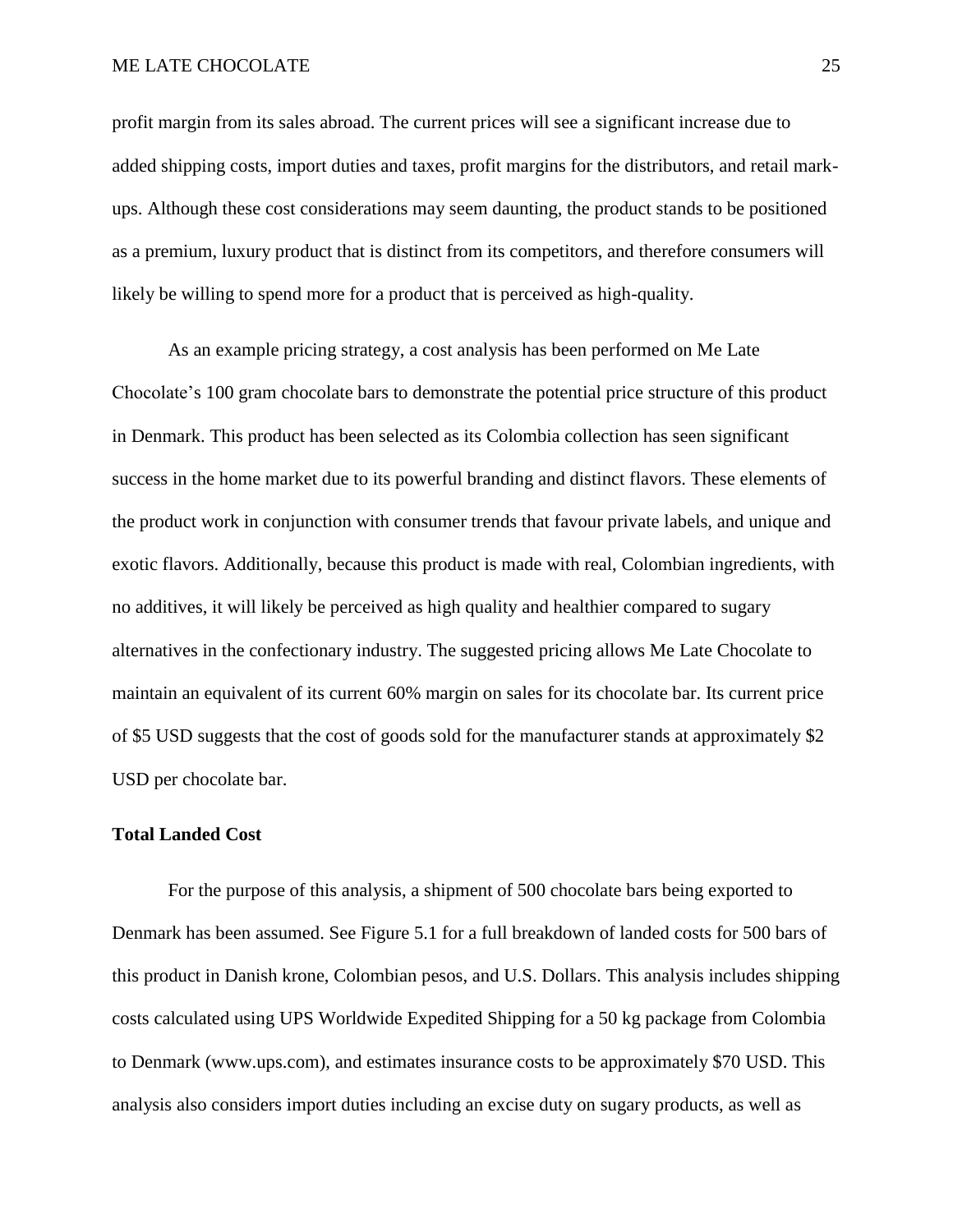VAT (value-added tax). Duty and tax calculations are based on a total customs value that includes product value, shipping, and insurance costs (www.dutycalculator.com). See Figure 5.2 for a full breakdown of landed costs for an individual bar.

*Figure 5.1 – Landed Cost Analysis for 500 Chocolate Bars (50 kg)*

|                            | <b>Danish Krone</b> | <b>Colombian Peso</b> | <b>U.S. Dollar</b> |
|----------------------------|---------------------|-----------------------|--------------------|
| <b>Manufacturing COGS</b>  | 6,942.61            | 3,155,730.00          | 1,000.00           |
| +60% Profit Margin         | 17,356.52           | 7,889,325.00          | 2,500.00           |
| <b>Shipping</b>            | 7,779.19            | 3,535,995.47          | 1,120.50           |
| <b>Insurance</b>           | 485.98              | 220,901.10            | 70.00              |
| <b>Total Customs Value</b> | 25,621.69           | 11,646,221.57         | 3,690.50           |
| <b>Duties</b>              | 2,142.00            | 973,637.38            | 308.53             |
| <b>Taxes</b>               | 6.940.04            | 3,154,562.38          | 999.63             |
| <b>Total Landed Costs</b>  | 34,703.73           | 15,774,421.32         | 4,998.66           |

*Figure 5.2 – Landed Cost Analysis for Individual Chocolate Bar (100 gr)*

|                            | <b>Danish Krone</b> | <b>Colombian Peso</b> | <b>U.S. Dollar</b> |
|----------------------------|---------------------|-----------------------|--------------------|
| <b>Manufacturing COGS</b>  | 13.89               | 6,311.46              | 2.00               |
| +60% Profit Margin         | 34.71               | 15,778.65             | 5.00               |
| <b>Shipping</b>            | 15.55               | 7,068.84              | 2.24               |
| <b>Insurance</b>           | 0.97                | 441.80                | 0.14               |
| <b>Total Customs Value</b> | 51.24               | 23,289.29             | 7.38               |
| <b>Duties</b>              | 4.30                | 1,956.55              | 0.62               |
| <b>Taxes</b>               | 13.89               | 6,311.46              | 2.00               |
| <b>Total Landed Costs</b>  | 69.43               | 31,557.30             | 10.00              |

# **Distributor Margins and Retail Markups**

Having determined a fixed landed cost that allows Me Late Chocolate to maintain a 60% margin on its chocolate bars, an analysis of varied distributor margins and varied retail markups can be applied. As stated previously, a distributor will typically take a  $17 - 30\%$  margin when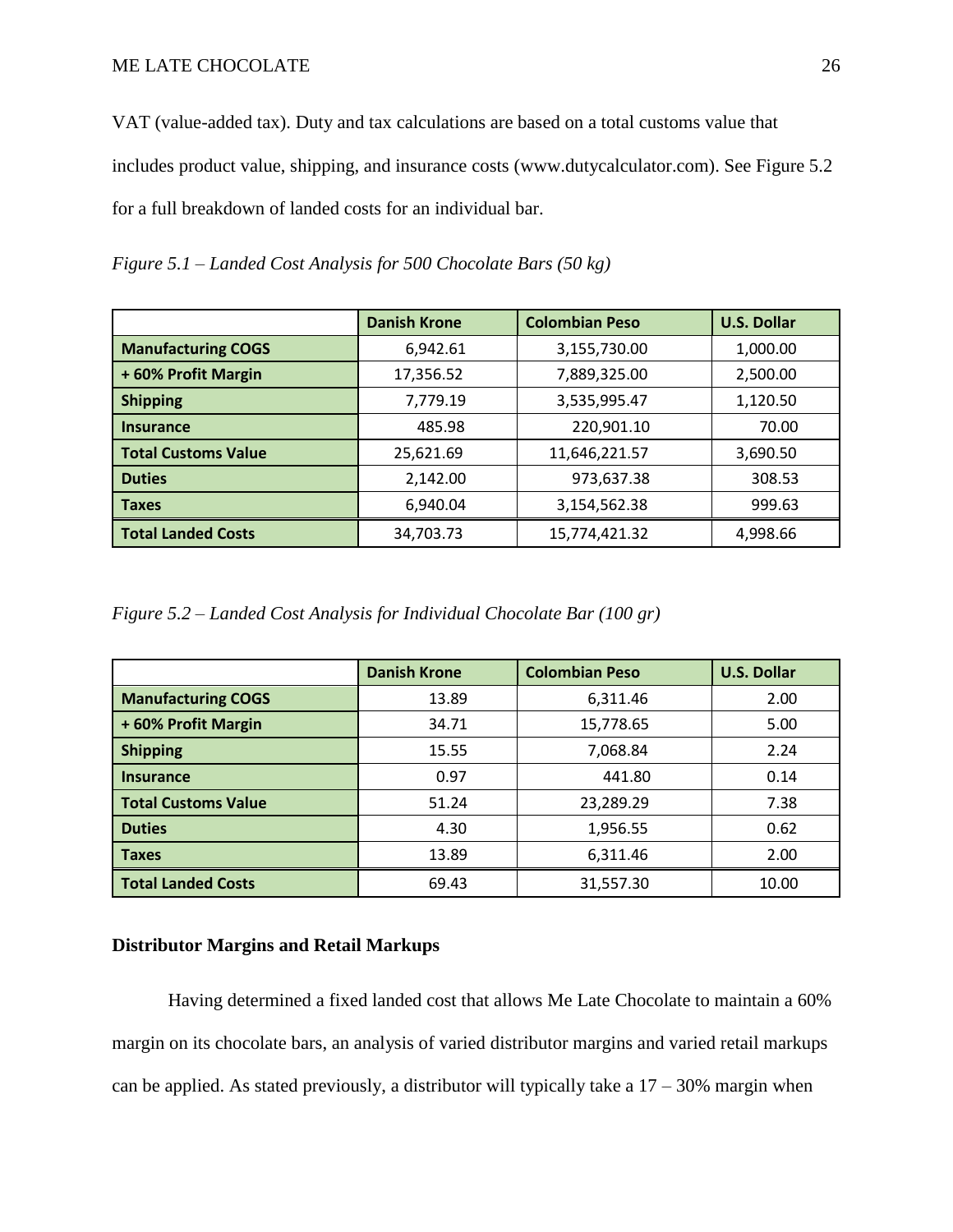setting a wholesale price that it will sell to retailers at. See Figure 5.3 and Figure 5.4 for a wholesale cost analysis considering potential distributor margins for 500 bars and for an individual bar, respectively, based on a \$10.00 USD landed cost.

*Figure 5.3 – Wholesale Price with Distributor Margin for 500 Chocolate Bars (50 kg)*

|              | <b>Danish Krone</b> | <b>Colombian Peso</b> | <b>U.S. Dollar</b> |
|--------------|---------------------|-----------------------|--------------------|
| 17% Margin   | 41,811.71           | 19,005,320.81         | 6,022.48           |
| 23.5% Margin | 45,364.38           | 20,620,170.97         | 6,534.20           |
| 30% Margin   | 49,576.73           | 22,534,878.59         | 7,140.94           |

*Figure 5.4 – Wholesale Price with Distributor Margin for Individual Chocolate Bar (100 gr)*

|              | <b>Danish Krone</b> | <b>Colombian Peso</b> | <b>U.S. Dollar</b> |
|--------------|---------------------|-----------------------|--------------------|
| 17% Margin   | 83.59               | 37,994.99             | 12.04              |
| 23.5% Margin | 90.74               | 41,245.39             | 13.07              |
| 30% Margin   | 99.14               | 45,063.82             | 14.28              |

When purchasing from a distributor, a retailer will typically apply a large mark-up to the wholesale price of the product in order to maintain a comfortable profit. For the purpose of this analysis, a retail mark-up of 50%, 75%, and 100% has been applied in order to understand the potential cost to the end consumer that Me Late Chocolate can expect in the Danish market. These mark-ups have been applied given each potential distributor margin. See Figure 5.5 for a consumer cost analysis of retail mark-ups on 500 chocolate bars, and Figure 5.6 for a similar analysis on an individual chocolate bar.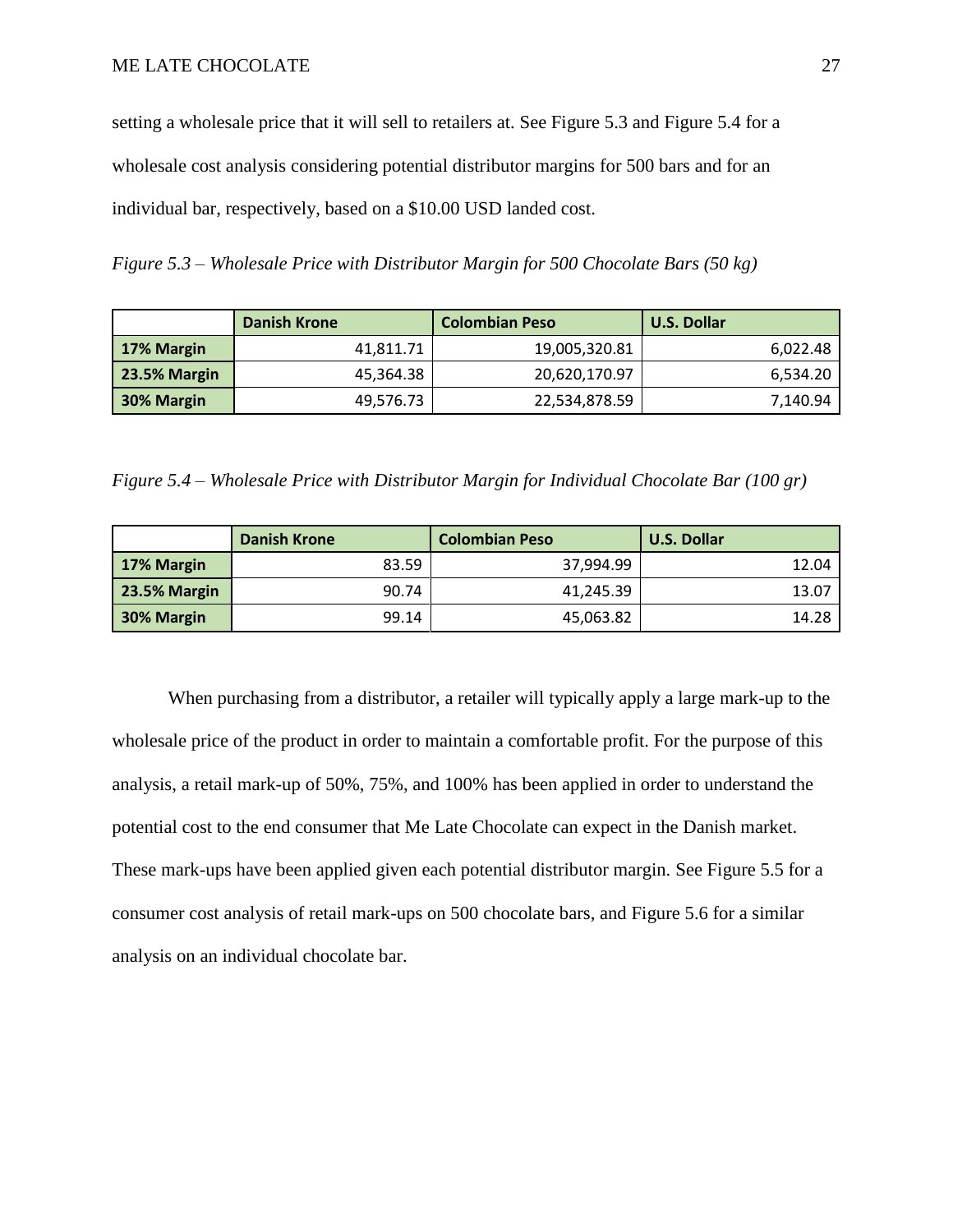|                                               | <b>Danish Krone</b> | <b>Colombian Peso</b> | <b>U.S. Dollar</b> |
|-----------------------------------------------|---------------------|-----------------------|--------------------|
| 17% Distributor Margin, 50% Retail Mark-up    | 62,696.73           | 28,498,514.03         | 9,030.72           |
| 17% Distributor Margin, 75% Retail Mark-up    | 73,170.49           | 33,259,311.42         | 10,539.34          |
| 17% Distributor Margin, 100% Retail Mark-up   | 83,623.41           | 38,010,641.62         | 12,044.96          |
| 23.5% Distributor Margin, 50% Retail Mark-up  | 68,046.49           | 30,930,224.89         | 9,801.29           |
| 23.5% Distributor Margin, 75% Retail Mark-up  | 79,387.59           | 36,085,267.63         | 11,434.84          |
| 23.5% Distributor Margin, 100% Retail Mark-up | 90,728.68           | 41,240,310.37         | 13,068.39          |
| 30% Distributor Margin, 50% Retail Mark-up    | 74,365.10           | 33,802,317.88         | 10,711.41          |
| 30% Distributor Margin, 75% Retail Mark-up    | 86,759.32           | 39,436,053.30         | 12,496.65          |
| 30% Distributor Margin, 100% Retail Mark-up   | 99,153.54           | 45,069,788.73         | 14,281.89          |

*Figure 5.5 – Consumer Cost with Retail Mark-up for 500 Chocolate Bars (50 kg)*

*Figure 5.6 – Retail Mark-up for Individual Chocolate Bar (100 gr)*

|                                               | <b>Danish Krone</b> | <b>Colombian Peso</b> | <b>U.S. Dollar</b> |
|-----------------------------------------------|---------------------|-----------------------|--------------------|
| 17% Distributor Margin, 50% Retail Mark-up    | 125.45              | 57,024.04             | 18.07              |
| 17% Distributor Margin, 75% Retail Mark-up    | 146.35              | 66,522.79             | 21.08              |
| 17% Distributor Margin, 100% Retail Mark-up   | 167.25              | 76,021.54             | 24.09              |
| 23.5% Distributor Margin, 50% Retail Mark-up  | 136.08              | 61,852.31             | 19.60              |
| 23.5% Distributor Margin, 75% Retail Mark-up  | 158.78              | 72,171.55             | 22.87              |
| 23.5% Distributor Margin, 100% Retail Mark-up | 181.48              | 82,490.78             | 26.14              |
| 30% Distributor Margin, 50% Retail Mark-up    | 148.71              | 67,595.74             | 21.42              |
| 30% Distributor Margin, 75% Retail Mark-up    | 173.50              | 78,861.69             | 24.99              |
| 30% Distributor Margin, 100% Retail Mark-up   | 198.28              | 90,127.65             | 28.56              |

# **Implications**

As seen within the previous cost analysis, Me Late Chocolate's chocolate bars will likely be priced between 125 and 198 DKK. Although the latter price appears to be quite high, it is important to understand that this is a conservative estimate, and it is very possible that the actual price would be much lower. The range of margins and mark-ups outlined allows for flexibility within the supply chain, and Me Late Chocolate has the ability to lower this price by adjusting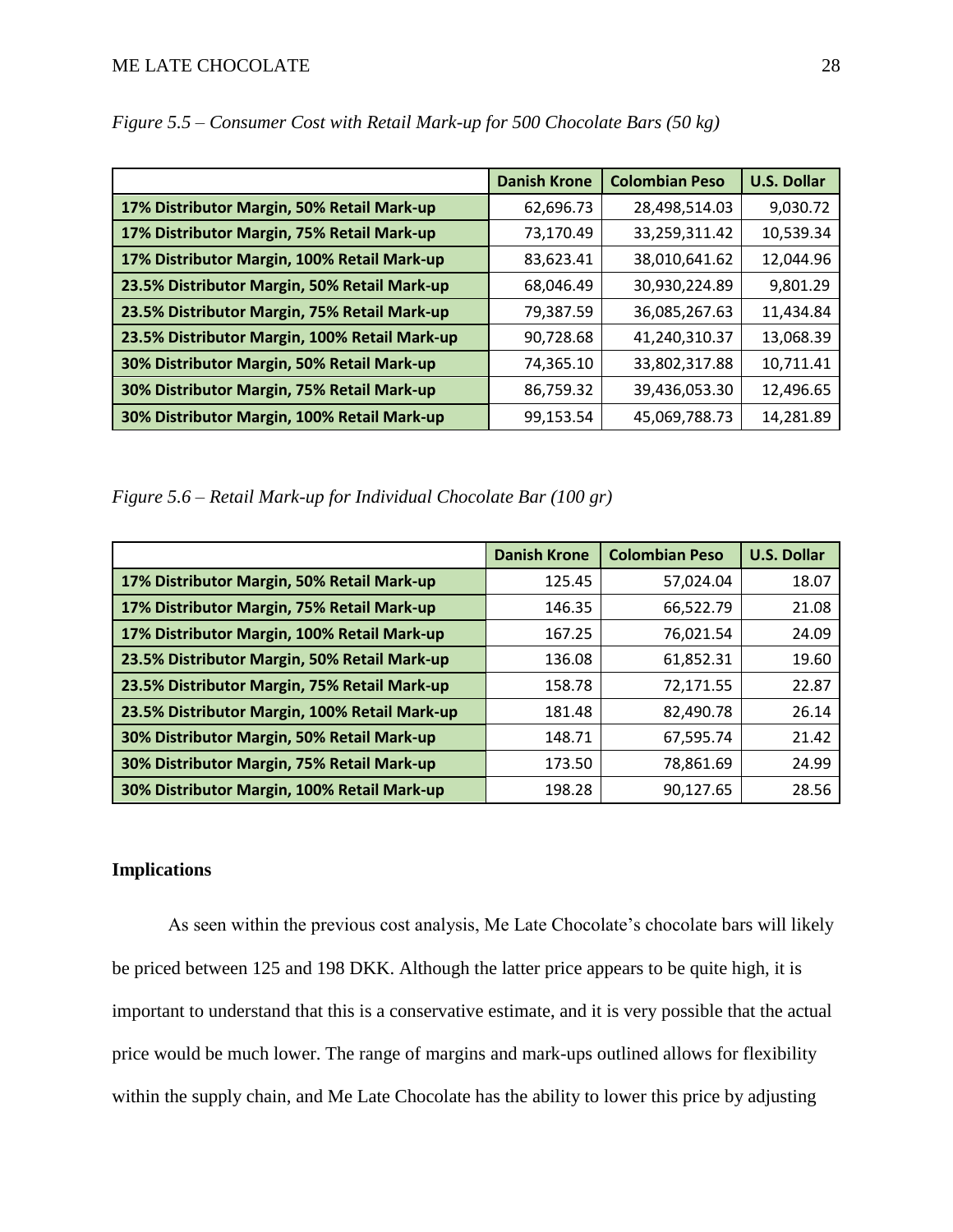the profit margin it receives to below 60%. However, a high price point is not necessarily a detriment to the business. A higher price implies better quality, and the Danish consumer seeking an affordable luxury will be willing to pay a higher price to satisfy their indulgence with a premium chocolate. In comparison to its competitors, a price point of 125 DKK is quite reasonable, as most other companies are choosing to price their premium chocolate options between 80 and 180 DKK. Because this is such a unique product within the host market, Me Late Chocolate should implement strong branding that aligns with this premium image and emphasizes its added value in order to entice consumers to try something new and convince them to spend a little extra.

# **Additional Considerations**

In order to contribute to the perception that Me Late Chocolate's products are premium in quality, the company can utilize psychological pricing strategies to strengthen its position and engage consumers' sense of indulgence. One strategy would be to use clean, even numbers at the point of sale. While many retailers use a complimentary strategy of odd price points to suggest a discount, Me Late Chocolate can use a whole, even price point and preferential rounding to emphasize the quality and confidence that the brand warrants (Shpanya, 2014). For example, rather than pricing the product at 125.45 DKK, the product could be priced at 120 DKK. Another strategy that could benefit the company would be to bundle products at a reduced selling price. While this would ultimately affect the profit earned per unit, it will expose consumers to multiple flavors, and seasonally boost sales around holidays where chocolate may be given as a gift. Wholesale discounts can also be cautiously applied to encourage retailers to stock a higher quantity of the products than they may have intended, which would increase brand exposure and create incentive for retailers to carry Me Late Chocolate's premium chocolate bars.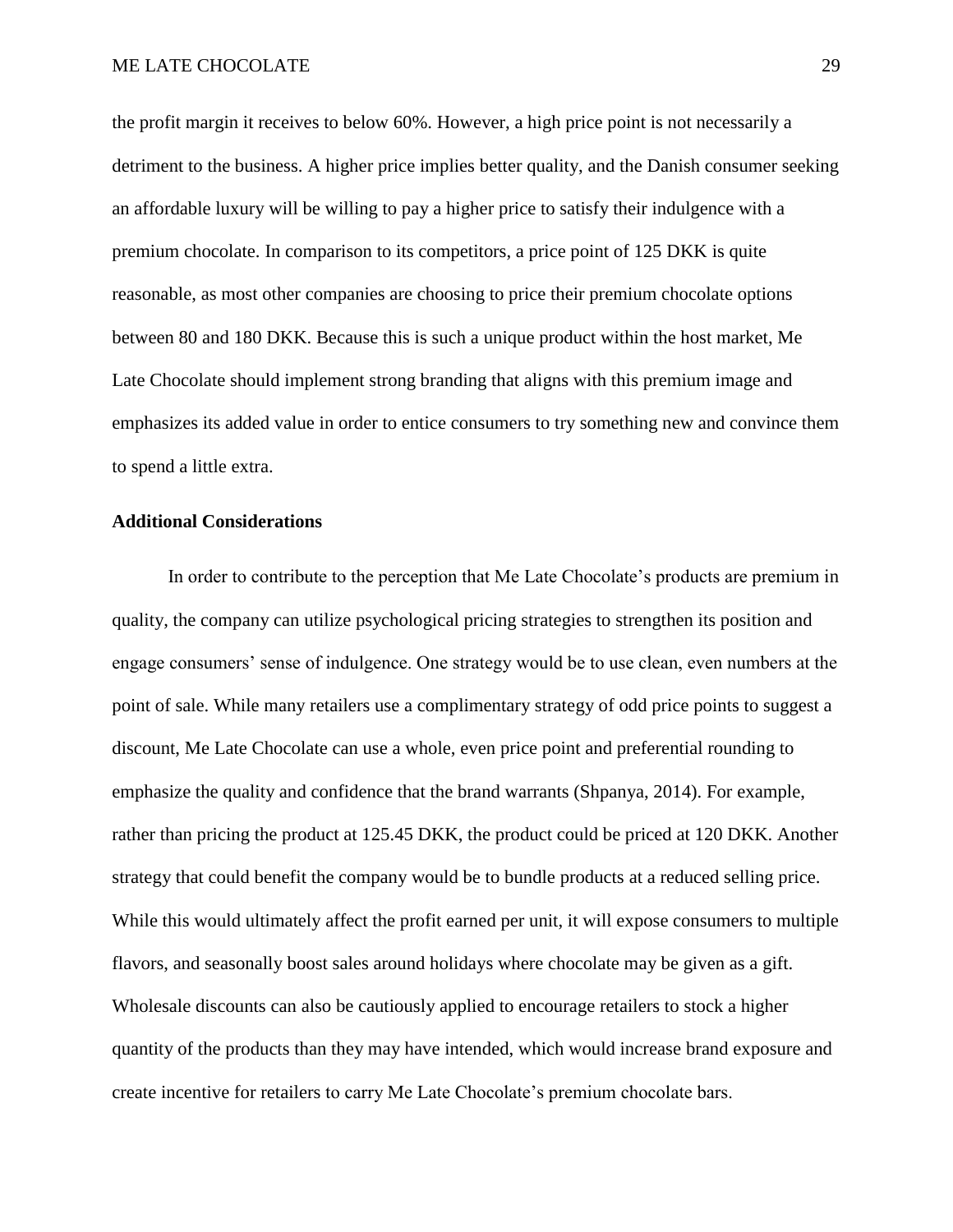### **Marketing**

### **Branding**

As an outsider brand entering the Danish market, it is important for Me Late Chocolate to create a strong identity outside of its Colombian borders. All countries have deeply ingrained cultural idiosyncrasies, so it is important that an international business caters to and understands the needs of a particular culture, rather than assuming a "one-size-fits-all" approach ("Marketing a Business in Denmark", n.d.). By applying cultural sensitivity to the planning stages of marketing, Me Late Chocolate will be able to create an appealing brand identity that connects with Danish consumers, thereby increasing sales in the new market. Applying the Pareto Principle, Me Late Chocolate should focus the bulk of its efforts on what is the most effective (Baldassarre, 2015). In the case of a small, relatively young business, web-based marketing is a cost-effective and valuable way to utilize a limited marketing budget. Fortunately, with over 95% of the Danish population having regular access to the internet, this is a viable option ("EF English Proficiency Index", 2015). Forgoing traditional, cost-heavy mediums such as television, radio, and print advertising, Me Late Chocolate can ensure that it gets the most value for its money by creating a consistent, recognizable, and relatable brand across all platforms.

Me Late Chocolate's product is to be positioned as a premium, artisanal brand in Denmark, so it is critical that this identity is consistently communicated in both the way the product looks and how it marketed. According to the World Happiness Report published by the United Nations Sustainable Development Solutions Network, Denmark consistently ranks as the world's "happiest country" (Gates, 2013). While many factors impact the country's ranking, two relevant cultural concepts that Me Late Chocolate can incorporate into its branding strategy are the Dane's emphasis on health and wellness, as well as the concept of *hygge*. Although *hygge*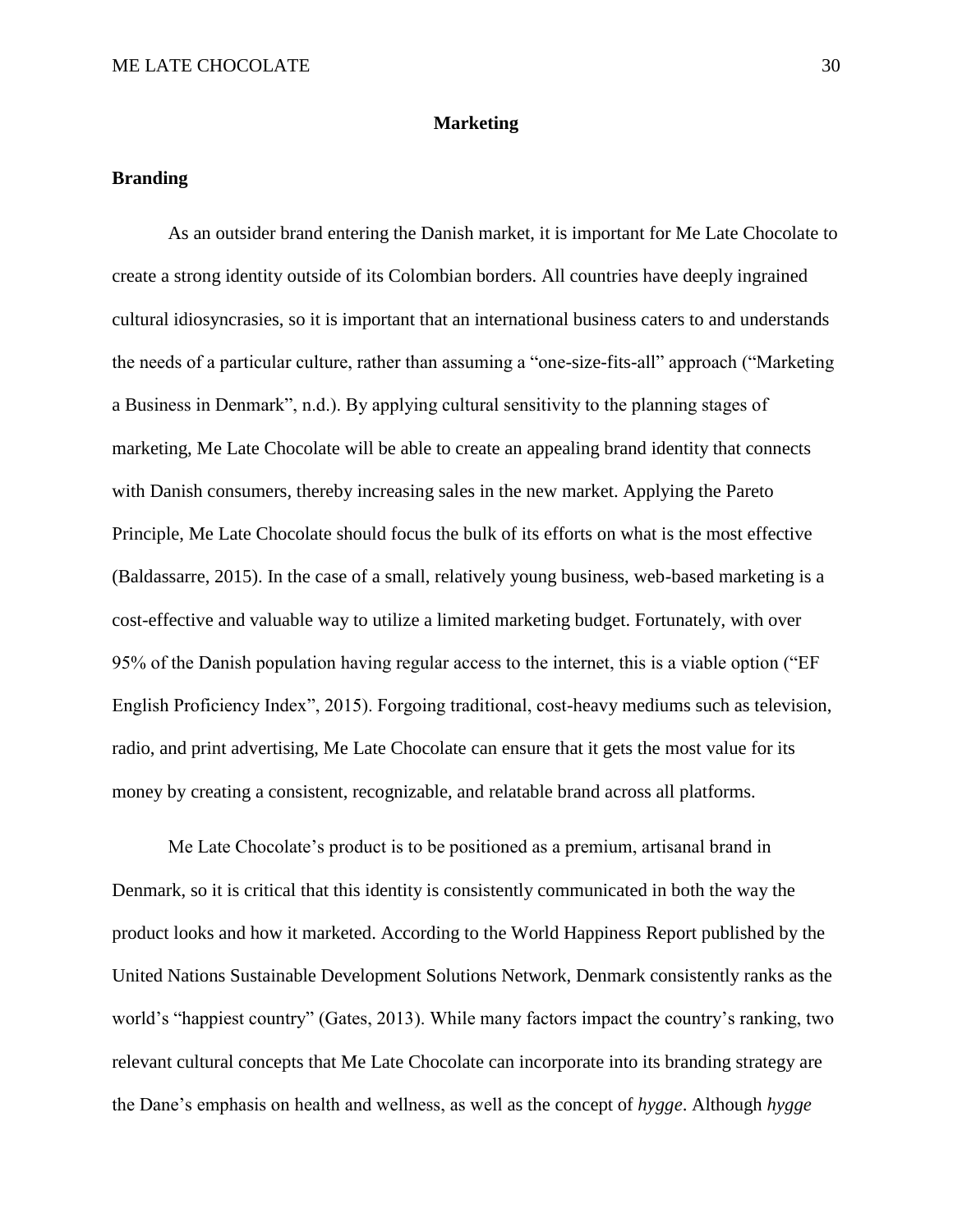has no direct English translation, the concept revolves around a sense of coziness, love, and indulgence that one embraces during the dreary winter months, and often centers on making strong social connections ("Denmark is Considered", 2013). The concept lends itself well to marketing strategy, particularly for the chocolate industry. Author Elizabeth Crawford (2014) suggests that marketing the feeling of indulgence is a key driver for chocolate products. She notes that by suggesting that chocolate is more than gift for others, but can be a gift for yourself, the brand can reduce consumer guilt and post-purchase dissonance. By utilizing a design webservice like 99designs.ca, the business can have an expert designer create consistent product label and packaging, as well as create a brand identity package that includes a custom logo, business cards, stationary, and Facebook cover image for a moderate price. The web service allows the company to provide critical input that will ensure the brand is fashioned as premium and luxurious, while still being attractive and trendy.

# **Website**

A critical piece to creating an effective online branding strategy is to have a business website that promotes the same message as all other marketing efforts, both in aesthetic and content. The company website is the locus for any curious consumer or potential retailer, so it is necessary that the website is appropriately connected to social media platforms, and tells the story of the product in the context of the Danish market. Creating a website separate from its current Colombian domain, Me Late Chocolate can engage the Danish consumer by providing a website that is translatable between Dutch and English, and is easy to navigate. Me Late Chocolate can use 99designs.ca to have a designer create a hosted website that is easy to edit. By utilizing this web-service, the company can hire the same designer to handle all components of its marketing design strategy. The hosted website will be compatible with SEO (search engine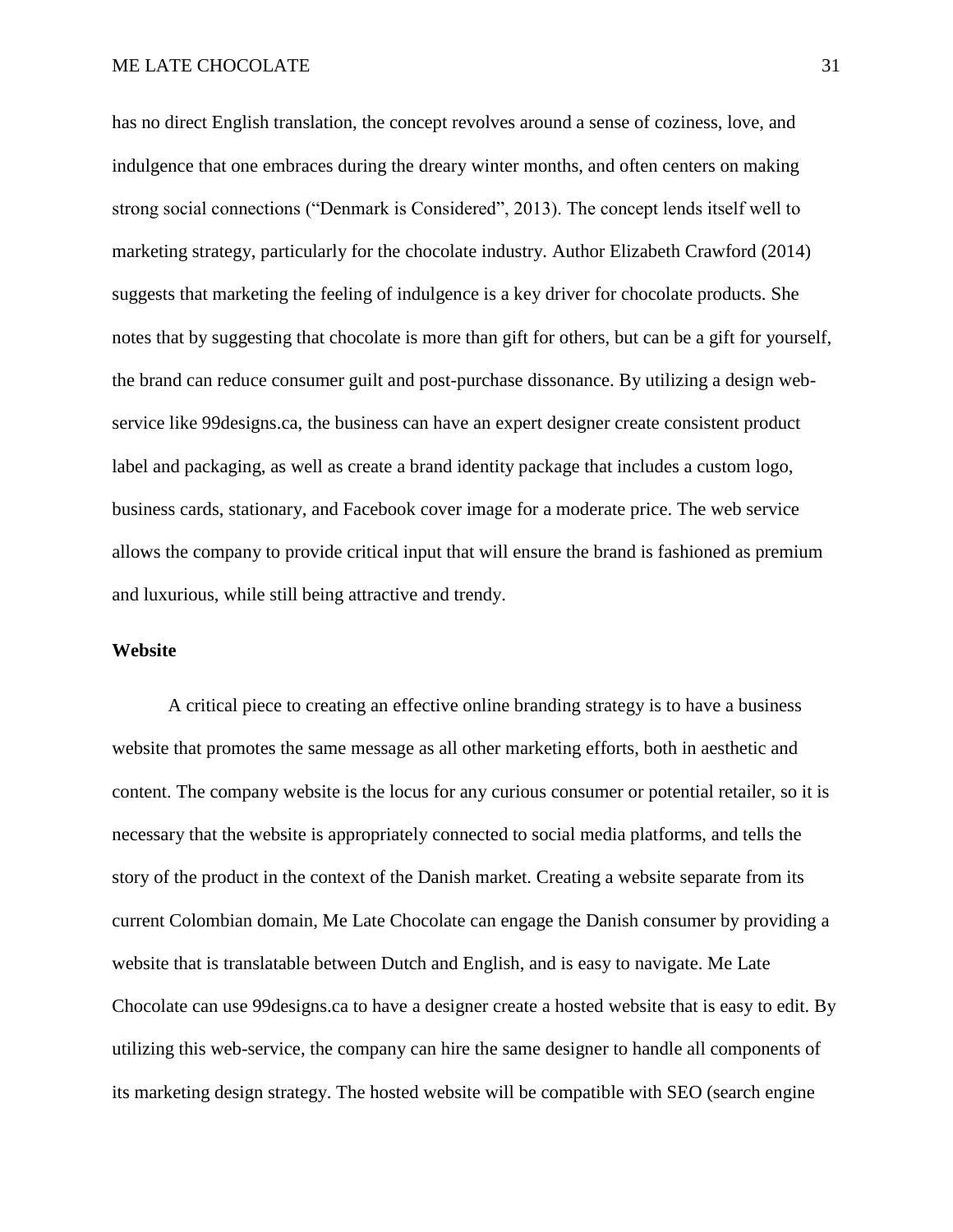optimization), and although SEO is currently out of the scope of the marketing budget, it is certainly an attainable goal for the future. Good website design is essential in the Danish market, and can elevate the perception of a business to "prestigious, competent, and successful" ("Online Marketing in Denmark", n.d., p. 3).

### **Social Media**

Correctly managing social media is the crux of any successful online marketing strategy. Platforms like Twitter, Facebook, and Instagram allow users to connect to a company in a very personal way, and provide a way to garner feedback for the business. The more a company chooses to interact with consumers, the more the consumer will understand, trust, and relate to the brand, which is important in establishing brand loyalty. Although Me Late Chocolate is currently a user of these platforms, they are not being utilized appropriately and the company will need to seriously invest in engaging consumers by creating Denmark specific accounts and managing them effectively. By retweeting, posting articles, and sharing submitted photos, Me Late Chocolate can create a relationship with its customers, provide a channel for feedback, and engage in a form of word-of-mouth advertising through testimonial. The business can use a webservice called \$99 Social to manage all social media content for \$99 USD per month. The service will create content unique to Me Late Chocolate's business and guarantees to post daily with guidance from company employees, helping to create a sense of "credibility, relevance, and approachability" ("How it works", n.d.).

Creating an effective Instagram campaign would complement Me Late Chocolate's marketing strategy well. An effectively managed Instagram account can communicate brand identity through the use of images, hashtags, and two-way communication. Ideally, seeing the account will push consumers to want to purchase the product, if only so they can take part in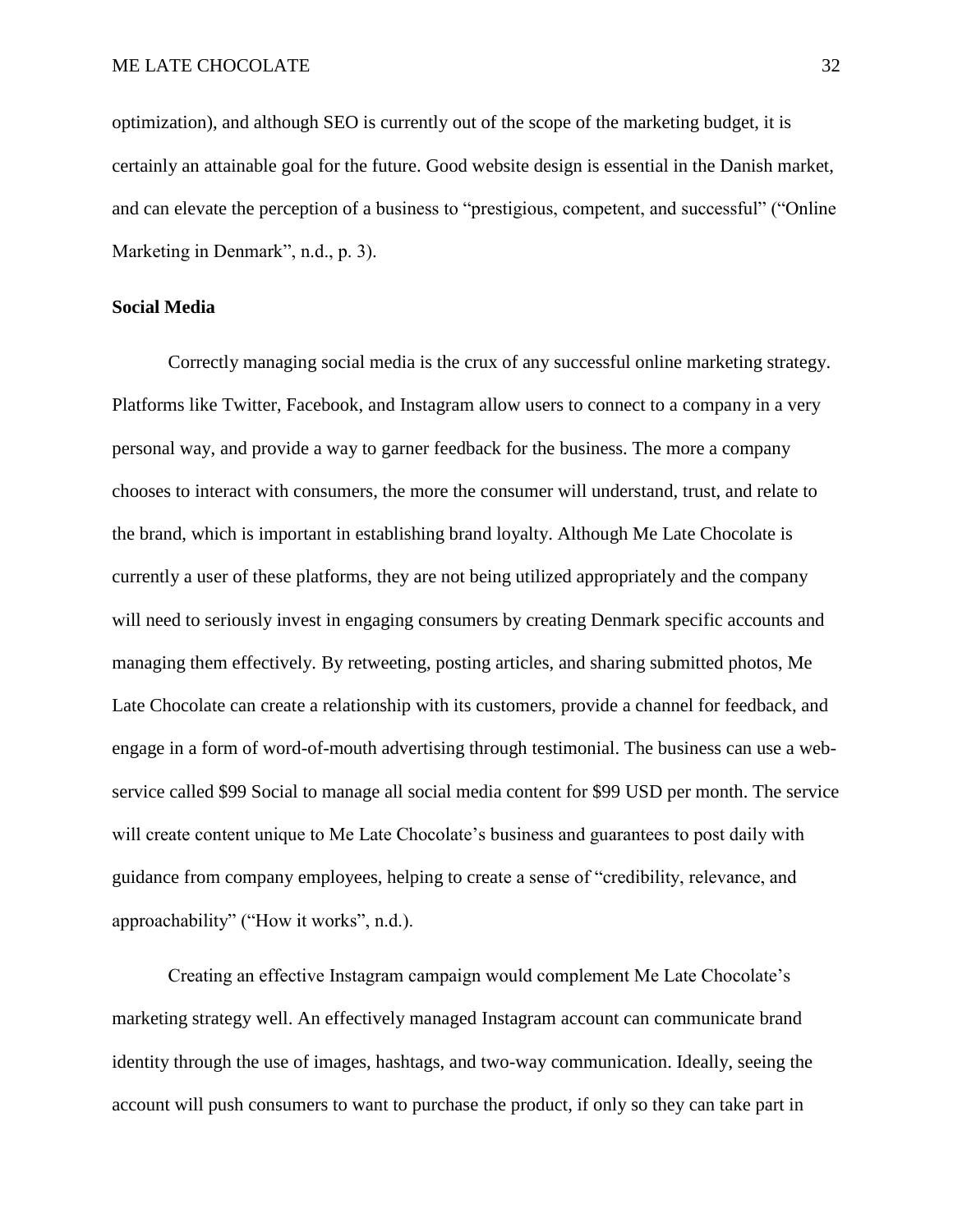what the brand represents. For example, Daniel Wellington

(www.instagram.com/danielwellington), a Swedish watch company, curates its Instagram feed by selecting and sharing high quality photos of its customers wearing the watch in their day-today lives, while Starbucks (www.instagram.com/starbucks) operates country specific Instagram accounts that incorporate its products into local culture. Campaigns can change seasonally, responding to current events or holidays. Two potential campaigns for Me Late Denmark could include #PureMeLate and #HyggeMeLate that play specifically off of Danish culture. #PureMeLate will demonstrate how the natural, organic Colombian ingredients align with the healthy Danish consumer; pictures could include dark chocolate displayed alongside colorful fruit, or a consumer biking while eating a Me Late Chocolate bar. #HyggeMeLate will capture the warmth and social connotations of *hygge*, demonstrating the feeling of indulgence one gets from eating Me Late Chocolate products. Images for this campaign could include a couple wrapped in blankets enjoying a chocolate bar by the fire, or warming up in the winter months with a cup of coffee and piece of chocolate. These relatable hashtag campaigns will allow consumers to post their own pictures that can be re-posted by the company to enhance the social network of the brand while solidifying its position in the Danish market. Taking this approach will acknowledge that Me Late Chocolate offers not only a chocolate with pure, Colombian ingredients. More than that, it represents good taste for consumers who have an optimistic, positive, and healthy attitude towards life.

### **Festivals and Promotion**

Apart from online marketing, Me Late Chocolate can establish a local presence by participating in relevant community events throughout Denmark. With a plethora of festivals, markets, and food focused events taking place throughout the year, Me Late Chocolate would be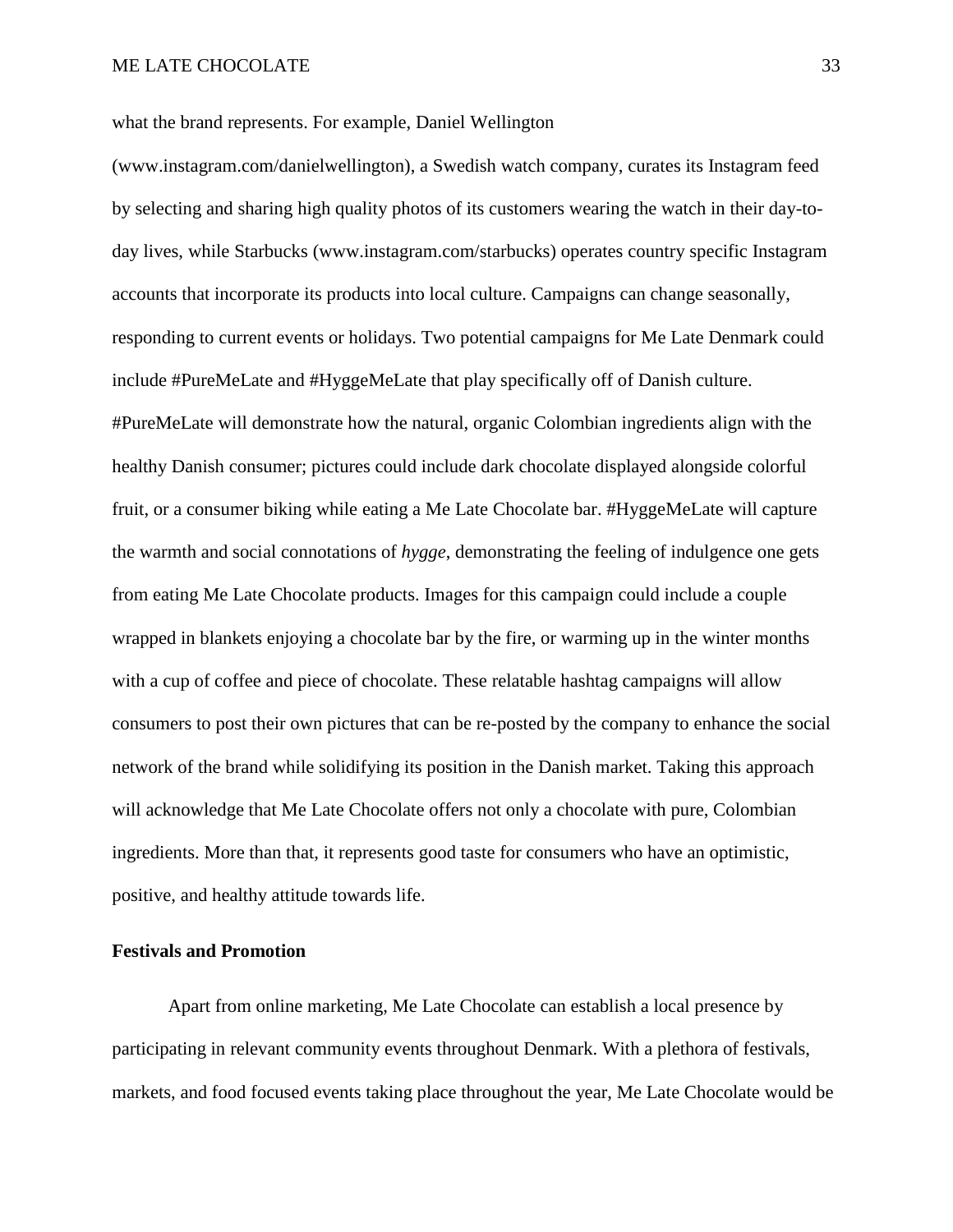wise to represent itself at the annual Chocolate Festival held in Copenhagen every February. While the festival primarily caters to local manufacturers, it remains open to international brands, and has featured participants such as the UK's *Hotel Chocolat* and Lithuania's *Chocolate Naive* ("Udstillere", n.d.). Festivals such as this offer the opportunity to gain brand awareness, while allowing business representatives to network and scope out local competition. Similar ventures would be supported through distributor marketing efforts, as is demonstrated by ScanChoco's participation at local tradeshows and events such as ISM, the world's largest tradefair for sweets and snacks (Scan Choco A/S, 2013a), and the Aarhus City half-marathon in Denmark (Scan Choco A/S, 2013b).

Another piece of tangible marketing would arise from allocating product to provide as samples. These samples can be distributed to current or potential retailers free of charge to allow their customers to try the unique flavors of Me Late Chocolate's exotic chocolate bars, and would foster goodwill with local clients. Additionally, by taking advantage of Danish food and style blogs, Me Late Chocolate can reach out to bloggers who may be willing to review or feature the company's chocolates in return for sample product or a small payment. These blog posts can then be shared by Me Late Chocolate's website and social media accounts to capture consumer interest and establish credibility. Bloggers that may be interested include Danish chocoholic Anne Moltke Hansen (anneauchocolat.dk) or Rochelle, a South-African ex-pat living in Denmark who writes about Danish lifestyle and food (danishexchange.com). Although not all bloggers are willing to promote particular products or brands, there is certainly no harm in reaching out.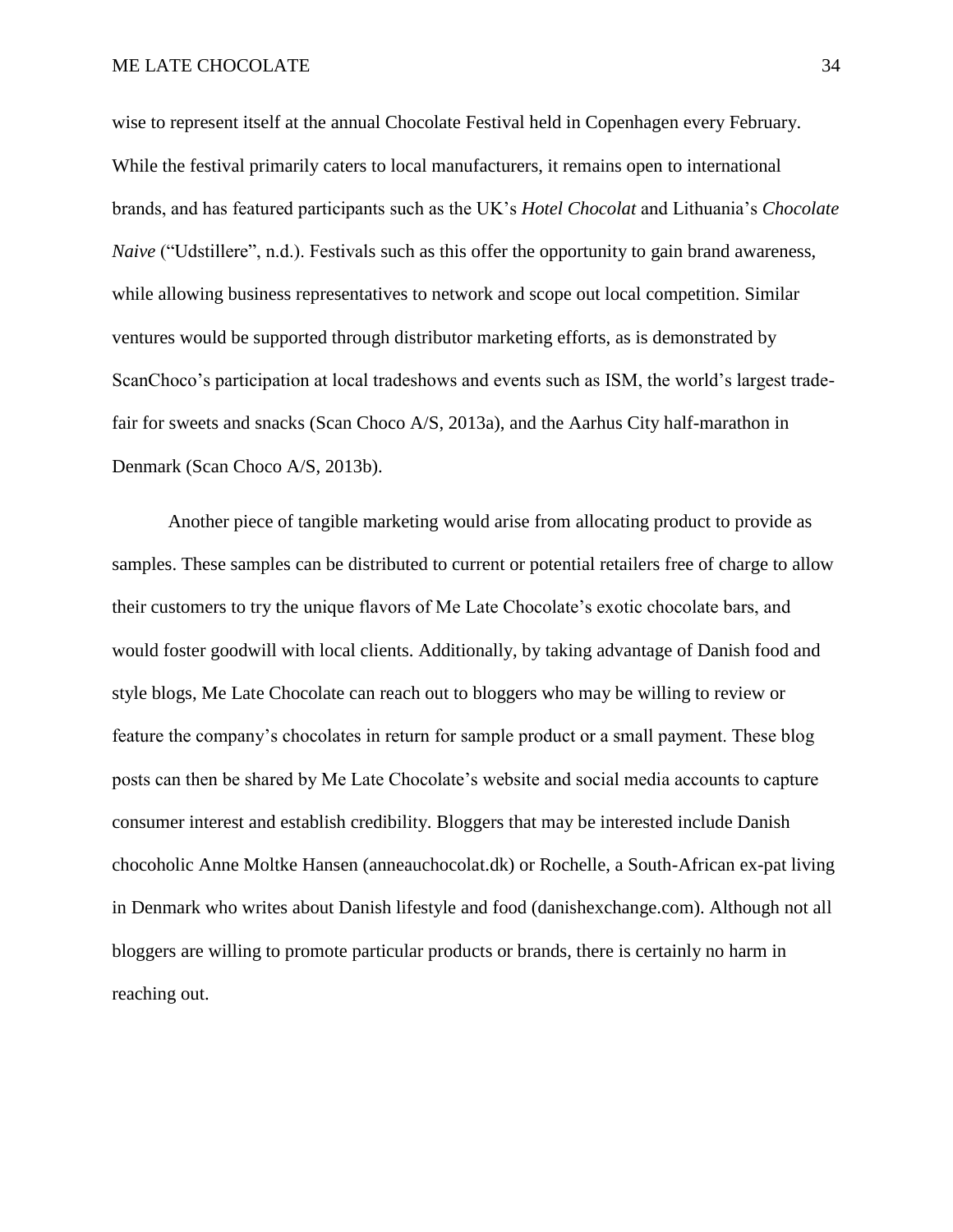### **Budget and Allocation**

To capture market share in an international setting, Me Late Chocolate will need to establish a sizable budget that allows the company to effectively penetrate the market and garner customer attention. A young, small-scale company will typically need to allocate 12-20% of gross revenue to marketing efforts in order to make an impact on future sales (Mintz, 2015). Modestly assuming first year sales of 12,000 bars of chocolate valued at \$5 USD means the company will be bringing in approximately \$60,000 USD in revenue and can allocate 12% of this revenue (\$7,200 USD) to its international marketing plan with flexibility to invest more money as needed. Denmark has one of the world's highest chocolate consumption per capita, at 8.57 kg per capita consumed annually (The CNN Freedom Project, 2012). In terms of 100 g chocolate bars, this means that in a population of 5.614 million, approximately 481.12 million bars are consumed per year. With projected sales of 12,000 bars equating to only 0.0025% of the market share for chocolate in Denmark, this is an achievable first-year goal for a premium chocolate with a higher price point. Although \$7,200 is a fairly modest budget, it serves as good starting point and can be worked with effectively given the outlined marketing strategy. See Figure 6.1 for a breakdown of marketing budget costs and Figure 6.2 for budget allocation.

*Figure 6.1*

| <b>Expenditure</b>          | <b>Cost Estimate</b> |                       |                    |  |
|-----------------------------|----------------------|-----------------------|--------------------|--|
|                             | <b>Danish Krone</b>  | <b>Colombian Peso</b> | <b>U.S. Dollar</b> |  |
| <b>Brand Identity</b>       | 8,331.13             | 3,786,876.00          | 1,200.00           |  |
| <b>Product Label</b>        | 7,636.87             | 3,471,303.00          | 1,100.00           |  |
| <b>Hosted Webpage</b>       | 8,331.13             | 3,786,876.00          | 1,200.00           |  |
| <b>Social Media Content</b> | 8,331.13             | 3,786,876.00          | 1,200.00           |  |
| <b>Festivals</b>            | 3,471.30             | 1,577,865.00          | 500.00             |  |
| Sampling / Features         | 13,885.21            | 6,311,460.00          | 2,000.00           |  |
| <b>Total</b>                | 49,986.76            | 22,721,256.00         | 7,200.00           |  |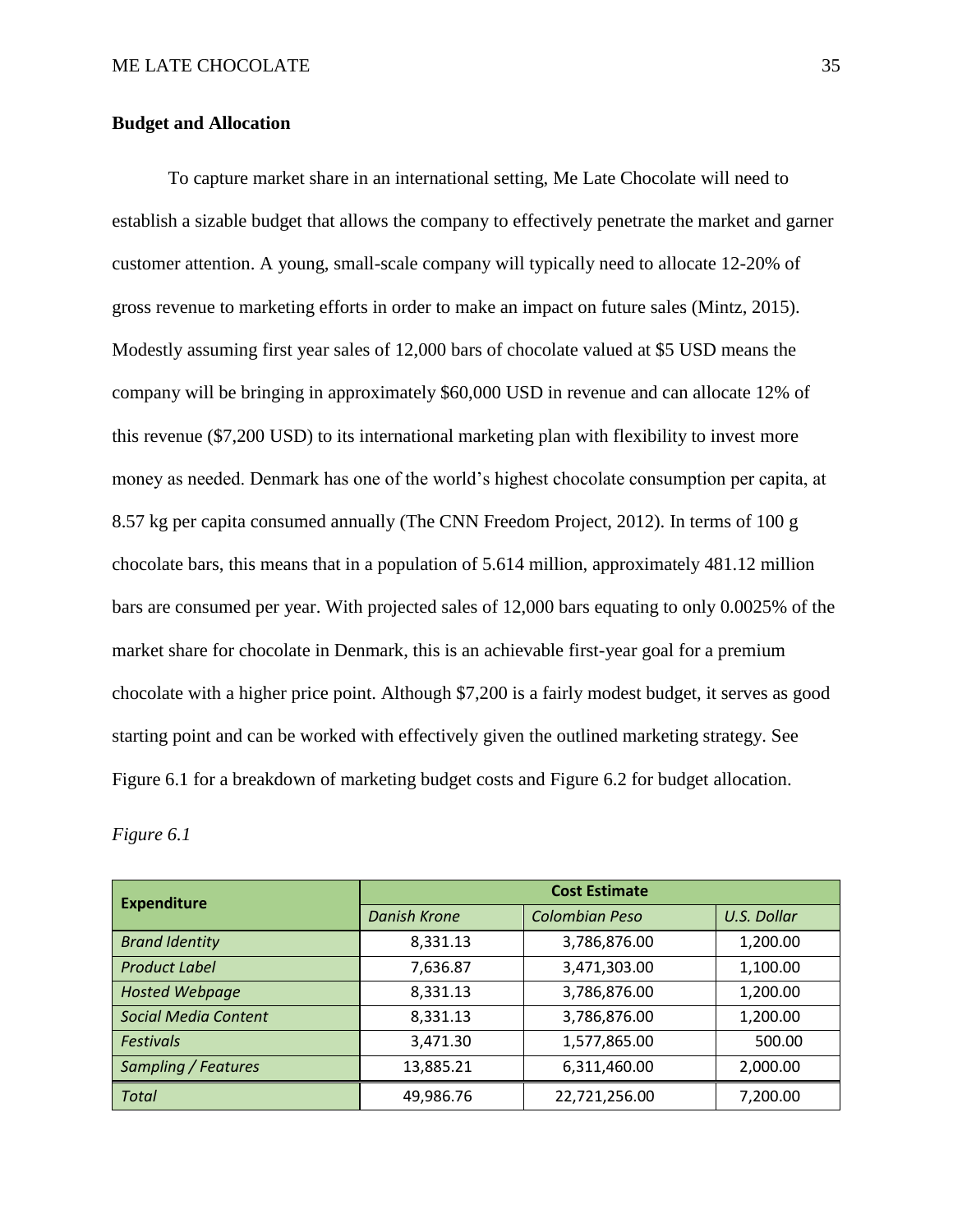### *Figure 6.2*



Utilizing online services such as 99designs and \$99 Social, Me Late Chocolate can meet its marketing goals for a reasonable price. 99designs allows the company to set a "prize amount", or an amount it is willing to pay for a designer to meet its needs ("How it works", n.d.). The company can choose to pay more or less to access more designers with a higher skill level, and the prices outlined above reflect fair prize amounts that would garner high quality, consistent design for all business necessities ("How it works", n.d.). \$99 Social caters to all social media management needs offering unique content specific to your business, weekly posts regarding product and promotions, the sharing of articles targeted to your customer audience, and the consistent use of hashtags that serve as a low-grade albeit free form of SEO ("What we do", n.d.). SEO is a great way to make the business more accessible and searchable while increasing online traffic and relaying the effectiveness of marketing efforts. Effective SEO requires at least \$1,000 USD monthly, so although it is unrealistic in the first year abroad, it is a service to keep in mind and utilize in the future (DeMers, 2013).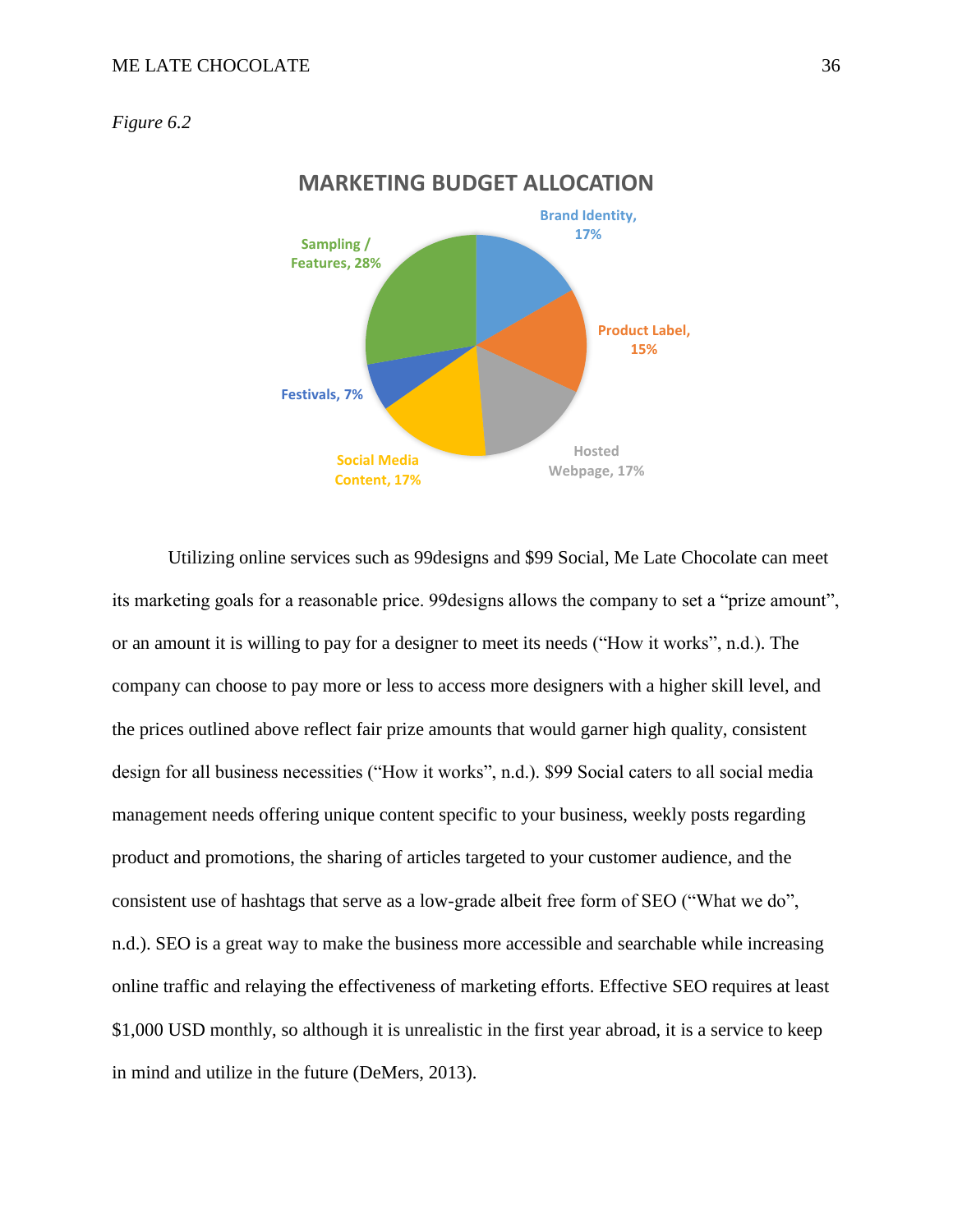To save money while maintaining the integrity of this marketing venture, Me Late Chocolate can hire an international marketing intern to manage the administrative piece of the international expansion. Since the company is familiar with working with international business students from its experience with the X-Culture program, Me Late Chocolate should be comfortable leveraging its network to find a student willing to take on this role. Moreover, Denmark is home to Copenhagen Business School, a highly regarded university that offers a vast network of business students. This student intern could assist in web-content management, social media management, and potentially aid in English-Danish translation, all while acting as Me Late Chocolate's eyes and ears on the ground in Denmark. Although it may be challenging to coordinate logistically, hiring an intern is a cost-effective way to invest in the growth of the company.

### **Regulations and Policies**

In addition to having a strategic business plan prepared before entering Denmark, Me Late Chocolate should ensure it understands the legal and regulatory factors that will impact the company as it exports from Colombia, and imports into Denmark. Fortunately, as both countries are members of the WTO and the Andean trade agreement, the company will benefit from reduced trade barriers and will be able to move product relatively smoothly between the two countries. These agreements also focus on establishing international standards on quality and safety (Sareen, n.d.). In addition to the previously outlined regulations concerning VAT, excise duties, and contract law, Me Late Chocolate will need to adhere to the export and import processes, including certification and currency considerations that will accompany the business's expansion overseas.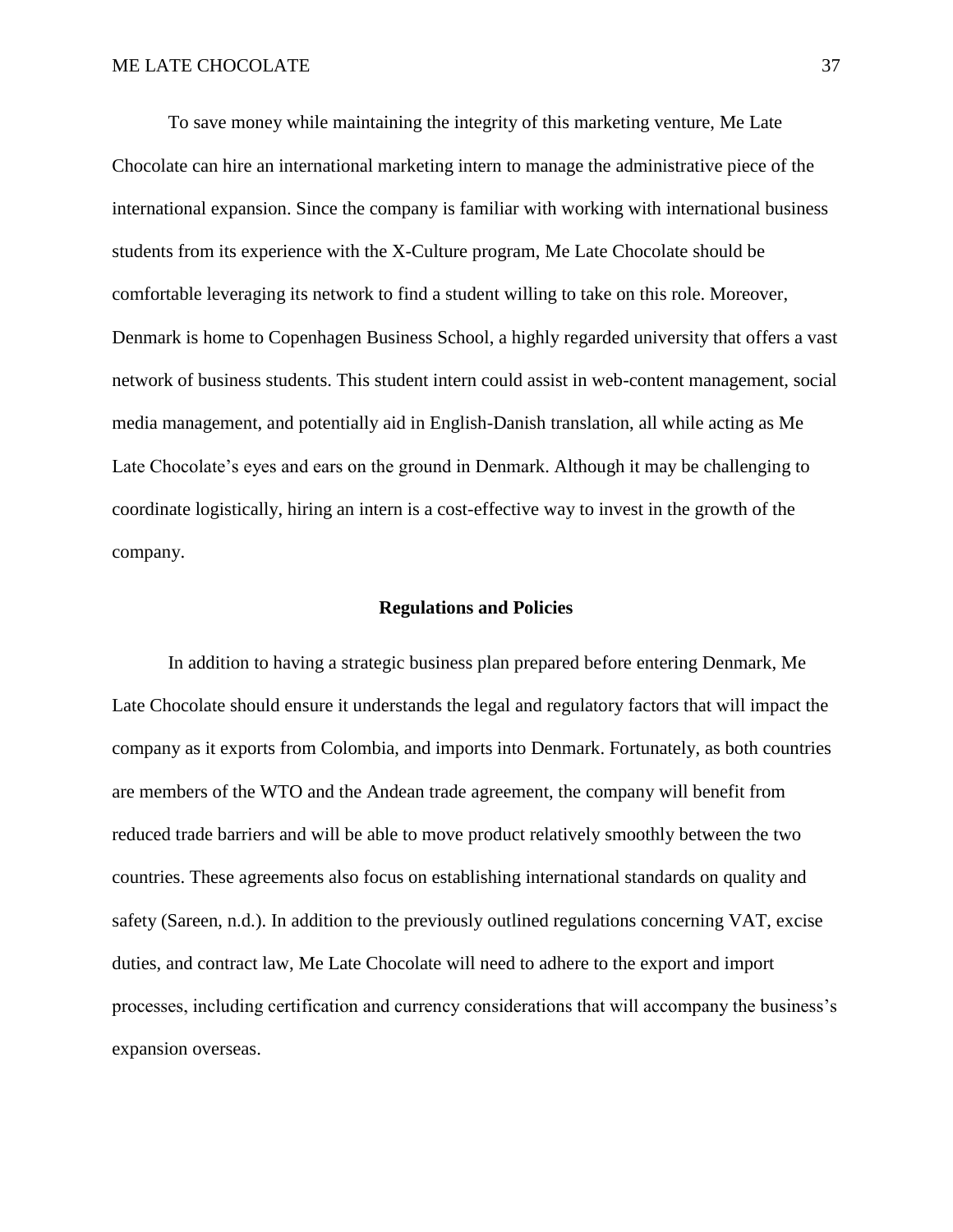### **Colombian Export Requirements**

As a business creating a product from entirely Colombian ingredients, Me Late Chocolate will benefit from preferential rules of origin when entering the EU ("Rules of origin", 2016). This means that since Colombia has an active trade agreement relationship with the EU, products considered as originating from Colombia will receive reduced import fees. In order to prove that the product originates from Colombia, Me Late Chocolate will need to annually obtain one of two documents: a Movement Certificate, or an Invoice Declaration from an approved exporter ("Proofs of origin", 2016). These documents can be obtained by having an exporting agent provide proof of origin and supporting documents, or Me Late Chocolate can choose to become an approved exporter ("Proofs of origin", 2016). To become an approved exporter, a business must satisfy customs requirements of proving product origin and supplying any requested documentation ("Proofs of origin", 2016). Other supporting documents required to export from Colombia include a bill of lading, commercial invoice, export license, customs export declaration, packing list, and phytosanitary certificate stating that the plant that the product was produced in has been inspected and is fit for food production ("Ease of Doing Business in Colombia", n.d.).

### **Danish Import Requirements**

A document published by the European Commission of Trade states that by the standards of the EU, all food entering the nation must abide by administered safety regulation; products must be traceable, responsible, and compliant with food law ("Traceability, compliance", 2015). The document emphasizes that the EU will not import food without a guarantee from Colombia's exporting authority that the product has adhered to standard food safety law and that the manufacturers have acted responsibly in the production and reporting of food regulations. It also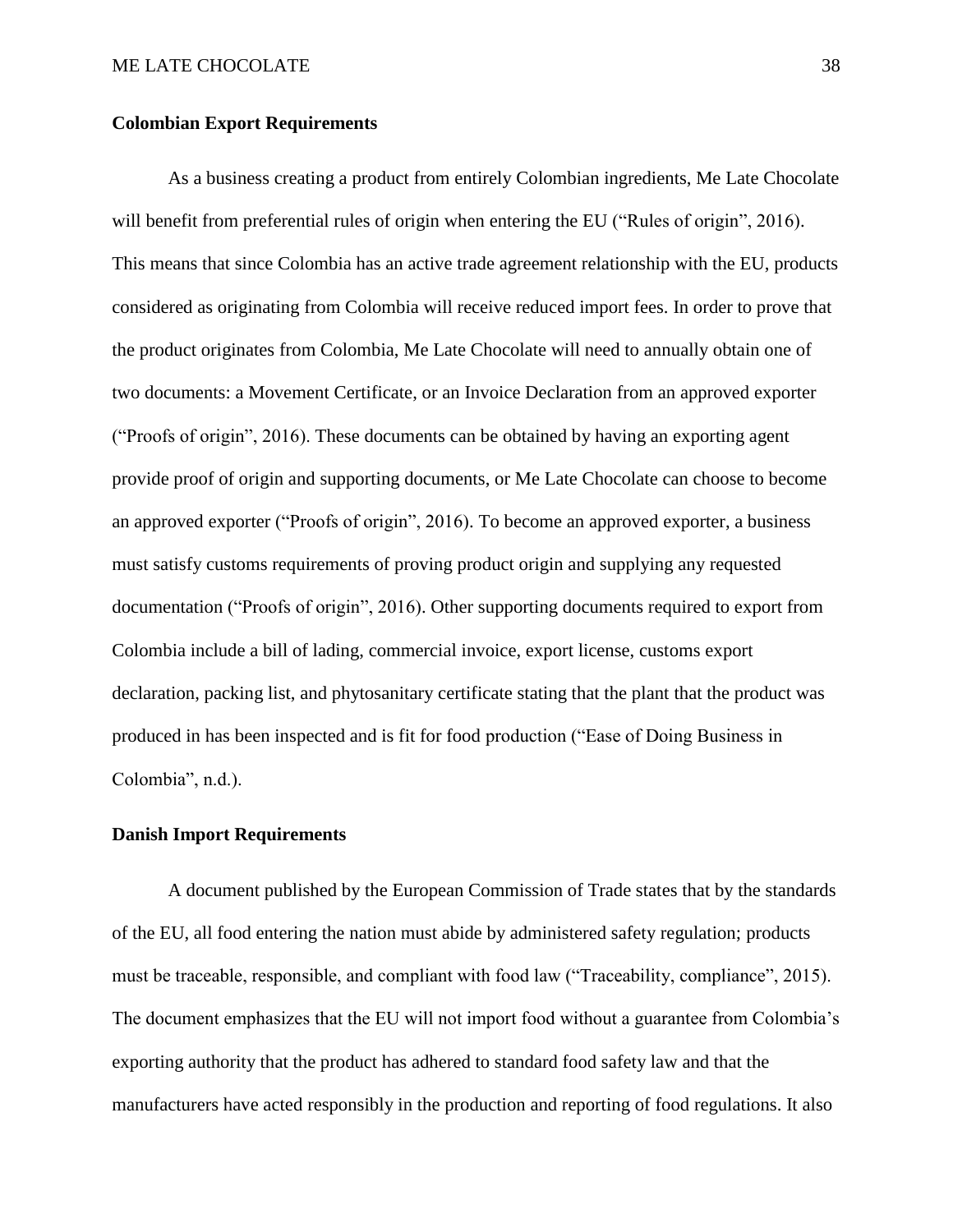states that all components of the product must be traceable through distribution, production, and sourcing – a requirement that should complement the Certificate of Origin that Me Late Chocolate is required to obtain. Other supporting documents required to import into Denmark include a CMR waybill, commercial invoice, and a packing list ("Ease of Doing Business in Denmark", n.d.).

All food entering the EU must abide by standard labelling requirements which were implemented to ensure consumers can make an informed choice before purchasing an item, as well as guaranteeing that labels are accurate and not intentionally misleading ("Labeling for foodstuffs", 2016). The label must include the name of the product, a list of ingredients highlighting potential allergens, net quantity, a "best before" date, storage conditions, country of origin, and beginning on December 13<sup>th</sup> 2016 it must include a nutritional declaration stating energy value and "amounts of fat, saturates, carbohydrates, sugars, protein and salt" ("Labeling for foodstuffs", 2016). In addition, chocolate products sold in the EU should indicate the composition percentage of cocoa or chocolate ("Cocoa and chocolate", 2014).

#### **Distributor Agreements**

As previously discussed, Danish contract law is lax in the sense that it allows for flexibility in structure, including payment plans for distribution. Rather than passing down VAT and excise duty costs to the consumer, it is optimal to integrate these fees as early in the supply chain as possible. While Me Late Chocolate will incur the bulk of the expense for these tariffs and duties, the Danish distributor will aide in easing the import process and documentation requirements. Business Link UK outlines four ways in which a distribution contract will acknowledge payment: advance payment, letter of credit, documentary collection, and open account trading ("Manage Foreign Suppliers", 2009). The outline suggests that an exporter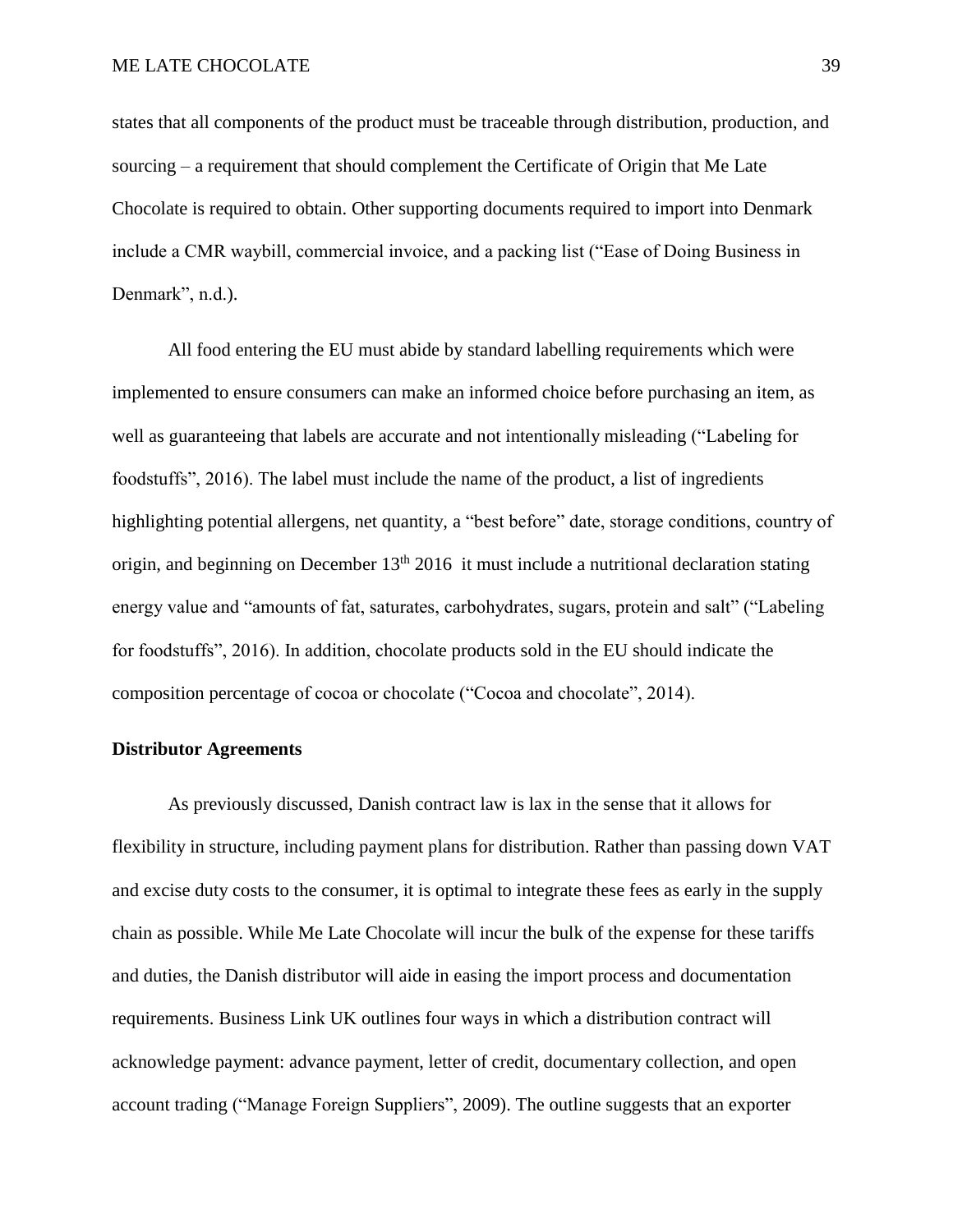should negotiate for advance payment, the least risky option for Me Late Chocolate, however, a letter of credit from an accredited bank allows a level of protection for both the exporter and the importer by way of introducing an intermediary body into the process. With no major impediments to the transfer of currency between Denmark and Colombia, collecting payment is as easy as wire transferring through each party's respective banks, or utilizing online web services to facilitate the payment process ("The Importer's Guide", n.d.). Additionally, the supplier and distributor can negotiate an agreed upon exchange rate to hedge against unfavourable currency fluctuations.

# **Conclusion**

As Me Late Chocolate continues to prosper as a growing company, international expansion is a logical next step. Having established that the business' high-quality, artisanal products have proven to be a local success, an in-depth analysis of the Danish market allows us to conclude that Denmark would be an ideal launching point for Me Late Chocolate's global endeavors. With a sound business plan in place, the company can utilize its strength in quality to position itself as a premium brand, attracting new customers to indulge in the experience of tasting real, Colombian chocolate.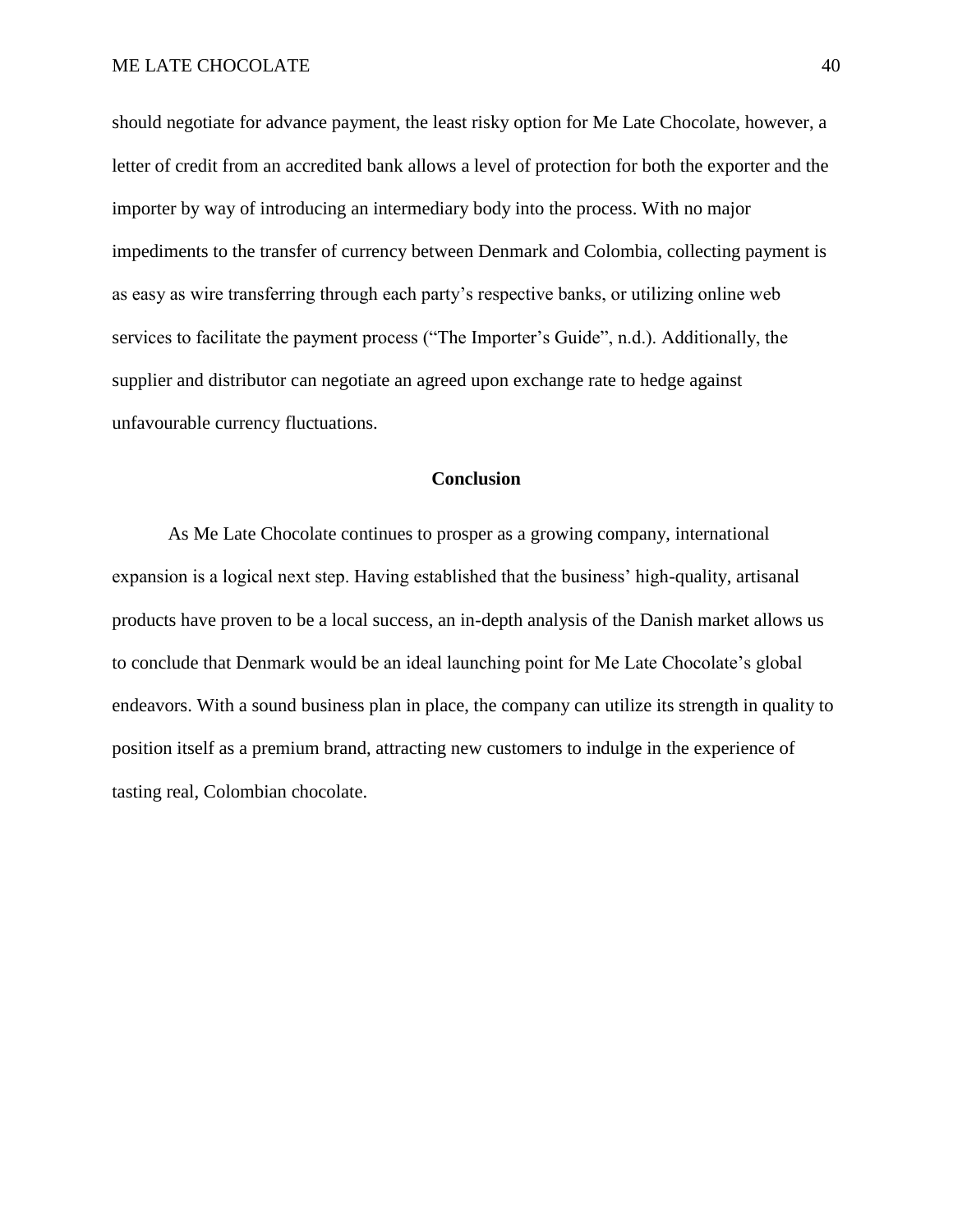### **Bibliography**

2016 Index of Economic Freedom: Denmark. (2016). Retrieved from http://www.heritage.org/index/country/denmark

Andean Community. (2015, November 10). Retrieved from

http://ec.europa.eu/trade/policy/countries-and-regions/regions/andean-community/

- Badenhausen, K. (2015, December 16). The Best Countries for Business 2015. Retrieved from [http://www.forbes.com/sites/kurtbadenhausen/2015/12/16/the-best-countries-for](http://www.forbes.com/sites/kurtbadenhausen/2015/12/16/the-best-countries-for-business-2015/#2c5af0577364)[business-2015/#2c5af0577364](http://www.forbes.com/sites/kurtbadenhausen/2015/12/16/the-best-countries-for-business-2015/#2c5af0577364)
- Baldassarre, R. (2015, March 6). 5 Ways to Optimize Your Digital Marketing Budget. Retrieved from http://www.entrepreneur.com/article/243586
- Balzer, G. (2003, May). Avoiding the Top 10 Mistakes with Distributor Agreements. Retrieved from http://www.expertlaw.com/library/marketing/distributor\_mistakes.html
- Chand, S. (n.d.). Types of Distribution: Intensive, Selective and Exclusive Distribution. Retrieved from http://www.yourarticlelibrary.com/distribution/types-of-distributionintensive-selective-and-exclusive-distribution/5780/
- Chocolate Confectionary in Denmark. (2015, October). Retrieved from http://www.euromonitor.com/chocolate-confectionery-in-denmark/report
- Cocoa and chocolate. (2014, May 20). Retrieved from http://eur-lex.europa.eu/legalcontent/EN/TXT/?qid=1434455929043&uri=URISERV:l21122b
- Corruption by country: Denmark. (n.d.). Retrieved from <http://www.transparency.org/country/#DNK>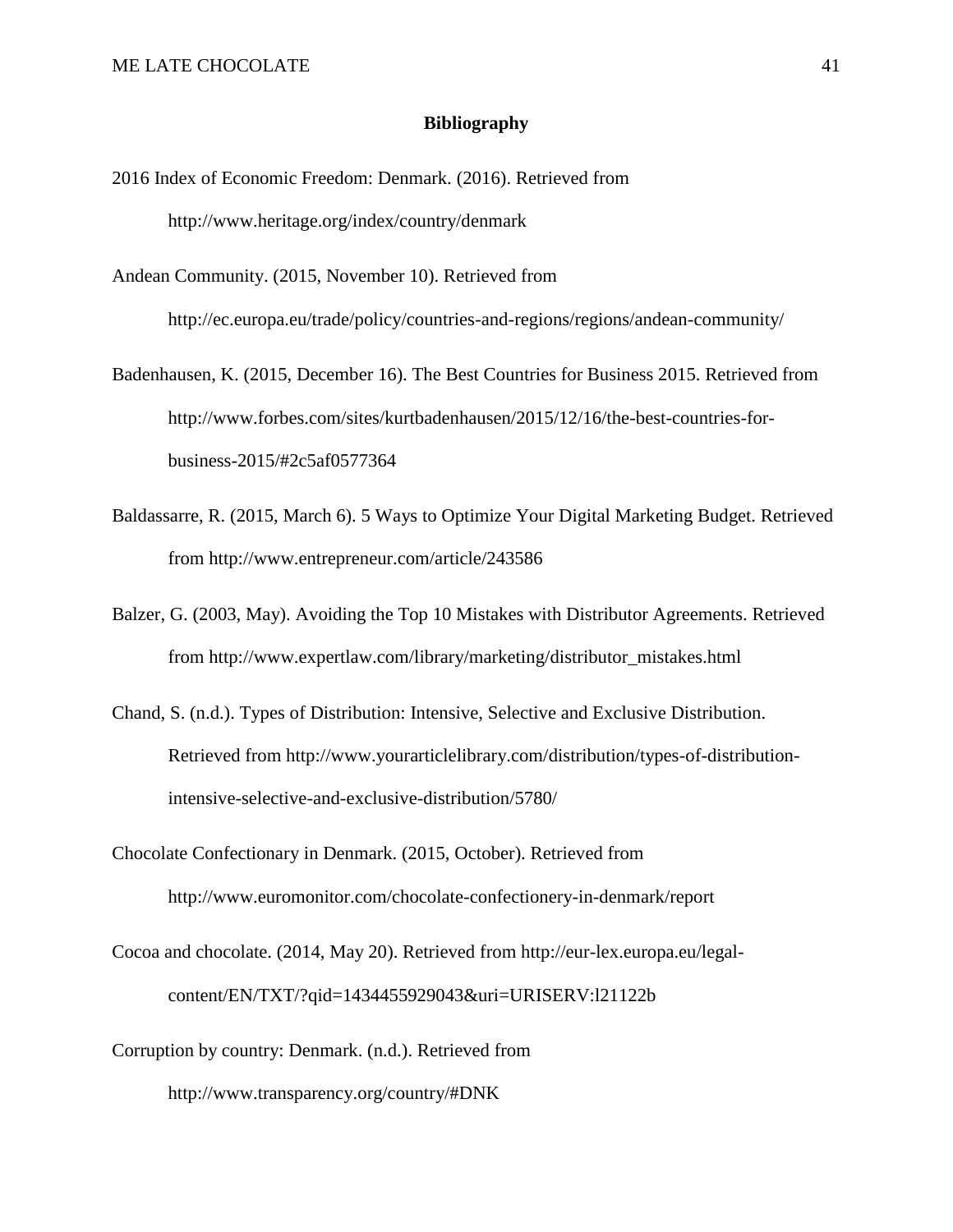- Crawford, E. (2014, December 9). 5 marketing tactics helping premium chocolate sales outpace overall category. Retrieved from [http://www.foodnavigator-usa.com/Markets/5](http://www.foodnavigator-usa.com/Markets/5-strategies-helping-premium-chocolate-sales-outpace-overall-category) [strategies-helping-premium-chocolate-sales-outpace-overall-category](http://www.foodnavigator-usa.com/Markets/5-strategies-helping-premium-chocolate-sales-outpace-overall-category)
- DeMers, J. (2013, December 27). How Much Should You Spend on SEO Services? [Web log post]. Retrieved from https://searchenginewatch.com/sew/how-to/2267471/how-muchshould-you-spend-on-seo-services

Denmark. (n.d.). Retrieved from<http://www.weatheronline.co.uk/reports/climate/Denmark.htm>

- Denmark is Considered the Happiest Country: You'll Never Guess Why. (2013, November 6). Retrieved from http://www.huffingtonpost.com/2013/10/22/denmark-happiestcountry\_n\_4070761.html
- Denmark Language, Customs, Culture and Etiquette. (n.d.). Retrieved from http://www.kwintessential.co.uk/resources/global-etiquette/denmark-country-profile.html

Denmark: Legal Environment. (2016, March). Retrieved from https://en.santandertrade.com/establish-overseas/denmark/legal-environment#business

- Denmark will open an embassy in Bogota, Colombia during 2014. (2014, January 21). Retrieved from http://brasilien.um.dk/en/news/newsdisplaypage/?newsid=70805800-169f-466bbaf6-3cd7c5e00dc9
- Distributing Your Product. (2016, January 4). Retrieved from http://www.omafra.gov.on.ca/english/food/industry/food\_proc\_guide\_html/chapter\_10.ht m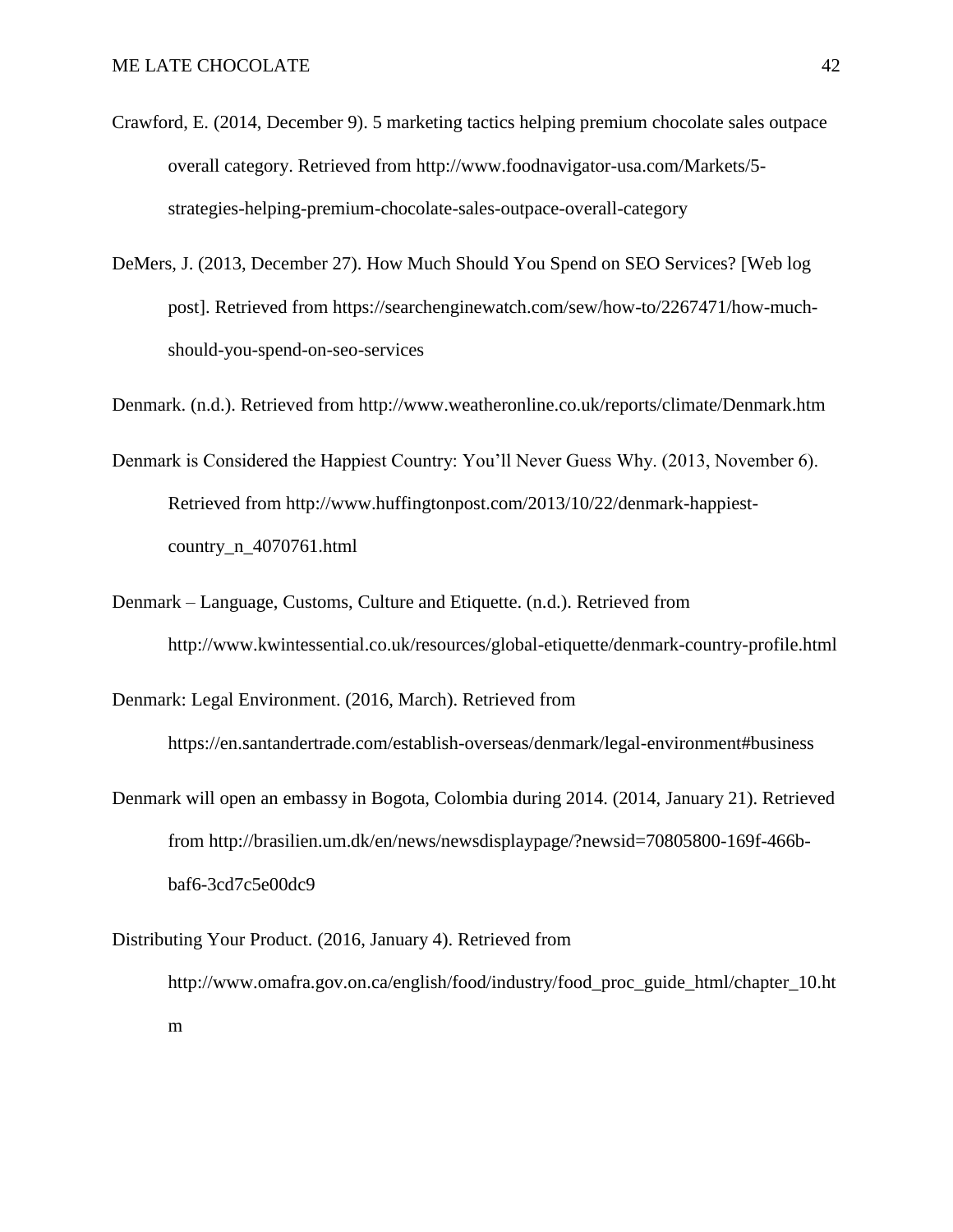Ease of Doing Business in Colombia. (n.d.). Retrieved from

http://www.doingbusiness.org/data/exploreeconomies/colombia/#trading-across-borders

Ease of Doing Business in Denmark. (n.d.). Retrieved from

http://www.doingbusiness.org/data/exploreeconomies/denmark/#trading-across-borders

Economy Rankings. (2016). Retrieved from http://www.doingbusiness.org/rankings

- Ecorys. (2014, July 12). Food taxes and their impact on competitiveness in the agri-food sector. Retrieved from http://www.ecorys.com/news/food-taxes-reduce-consumption-productshigh-sugar-salt-and-fat
- EF English Proficiency Index. (2015). Retrieved from <http://www.ef.com/ca/epi/compare/regions/dk/co/>
- Gates, S. (2013, September 9). World Happiness Report 2013 Ranks Happiest Countries Around the Globe. Retrieved from http://www.huffingtonpost.com/2013/09/09/world-happinessreport-happiest-countries\_n\_3894041.html
- Gross, D. A. (2015, February 11). The Economics of Chocolate [Web log post]. Retrieved from http://www.smithsonianmag.com/arts-culture/economics-chocolate-180954224/?no-ist
- Gutman, L. (2011, August 31). Serious Chocolate: How to Store Chocolate [Web log post]. Retrieved from http://sweets.seriouseats.com/2011/08/best-way-to-store-chocolate-howto-store-bonbons.html
- Hofstede G. (2001). Culture's Consequences: Comparing Values, Behaviors, Institutions, and Organizations Across Nations (2nd ed.). Thousand Oaks, CA: Sage Publications.

How it works. (n.d.). Retrieved from https://99designs.ca/how-it-works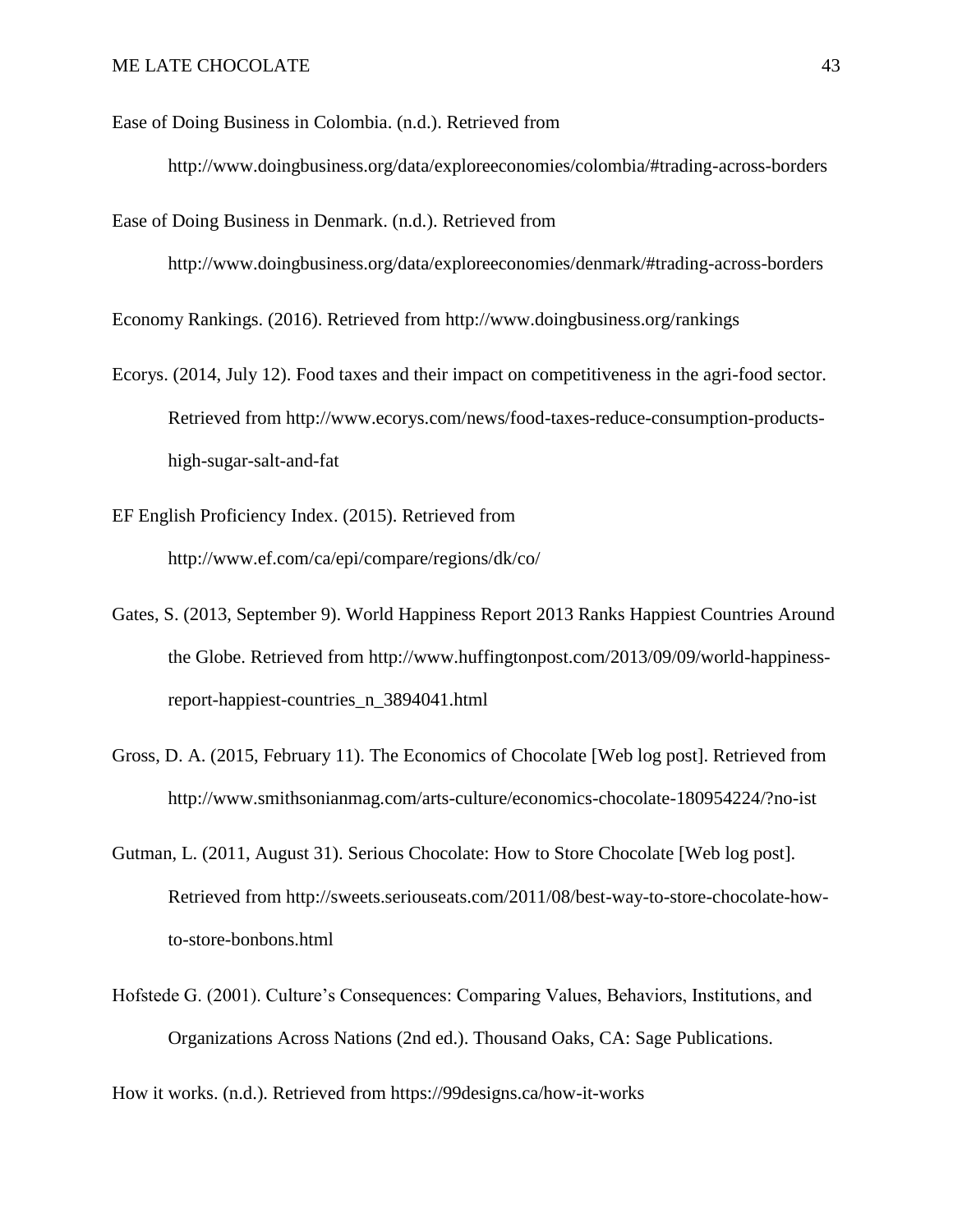Janne. (2011, January 7). 6 Top Chocolate Manufacturers in Denmark [Web log post]. Retrieved from http://www.denmark.net/blog/6-top-chocolate-manufacturers-denmark-487037.html

[Kalev in Denmark]. (n.d.). Retrieved from

http://vbn.aau.dk/ws/files/196089392/final\_kalev\_ccg\_3\_FINAL.docx

Koko Buzz. (2012, March 13). 10 Tips for Keeping Chocolate Fresh [Web log post]. Retrieved from<https://kokobuzz.wordpress.com/2012/03/13/10-tips-for-keeping-chocolate-fresh/>

Labelling for foodstuffs. (2015, January 10). Retrieved from http://www.exporthelp.europa.eu/thdapp/taxes/show2Files.htm?dir=/requirements&repor terId1=EU&file1=ehir\_eu16\_01v001/eu/main/req\_lblfood\_eu\_010\_0612.htm&reporterL abel1=EU&reporterId2=DK&file2=ehir\_dk16\_01v001/dk/main/req\_lblfood\_dk\_010\_06 12.htm&reporterLabel2=Denmark&label=Labelling+for+foodstuffs&languageId=en&sta tus=PROD

[LaQris]. (n.d.). Retrieved from http://www.scanchoco.dk/produkter/laqris

Marketing a Business in Denmark. (n.d.). Retrieved from http://www.startupoverseas.co.uk/expanding-a-business-in-denmark/marketing-abusiness.html

- Marketline. (2014, October). Confectionery in Denmark. MarketLine Industry Profile, 0162- 0710. Retrieved from www.marketline.com
- Martinez, J. (2013, March 21). Me Late Chocolate, Coffee & Pastry Shop. Retrieved from <http://medellinvida.com/medellin-restaurant-me-late-chocolate/>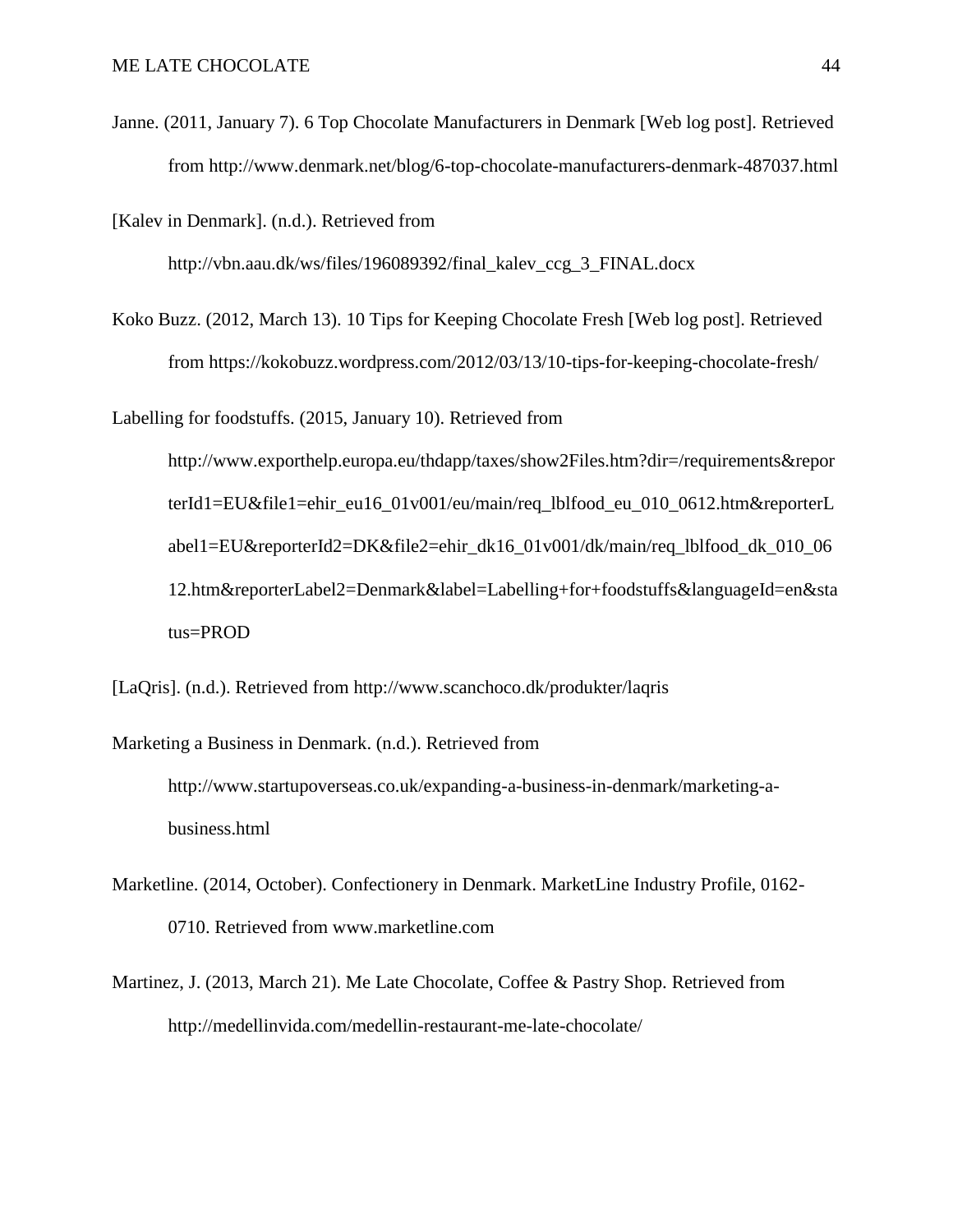Mintz, L. (2015, March 11). How to Determine the Perfect Marketing Budget for Your Company. Retrieved from http://www.entrepreneur.com/article/243790

Online Marketing in Denmark. (n.d.). Retrieved from http://www.startupoverseas.co.uk/expanding-a-business-in-denmark/online-marketingand-digital-media.html

Proofs of origin. (2016, January 22). Retrieved from http://www.exporthelp.europa.eu/thdapp/display.htm?page=cd/cd\_ProofsOfOrigin.html& docType=main&languageId=EN

- Rendón, V. (2015, September 3). Me Late Chocolate [Webinar]. In X-Culture Webinar Series. Retrieved from https://www.youtube.com/watch?v=0nk\_AiImbXI
- Rosenfalck, S. (2015, May 23). Agency and distributorship in Denmark. Retrieved from http://opentoexport.com/article/agency-and-distributorship-in-denmark/

Rule of law and economic development. (n.d.). Retrieved from <http://www.theglobaleconomy.com/guide/article/71/>

- Rules of origin. (2016, January 22). Retrieved from http://www.exporthelp.europa.eu/thdapp/display.htm?page=cd/cd\_RulesOfOrigin.html& docType=main&languageId=EN
- Sareen, S. (n.d.). Food Export Control and Certification. Retrieved from http://www.fao.org/docrep/meeting/008/y5871e/y5871e0m.htm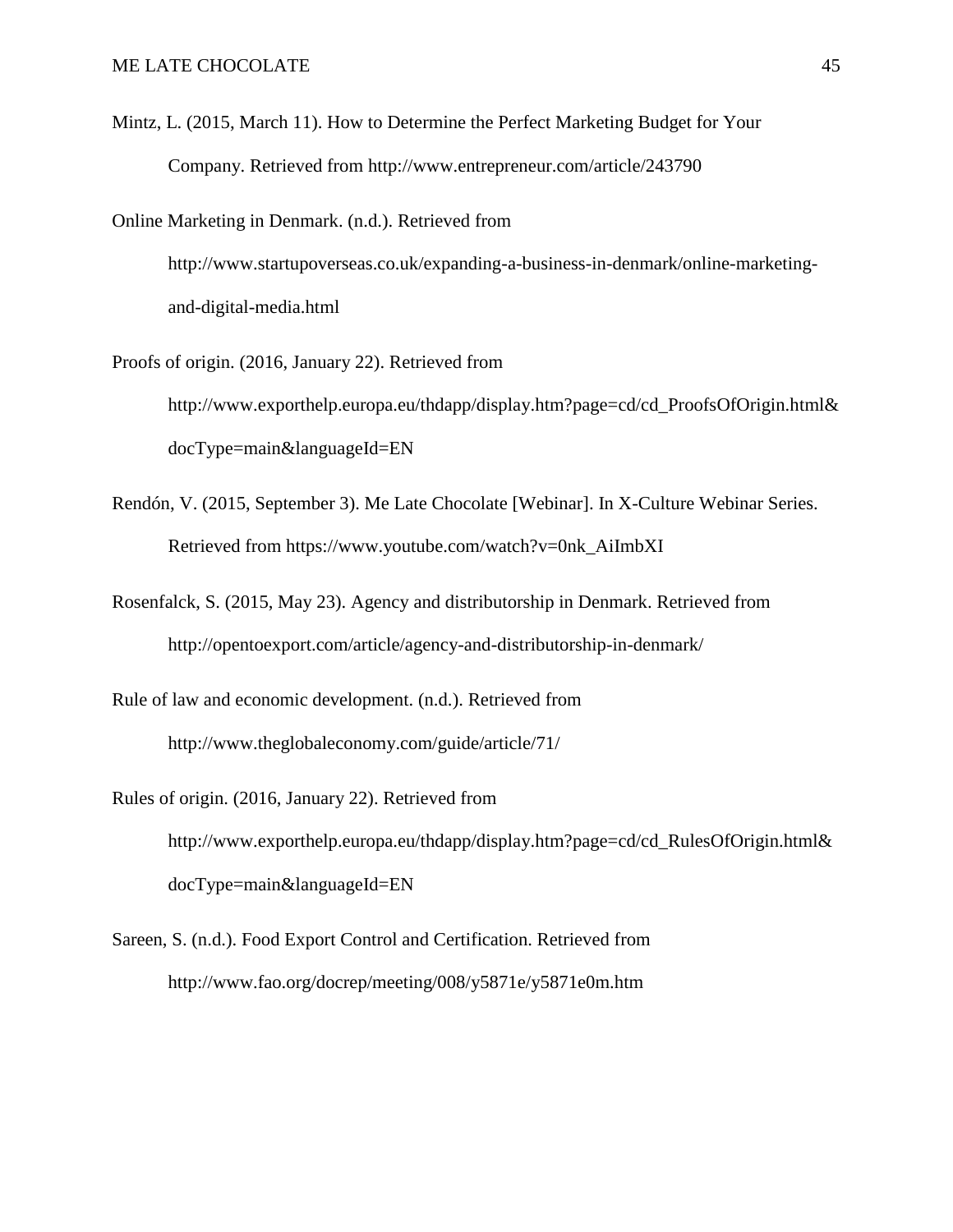- Scan Choco A/S. (2013a, February 1). ISM messe 2013 [Photograph]. Retrieved from https://www.facebook.com/scanchoco/photos/a.475852162452197.94330.303478349689 580/475852339118846/?type=3&theater
- Scan Choco A/S. (2013b, June 8). Aarhus City Halvmarathon [Photograph]. Retrieved from https://www.facebook.com/scanchoco/photos/a.525079740862772.1073741824.3034783 49689580/525079867529426/?type=3&theater
- Shypanya, A. (2014, July 1). Five ways to use psychological pricing. Retrieved from https://econsultancy.com/blog/65099-five-ways-to-use-psychological-pricing/
- Strom, S. (2012, November 12). 'Fat Tax' in Denmark is Repealed After Criticism. Retrieved from [http://www.nytimes.com/2012/11/13/business/global/fat-tax-in-denmark-is](http://www.nytimes.com/2012/11/13/business/global/fat-tax-in-denmark-is-repealed-after-criticism.html?_r=3)[repealed-after-criticism.html?\\_r=3](http://www.nytimes.com/2012/11/13/business/global/fat-tax-in-denmark-is-repealed-after-criticism.html?_r=3)
- The CNN Freedom Project. (2012, January 17). Who consumes the most chocolate? [Web log post]. Retrieved from http://thecnnfreedomproject.blogs.cnn.com/2012/01/17/whoconsumes-the-most-chocolate/
- The Importer's Guide to Making International Payments. (n.d.). Retrieved from https://www.flexport.com/learn/payments/
- The Role of Distributors and Brokers. (n.d.). Retrieved from [http://agr.mt.gov/agr/\\_downloadGallery/Selling\\_to\\_Grocery\\_Stores\\_Manual\\_Attachment](http://agr.mt.gov/agr/_downloadGallery/Selling_to_Grocery_Stores_Manual_Attachments/The_Role_of_Distributors_and_Brokers.pdf) s/The Role of Distributors and Brokers.pdf
- Traceability, compliance and responsibility in food and feed. (2015, January 10). Retrieved from http://www.exporthelp.europa.eu/thdapp/taxes/show2Files.htm?dir=/requirements&repor